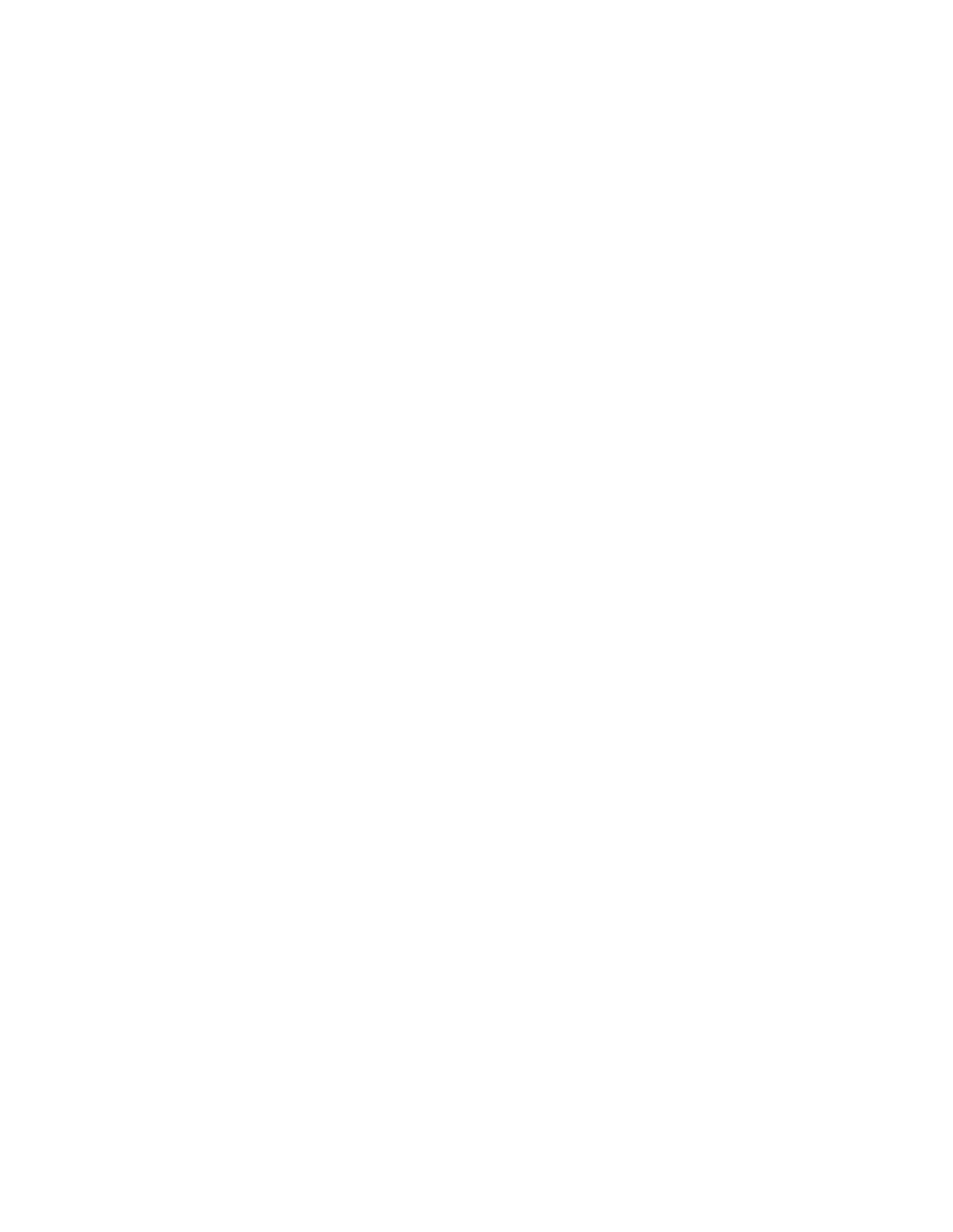**Allworx® View User Guide**

**Version 1.0**

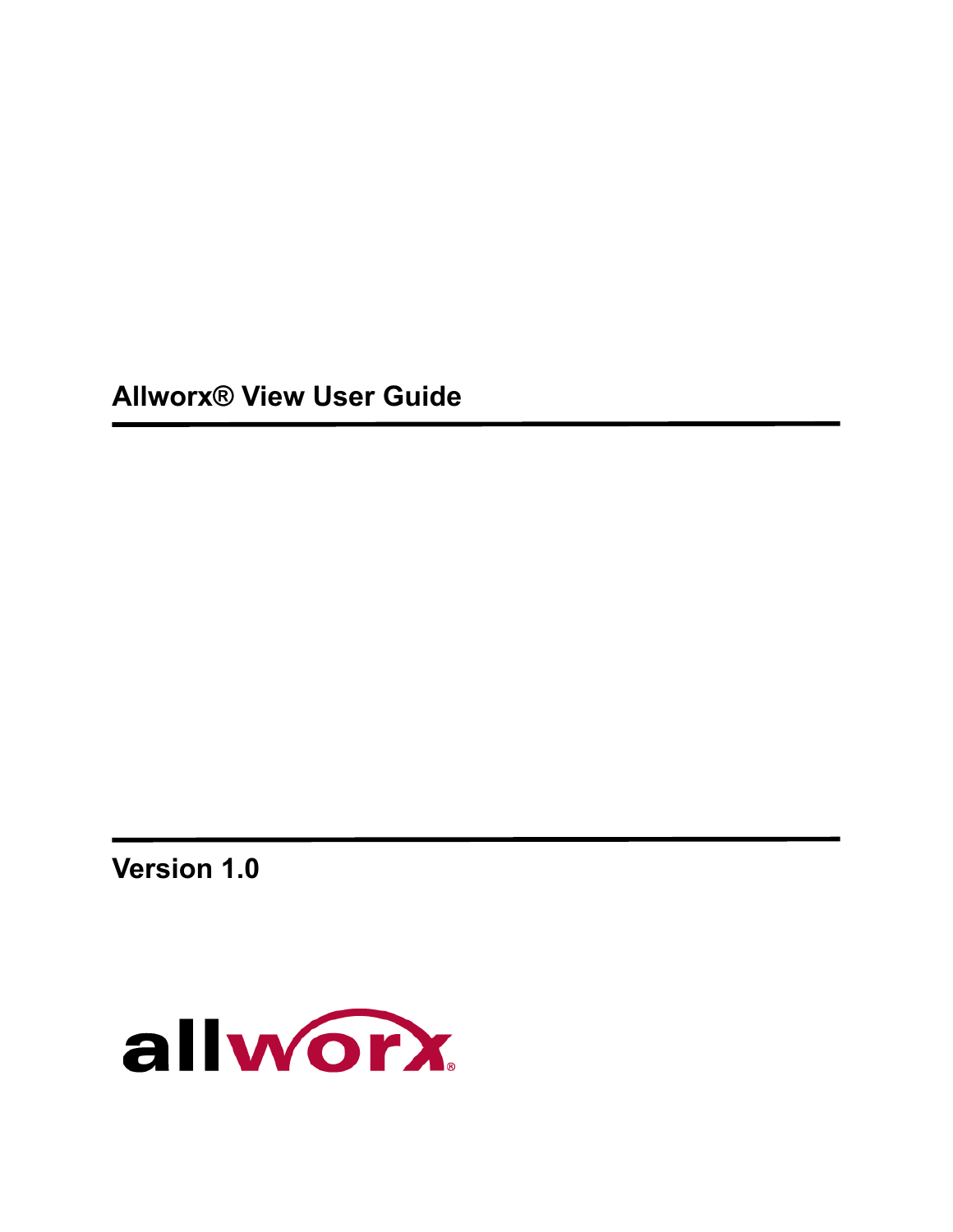Allworx View Version 1.0



©2014 Allworx Corp, a Windstream company. All rights reserved. No part of this publication may be reproduced, stored in a retrieval system, or transmitted, in any form or by any means, electronic, mechanical, photocopy, recording, or otherwise without the prior written permission of Allworx Corp.

Software in this product is Copyright 2014 Allworx Corp, a Windstream company, or its vendors. All rights are reserved. The software is protected by United States of America copyright laws and international treaty provisions applicable worldwide. Under such laws, the licensee is entitled to use the copy of the software incorporated with the instrument as intended in the operation of the product in which it is embedded. The software may not be copied, decompiled, reverse-engineered, disassembled, or otherwise reduced to human-perceivable form. This is not the sale of the software or any copy of the software; all right, title, ownership of the software remains with Allworx or its vendors.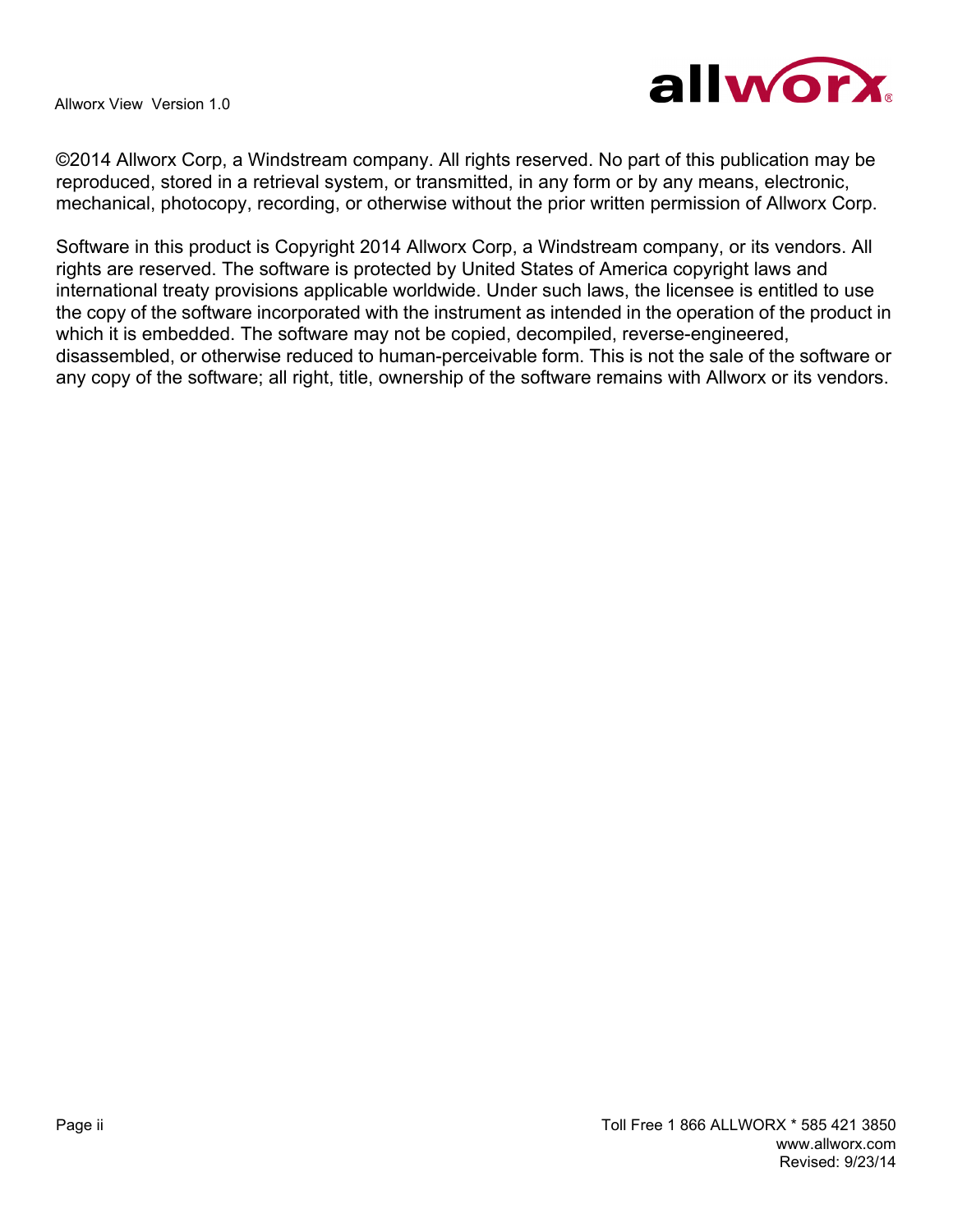

# **Contents**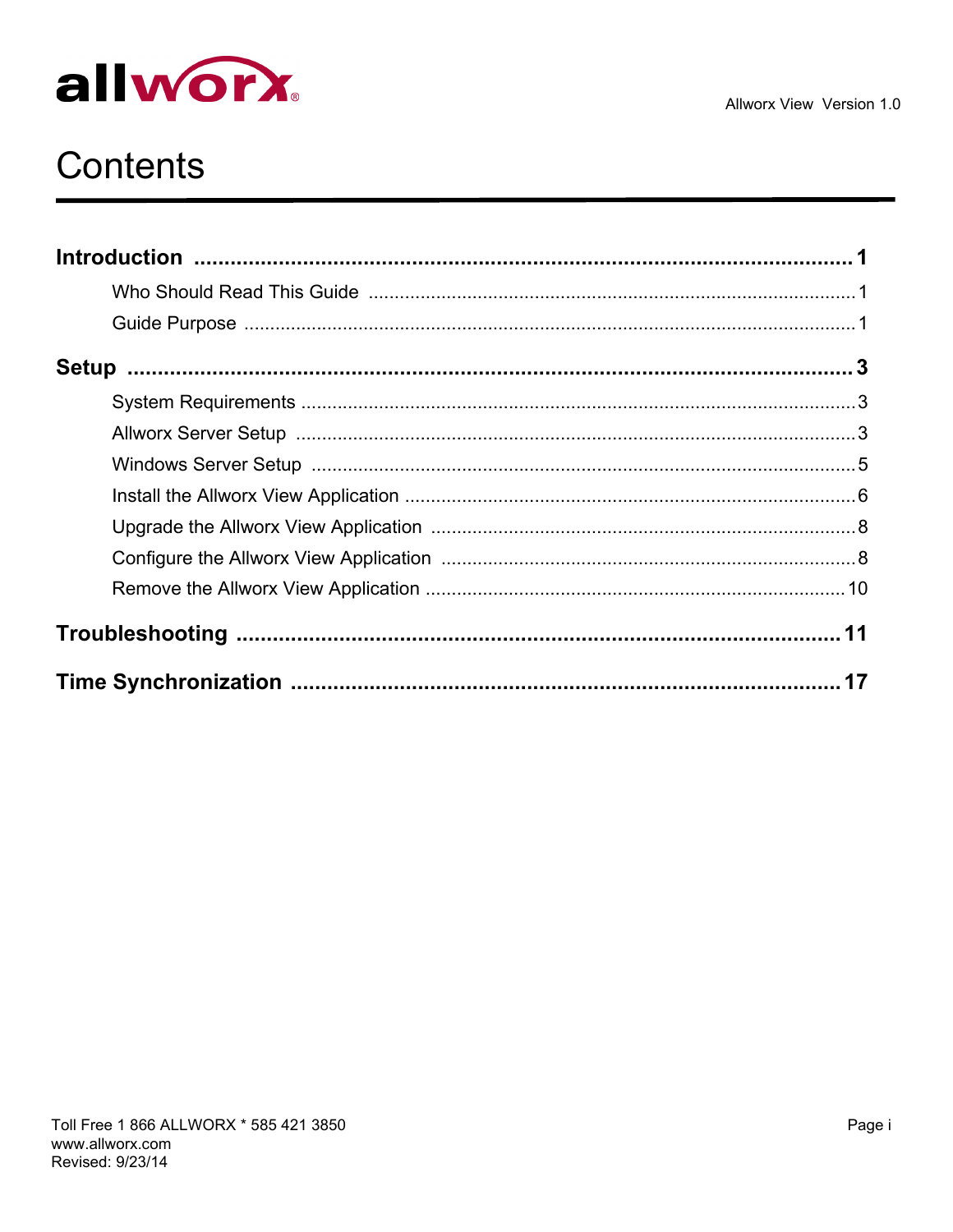Allworx View Version 1.0

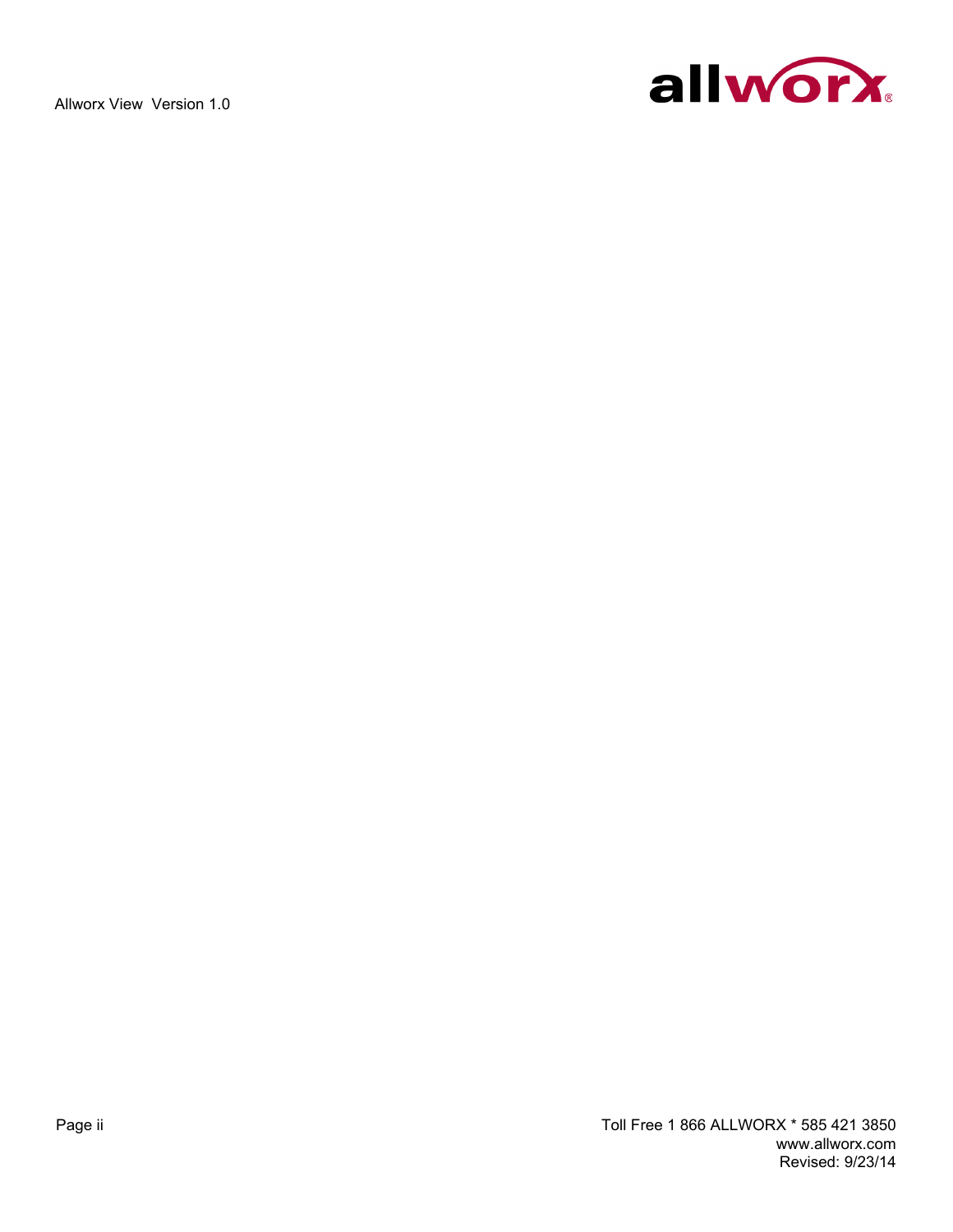

# <span id="page-6-0"></span>**1 Introduction**

The Allworx View web application provides dynamic, comprehensive usage reporting on the Allworx phone system. This application uses complete and accurate data of the Allworx phone system for users to make data-driven decisions with an easy-to-use web browser-based user interface to ensure:

- Subscription to the optimal number of outside lines
- Using business resources and personnel effectively
- Managing customer and associate calls quickly and efficiently
- Planning future growth for infrastructure and personnel

The Allworx View application offers two levels of reporting. The Allworx View CDR feature keys offers call detail reports and the Allworx View Automatic Call Distribution (ACDR) feature key (optional - requires the Allworx View CDR feature key) provides customizable dashboards for supervisors and agents, and displays the information using any popular web browser. Using configurable alarms, supervisors and agents can recognize and react to high call volume situations to minimize abandoned calls and frustrated customers.

## <span id="page-6-1"></span>**1.1 Who Should Read This Guide**

Users that install and maintain Windows and Allworx View servers should read this guide. This guide expects the reader to have computer networking as well as Windows and Allworx server background knowledge.

## <span id="page-6-2"></span>**1.2 Guide Purpose**

The purpose of this guide is to assist end users in the set up and management of dashboards and reports.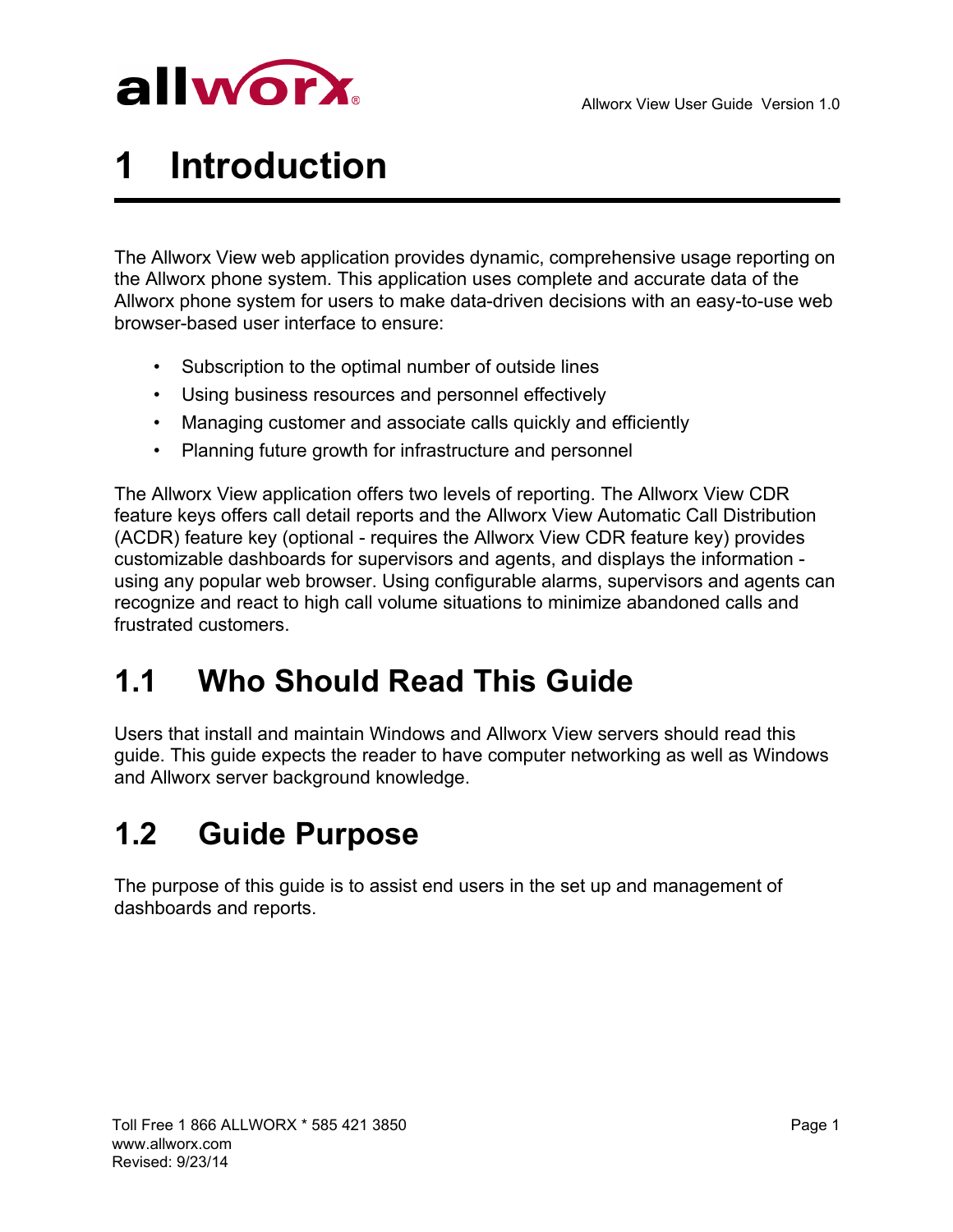Allworx View User Guide Version 1.0

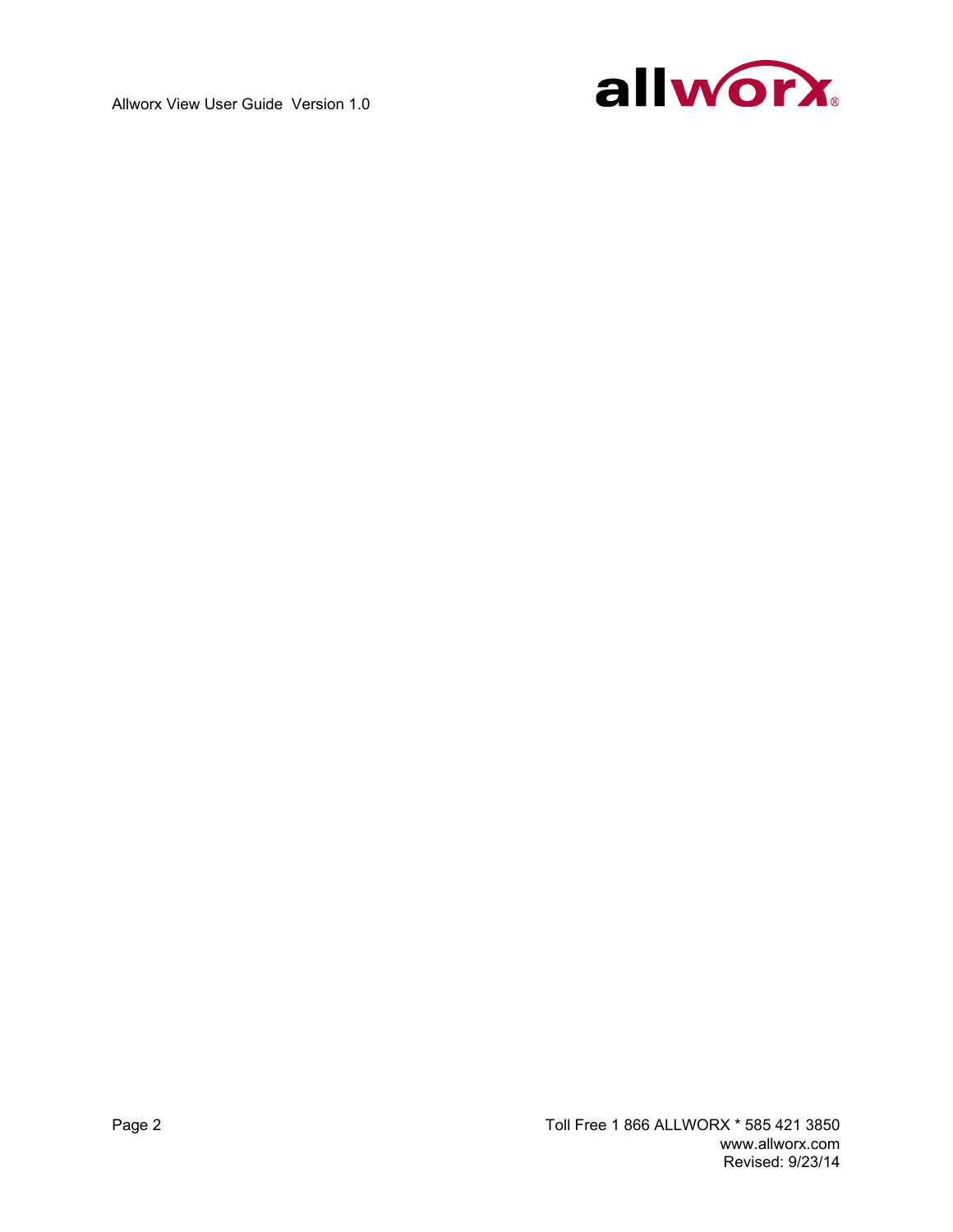

# **2 Overview**

## **2.1 About**

Opens the About window, which provides information specific to the Allworx View application.

## **2.2 Allworx View Icons**

| <b>Icon</b> | <b>Description</b>                                             | <b>Icon</b> | <b>Description</b>                     |
|-------------|----------------------------------------------------------------|-------------|----------------------------------------|
|             | Additional information available for the<br>line item.         |             | Moves a widget to the right.           |
|             | Close the additional information display<br>for the line item. |             | Moves a widget to the left.            |
|             | Pending alarm change not saved.                                |             | Moves a widget up.                     |
|             | Enables immediate access to a<br>calendar.                     |             | Moves a widget down.                   |
|             | Enables immediate access to a time<br>schedule.                |             | Hides a scrollable area edit window    |
|             | Removes the current widget.                                    |             | Displays a scrollable area edit window |
|             | Application update available.                                  |             |                                        |

## **2.3 Launch Allworx View**

The Allworx View application does not perform an auto log out after a period of time. If a user does not interact with the Allworx View application after 60 minutes, and then attempts to interact with the application, the application prompts the user to re-log in.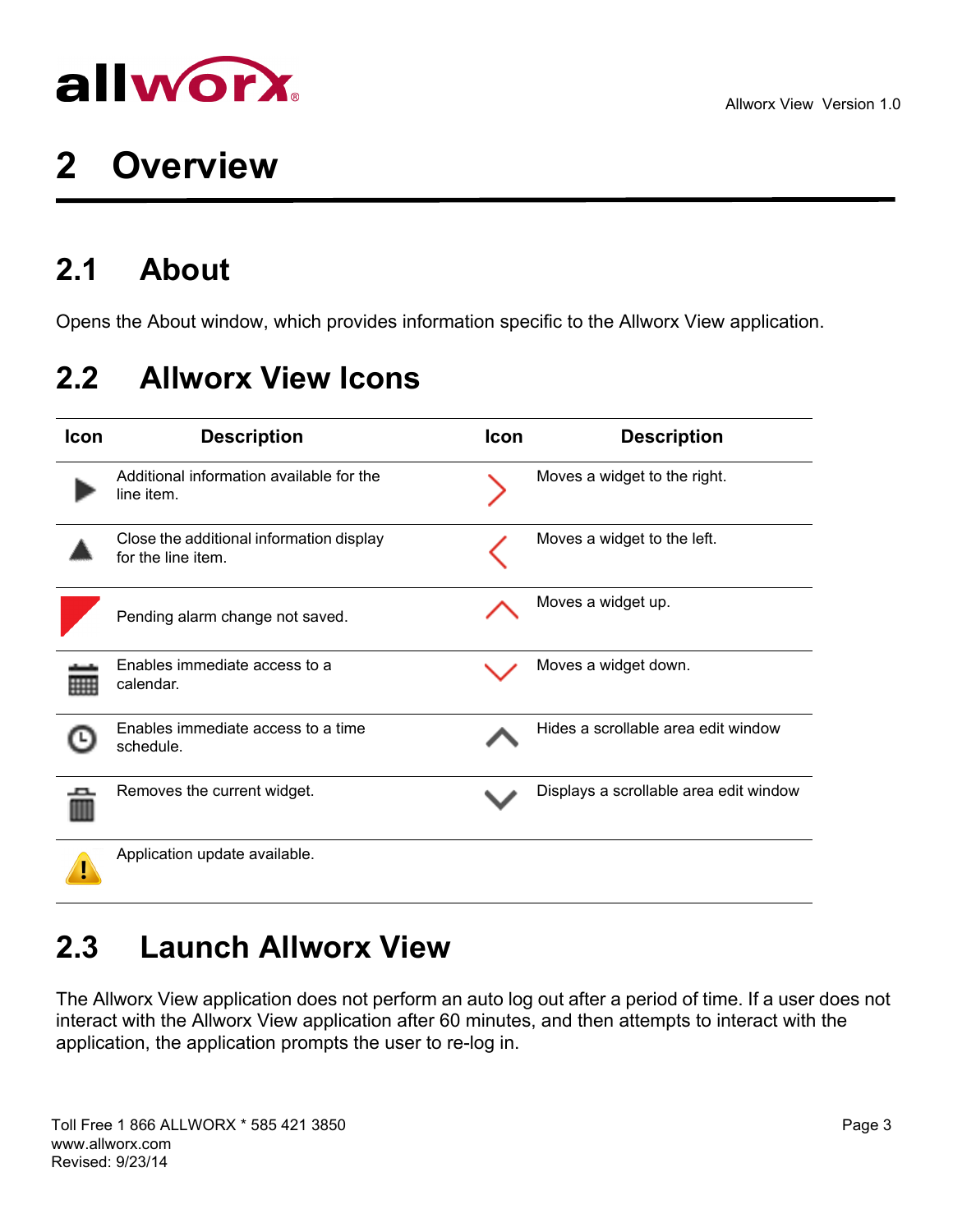

Allworx View Version 1.0

### **To launch the Allworx View application:**

1. Open a new browser window and enter the URL:

https://<IP Address or DNS name>/AllworxView

The Allworx View page displays.

Consult with the Allworx View Administrator to obtain the IP Address, if necessary.

If the message "This Connection is Untrusted" displays, contact the Allworx View Administrator to determine if the web application with a self-signed certificate (in this case expect a warning) was installed..

2. Log in to the Allworx View server page with the assigned username and password.

The Allworx View log in requires enabled cookies for authentication purposes. If cookies are not enabled, an error message displays. Enable the cookies.

## **2.4 Agent Status**

See Allworx Queuing and Automatic Call Distribution Guide Version 7.7 or later for more information.

**Note:** If an agent is changing the status (logged in to logged out, logged out to logged in, or busy state), dashboards displaying the agent status show Admin Function in the Busy Reason column during the status transition.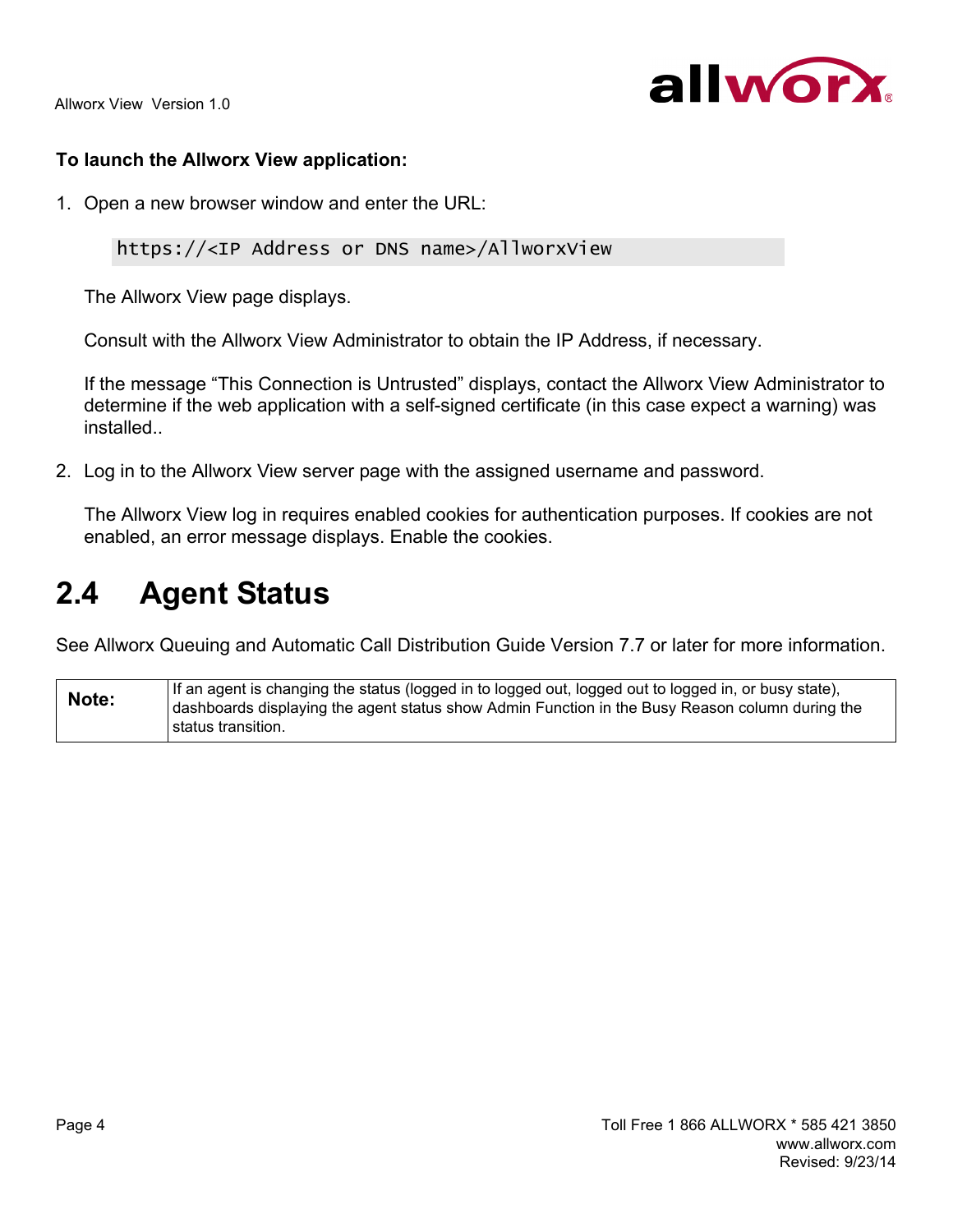

# **3 Configure**

The Configure feature enables users to manage the servers connected to the Allworx View application, system and queue alarms, SMTP settings, queue status, backup and restore the database, user settings, contacts, and the reports schedule.

## **3.1 Permissions**

The Allworx View application determines user access based on the user log in credentials. The table below identifies permissions based on user type.

| <b>Feature Path</b>     | <b>Allworx View</b><br><b>Admin</b> | Queue<br><b>Supervisor</b> | <b>Queue Agent</b> | <b>Allworx User</b> |
|-------------------------|-------------------------------------|----------------------------|--------------------|---------------------|
| Configure               |                                     |                            |                    |                     |
| <b>Servers</b>          | Yes                                 | No                         | No                 | No                  |
| <b>System Alarms</b>    | Yes                                 | <b>No</b>                  | No                 | No                  |
| Queue Alarms            | Yes                                 | Yes                        | No                 | No                  |
| <b>SMTP Settings</b>    | Yes                                 | No                         | No                 | No                  |
| Queue Status            | Yes                                 | Yes                        | No                 | No                  |
| Backup/Restore Database | Yes                                 | <b>No</b>                  | No                 | No                  |
| <b>User Settings</b>    | Yes                                 | No                         | No                 | No                  |
| Contacts                | Yes                                 | Yes                        | Yes                | Yes                 |
| Reports Schedule        | Yes                                 | Yes                        | Yes                | Yes                 |

## **3.2 Servers**

The Allworx View application enables administrators to individually add, update, or delete the Allworx servers communicating with the Allworx View server and displays the communicating servers in a single table.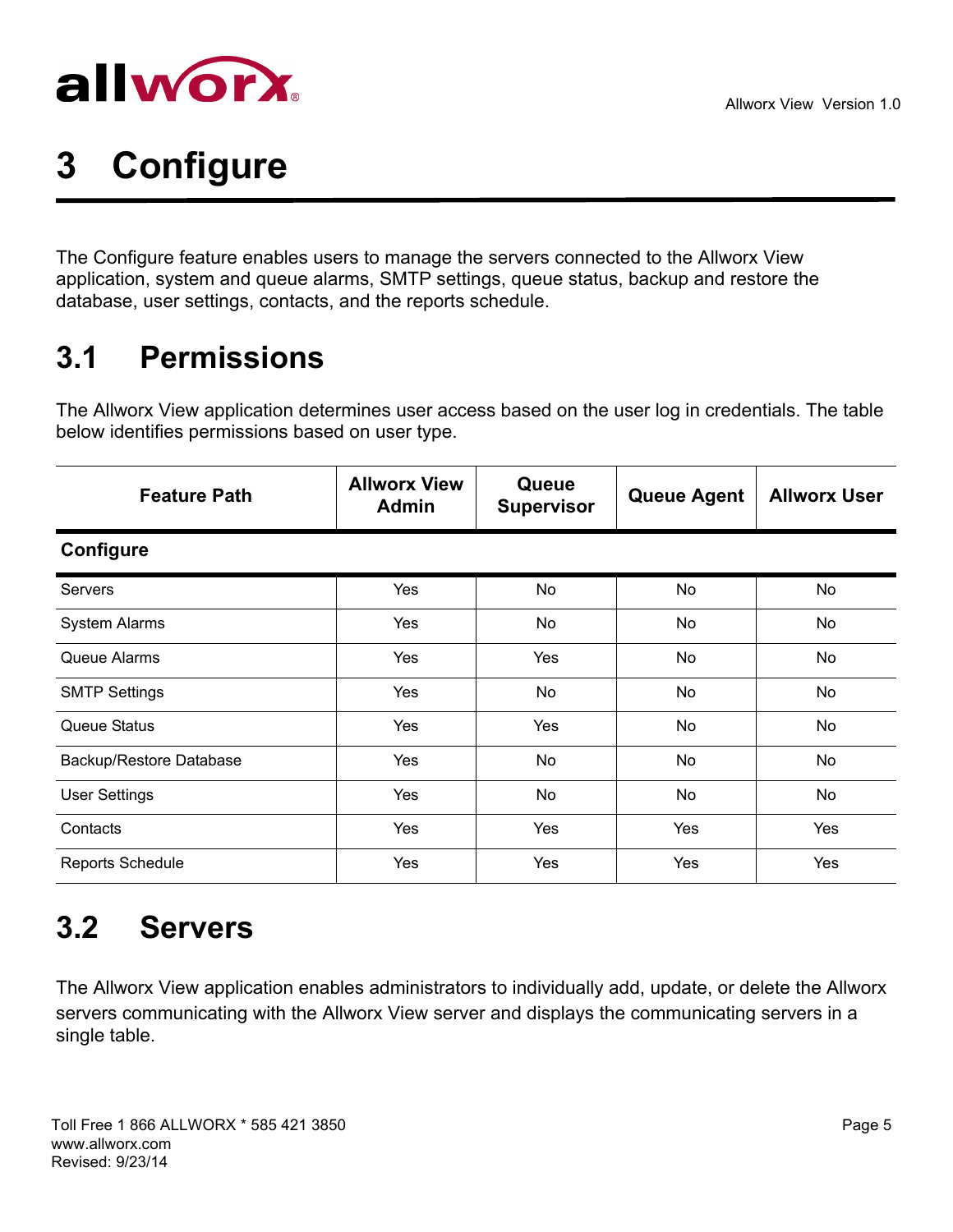Allworx View Version 1.0



### **To manage an Allworx server:**

- 1. Open a new browser window and enter the Allworx View server IP address or DNS name (from the Network Administrator).
- 2. Log in with the username ViewAdmin and the password created during installation.
- 3. Navigate **Configure** > **Servers** to open the Manage My Servers page. All Allworx servers currently communicating with the Allworx View server display:

| <b>Option</b>                |                                                                                                                                                                                                           | <b>Description/Action</b>                                                                                                |  |
|------------------------------|-----------------------------------------------------------------------------------------------------------------------------------------------------------------------------------------------------------|--------------------------------------------------------------------------------------------------------------------------|--|
| Add Server                   | Links an Allworx server to the Allworx View application. The Add Server dialog box opens.<br>1. Enter the required information in the fields provided, and then click Save                                |                                                                                                                          |  |
|                              | <b>Field</b>                                                                                                                                                                                              | <b>Description</b>                                                                                                       |  |
|                              | Enter the Server IP Address                                                                                                                                                                               | Type the Allworx server IP address.                                                                                      |  |
|                              | Enter the Server Port number                                                                                                                                                                              | The default port number automatically displays. If changing the<br>port number, also update the Allworx server firewall. |  |
|                              | Enter the Server Location                                                                                                                                                                                 | Type the Allworx server location.                                                                                        |  |
|                              | 2. Authenticate the newly added server. Locate the Allworx Server line, and click Login. The<br>Logon to Server dialog box opens. Enter the Allworx server Username and Password.                         |                                                                                                                          |  |
|                              | When adding an Allworx server from a multi-site system, the Allworx View application<br>automatically discovers the other Allworx servers in the multi-site system. Manually<br>authenticate each server. |                                                                                                                          |  |
|                              |                                                                                                                                                                                                           | 3. Click Save to add the server to the list or Cancel to ignore the request.                                             |  |
| Save changes                 | Click to keep the updates.                                                                                                                                                                                |                                                                                                                          |  |
| Cancel changes               | Click to ignore the changes.                                                                                                                                                                              |                                                                                                                          |  |
| <column heading=""></column> | sort the server information by IP Address.                                                                                                                                                                | Click to sort the server information by ascending or descending order of that data. Users cannot                         |  |
| Delete                       | Removes an Allworx server from the Allworx View application.<br>1. Locate the server in the table, and click Delete.                                                                                      | 2. Click <b>Confirm</b> to remove the server from the list or <b>Cancel</b> to ignore the request.                       |  |

#### **To manage the Allworx server information:**

- 1. Log in to the Allworx View application with an Allworx username and password.
- 2. Navigate to **Configure** > **Servers** to open the Manage My Servers page. The table displays the added Allworx servers communicating with the Allworx View server.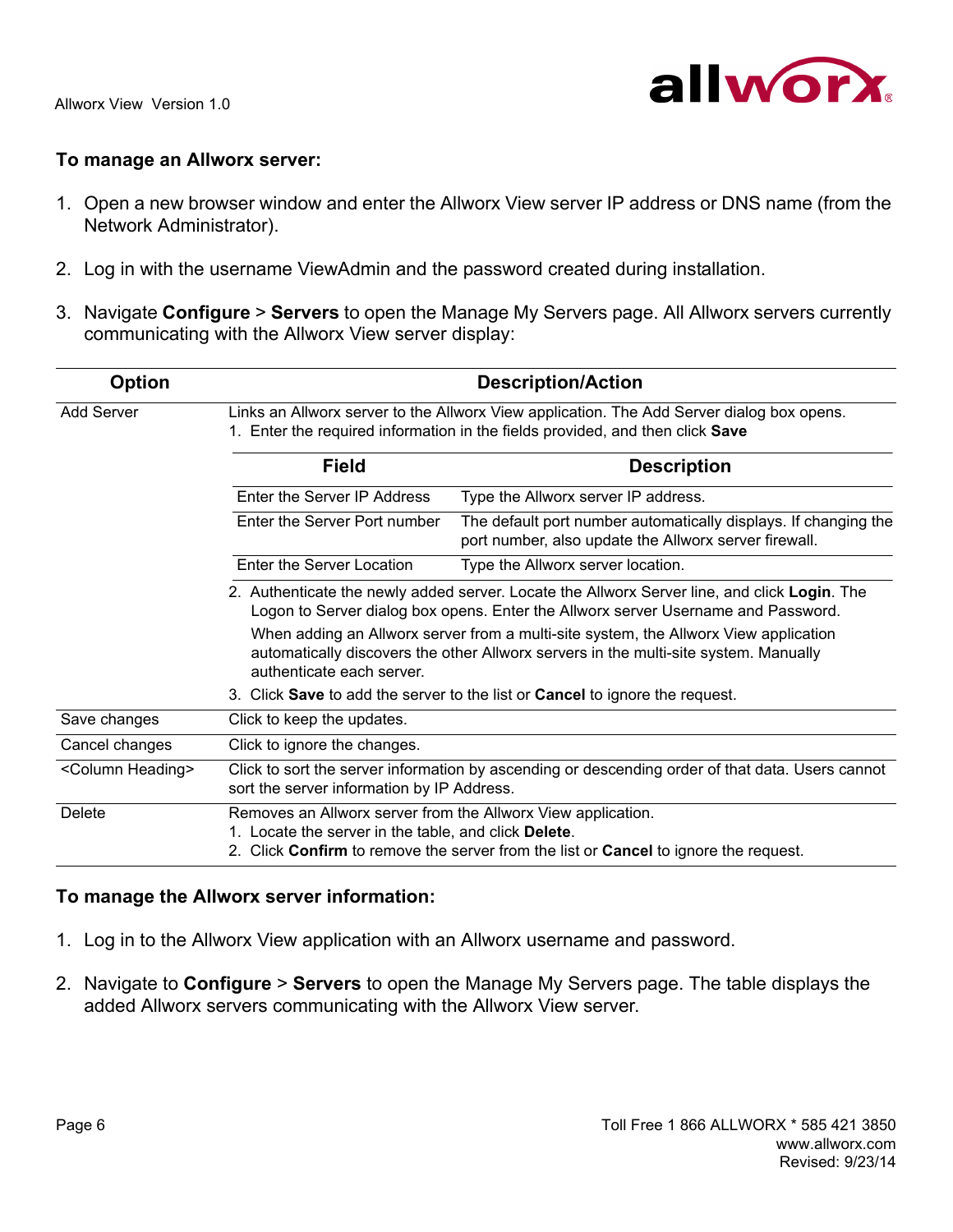

- 3. Locate the server, click on the information, and update:
	- Location Port IP Address Enable
- 4. Click **Save changes** to update the information or **Cancel** to ignore the request. This adds the first Allworx server to the server list.
- 5. Click **Initialize** and provide the username and password of an Allworx user with Allworx View administrative permission. This initializes the server.

The Allworx View application automatically discovers the IP addresses of other sites in a multi-site system. Initialize each site to connect the Allworx View application to each server.

## **3.3 Alarms**

The Allworx View application and Allworx View ACD add-on application alarms enable supervisors and agents to recognize and react to high-volume call situations. When the Allworx View application exceeds the alarm threshold limits, it uses color coding in the dashboard and can send email or SMS notifications.

- Yellow lower threshold limit
- Red upper threshold limit

Any user with Allworx View administrative permissions can alter the threshold values. The Allworx View application displays a red triangle by changed, unsaved values. After saving the change, the red triangle no longer displays.

The Allworx View system alarms are specific to agents and servers and queue alarms are specific to call queues that are set up on the Allworx server.

#### **To change System Alarm or Queue Alarm information:**

- 1. Log in to the Allworx View application with an Allworx username and password.
- 2. Navigate to: **Configure** >:

| Option               |                                     | <b>Description/Action</b> |  |
|----------------------|-------------------------------------|---------------------------|--|
| <b>System Alarms</b> | The list of System Alarms displays. |                           |  |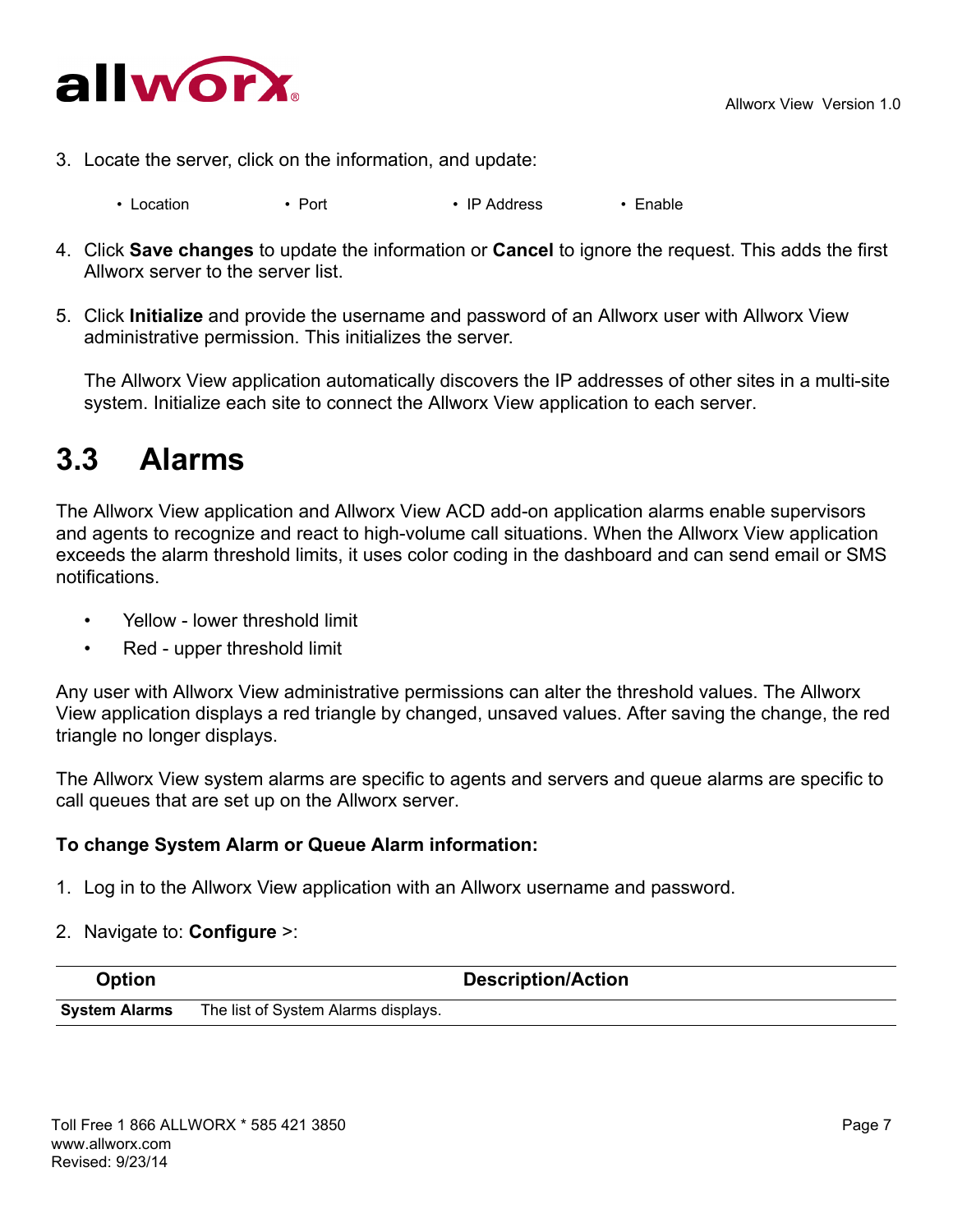

| <b>Option</b>       |                                                                             | <b>Description/Action</b>                                   |  |
|---------------------|-----------------------------------------------------------------------------|-------------------------------------------------------------|--|
| <b>Queue Alarms</b> | The list of Queue Alarms displays. Entered the required server information: |                                                             |  |
|                     | Select Server                                                               | Click the drop-down arrow and select a server from the list |  |
|                     | Select Queue                                                                | Click the drop-down arrow and select a queue from the list  |  |

3. Click a column title to toggle between ascending and descending order. Locate the Alarm Name, and then click:

| <b>Option</b>          | <b>Description/Action</b>                                                                                      |
|------------------------|----------------------------------------------------------------------------------------------------------------|
| <b>Threshold Lower</b> | Click the value, and then click the up or down arrow to increase or decrease the limit value,<br>respectively. |
| <b>Threshold Upper</b> | Click the value, and then click the up or down arrow to increase or decrease the limit value,<br>respectively. |
| Alarm On               | Click the value, and then Check or uncheck the box to enable or disable the option, respectively.              |

4. Click **Save changes** to update the information or **Cancel changes** to ignore the request.

### **3.3.1 Email and SMS Notification**

Click the arrow left of the Alarm Name displays the Email List of users receiving email notifications. It is necessary to configure the SMTP prior to sending email notifications. See ["SMTP Settings" on page 9](#page-14-0)  for more information.

#### **To manage an alarm email list:**

- 1. Verify the user has a valid email to SMS gateway. Verizon example: <10-digit number>@vtext.com. Contact the carrier in the event these instructions do not provide the proper SMS messaging to the cellular endpoint.
- 2. Log in to the Allworx View application with an Allworx username and password.

#### 3. Navigate to **Configure** > **System Alarms** or **Configure** > **Queue Alarms**.

For Queue Alarms, select the server and the queue from the drop-down lists.

The list of respective Alarms displays. Click a column title to toggle between ascending and descending order.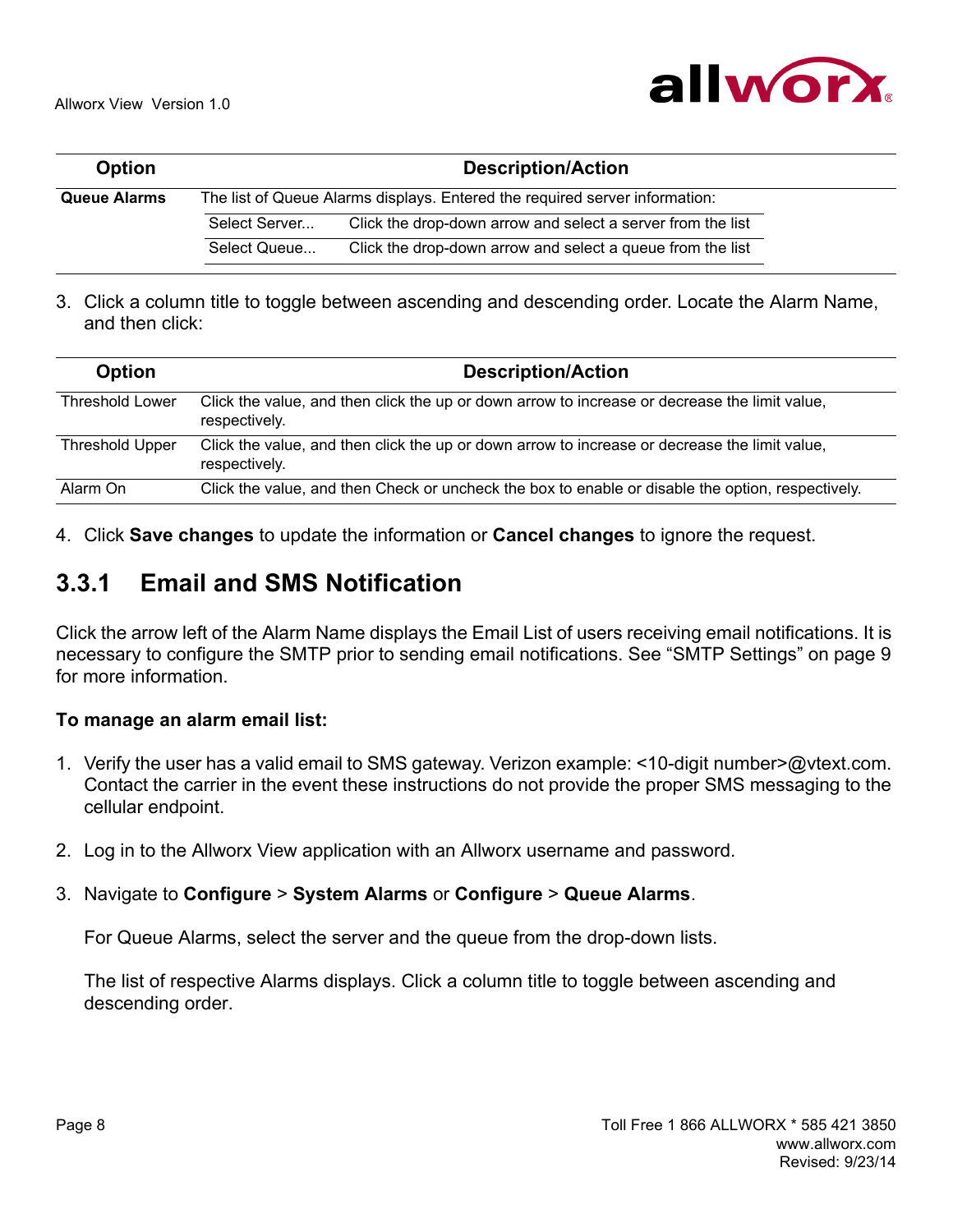

4. Locate the Alarm, and click the arrow left of the Alarm name. An email dialog box with three tabs displays.

| <b>Tab Name</b>    | <b>Description</b>                                                                                                                                                                                                                                                                                                                                                                                         |
|--------------------|------------------------------------------------------------------------------------------------------------------------------------------------------------------------------------------------------------------------------------------------------------------------------------------------------------------------------------------------------------------------------------------------------------|
| Email List         | Displays users selected to receive emails when an alarm occurs.<br>To update user information, click Edit, update the information, and then click Update to save the<br>changes or Cancel to ignore the changes.<br>To delete a user from the Email List, click Delete, and then click OK to remove the contact from the<br>Email List or Cancel to keep the user on the Email list.                       |
| <b>Add Contact</b> | Select users to receive emails when the alarm occurs.<br>If contacts exist, locate the Select from existing contacts section, click the drop-down arrow. Select<br>the contacts from the drop-down list.<br>If the contact is unavailable, locate the Add new Contact section.<br>1. Enter the First Name, Last Name, and Email Address in the fields.<br>2. Click Add Contact to update the contact list. |
| Delete Contact     | Permanently removes a user from the Contact list and email notifications when an alarm occurs.<br>1. Click the Select a contact drop-down arrow and select the contact name.<br>2. Click Delete Contact to update the contact list.                                                                                                                                                                        |

- 5. Locate and click the arrow left of the Alarm Name to close the Email tabbed interface.
- 6. Click **Save changes** to keep the email notification updates or click **Cancel changes** to ignore the request.

## <span id="page-14-0"></span>**3.4 SMTP Settings**

Prior to sending alarm notifications, configure the SMTP settings for email delivery from the Allworx View application. Welcome456

### **To set up the email SMTP settings:**

- 1. Log in to the Allworx View application with an Allworx username and password.
- 2. Navigate to **Configure** > **SMTP Settings**. The SMTP Configuration page displays.
- 3. Update the fields.

| <b>Field Name</b>             | <b>Description/Action</b>                  |
|-------------------------------|--------------------------------------------|
| SMTP Server (IP Address/Name) | Enter the email server IP Address or name. |
| <b>Port Number</b>            | Enter the SMTP port.                       |
| From email address            | Enter the email origin.                    |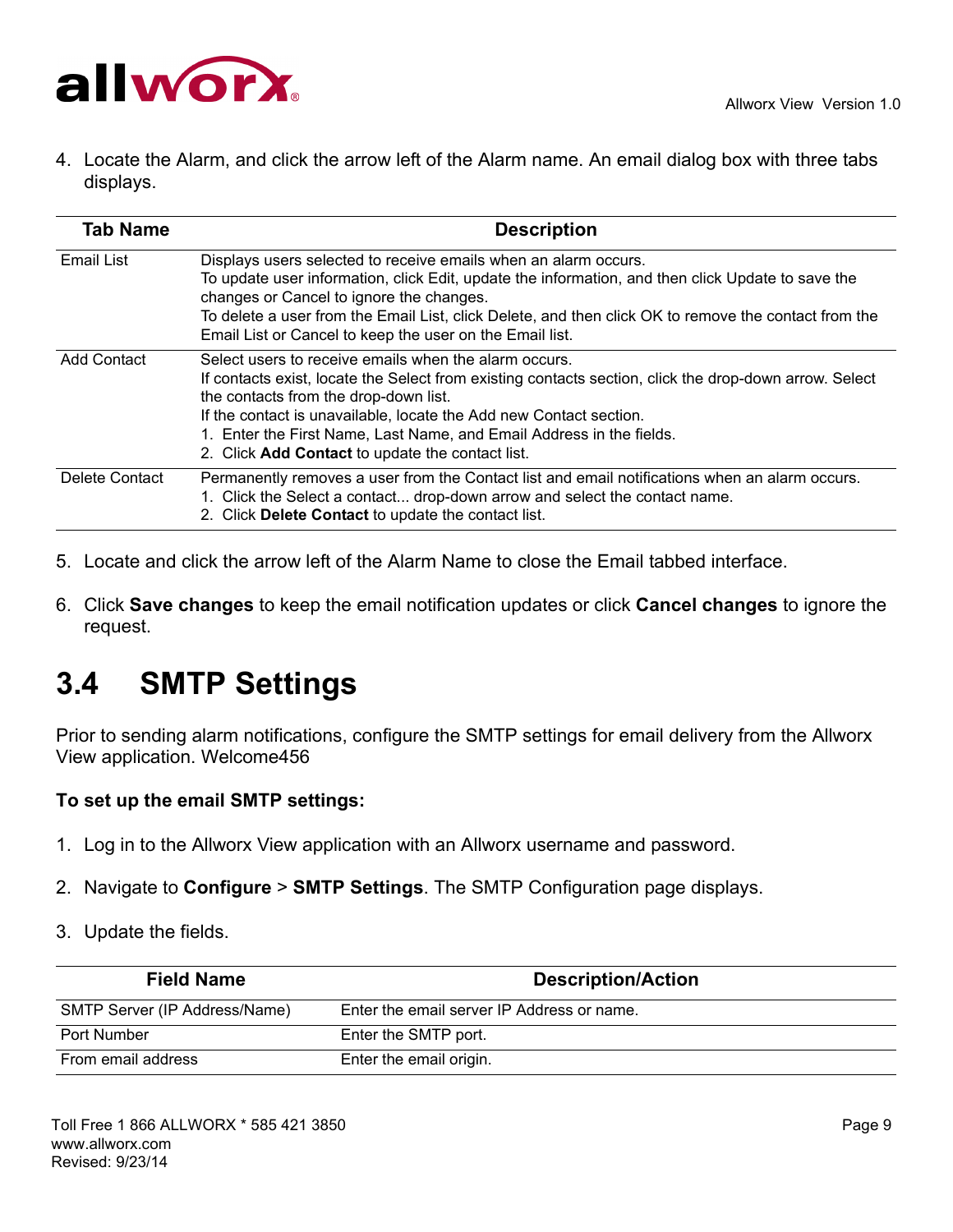

| <b>Field Name</b>                | <b>Description/Action</b>                                                                                                  |
|----------------------------------|----------------------------------------------------------------------------------------------------------------------------|
| <b>Enable SMTP Notifications</b> | Turns on the email notifications. Check box to enable.                                                                     |
| User ID                          | Displays the email service username.                                                                                       |
| Password                         | Displays the email service user password.                                                                                  |
| <b>Security Type</b>             | Click the drop-down arrow and select an option:<br>• None<br>$\cdot$ TLS<br>$\cdot$ SSL                                    |
| <b>Requires Authentication</b>   | Required if the SMTP service requires a username and password to log in.<br>Check box to enable. This is a one-time setup. |

4. Click **Test Settings** to verify the information is correct or **Save Settings** to keep the current information.

## **3.5 Queue Status**

Allworx View application computes many statistics using a Queue Status Period, which uses a sliding window for the time period in minutes. Administrators can adjust the Status period time frame. The Allworx View application displays a red triangle by changed values to indicate an unsaved change.

### **To manage the queue status configuration:**

- 1. Log in to the Allworx View application with an Allworx username and password.
- 2. Navigate to **Configure** > **Queue Status**. The Manage Queue Status page displays.
- 3. Click **Select Server...** and select an option from the drop-down list.
- 4. Locate the Queue in the list. Click on the Status Period and adjust the Status Period.
- 5. Click **Save changes** to update the information or **Cancel changes** to ignore the request.

## **3.6 Backup/Restore Database**

The Allworx View application enables the administrator to backup, restore, or purge the Allworx View database.

### **3.6.1 Backup**

Administrators can click **Backup Now** to begin the database back up immediately or schedule a back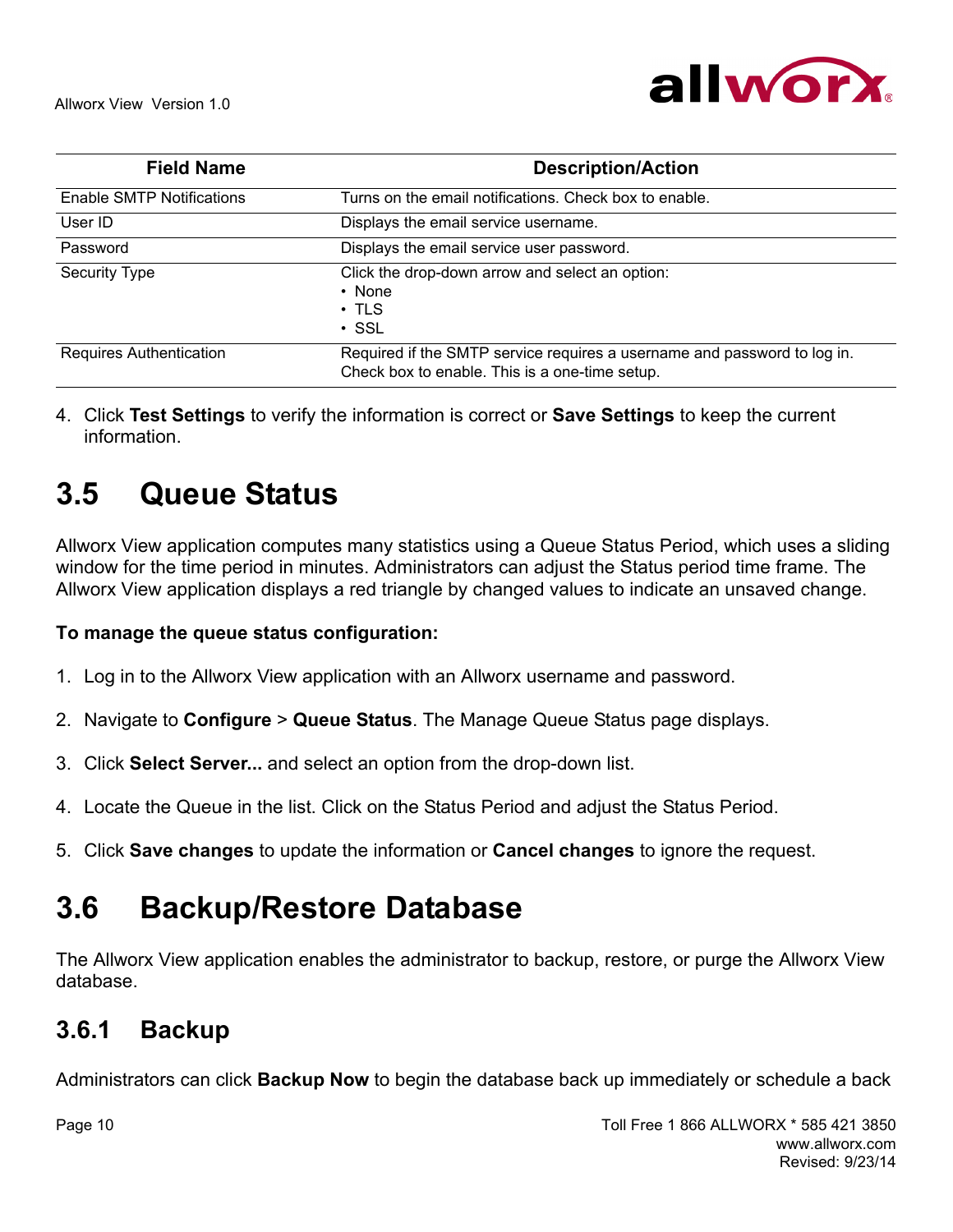

up to begin at another time. After a backup has completed, the Allworx View application provides a restore point in the Restore Data drop-down list.

#### **To schedule or manage a backup:**

- 1. Log in to the Allworx View application with an Allworx username and password.
- 2. Navigate to **Configure** > **Backup / Restore Database**. The Backup / Restore Status page displays.

| <b>Field Name</b>                 | <b>Description/Option</b>                                                                                                                                                                                                                                                                                                                              |
|-----------------------------------|--------------------------------------------------------------------------------------------------------------------------------------------------------------------------------------------------------------------------------------------------------------------------------------------------------------------------------------------------------|
| Snap events to slot<br>boundaries | Moves or adds a schedule report, and the event snaps to the lines which occur:<br>• Every day on month calendar<br>• Every 30 minutes on week calendar<br>• Every 30 minutes on day calendar<br>When unselected, these events to do not align directly with those predefined units or lines on the<br>calendar.<br>Check the box to enable or disable. |
| Today Left/Right<br>Arrows        | Highlights the current day on the displayed calendar. Clicking the left and right arrows adjusts the<br>displayed calendar to the previous or next day, week, or month from the calendar currently<br>shown, respectively.                                                                                                                             |
| Calendar Icon                     | Displays the current month and year selection. Clicking the calendar heading enables adjusting<br>from the current month to years and then decades. Clicking the left and right arrows adjusts the<br>displayed calendar to the previous or next day, week, or month from the calendar currently<br>shown, respectively.                               |
| <b>Calendar View</b>              | Adjusts the calendar display. The Day and Week view enable the administrator to select a<br>specific time to begin the backup. In the monthly view, the Allworx View application default start<br>time is 12 AM.<br>$\cdot$ Day<br>• Week<br>• Month                                                                                                   |

3. Double-click a day, and then a time on the displayed calendar or double-click an existing event. The Event dialog box opens. Enter or adjust the required information.

| <b>Field Name</b> | <b>Description/Option</b>                                                                                                                                             |
|-------------------|-----------------------------------------------------------------------------------------------------------------------------------------------------------------------|
| Title             | Enter a meaningful description of the scheduled event in the field provided.                                                                                          |
| <b>Start</b>      | Displays the date and time the Allworx View application begins to generate the report. Click<br>the calendar or clock icon to select the date and time, respectively. |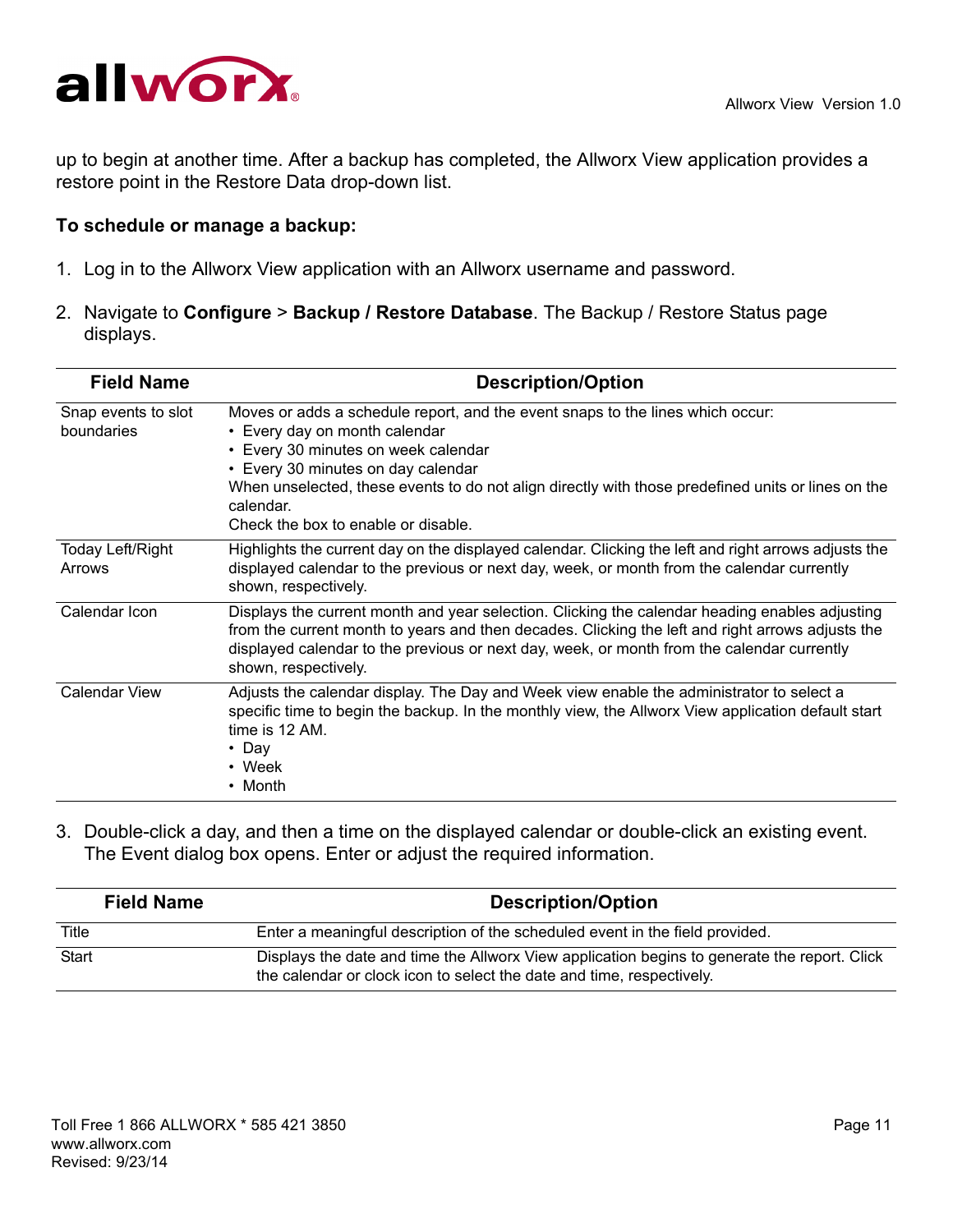

| <b>Field Name</b> | <b>Description/Option</b>                       |                                                                                                                                          |  |
|-------------------|-------------------------------------------------|------------------------------------------------------------------------------------------------------------------------------------------|--|
| Repeat            | Enables scheduling a backup on a regular basis. |                                                                                                                                          |  |
|                   | <b>Field</b>                                    | <b>Options</b>                                                                                                                           |  |
|                   | <b>Never</b>                                    | N/A                                                                                                                                      |  |
|                   | Daily                                           | • Repeat every $\langle x \rangle$ day(s)<br>• End (stops sending the report at the end of the schedule)                                 |  |
|                   | Weekly                                          | • Repeat every $\langle x \rangle$ week(s)<br>• Repeat on: (day of week)<br>• End (stops sending the report at the end of the schedule)  |  |
|                   | Monthly                                         | • Repeat every $\langle x \rangle$ month(s)<br>• Repeat on: (day of week)<br>• End (stops sending the report at the end of the schedule) |  |
|                   | Yearly                                          | • Repeat every <x> year(s)<br/>• Repeat on: (day of week)<br/>• End (stops sending the report at the end of the schedule)</x>            |  |

4. Click **Save changes** to update the calendar or **Cancel changes** to ignore the request.

### **3.6.2 Restore from Backup**

For restores, the Allworx View administrator must use the Allworx View application to perform the restore. The Allworx View application uses an encrypted file; therefore, copy/paste does not work.

#### **To perform a restore from backup:**

- 1. Log in to the Allworx View application with an Allworx username and password.
- 2. Navigate to **Configure** > **Backup / Restore Database**. The Backup / Restore Status page displays.
- 3. Locate the Restore from Backup: section and click the drop-down arrow. Select the restore point.
- 4. Click **Restore Database** to begin the restore.

### **3.6.3 Purge Database**

**Caution:** This action removes the information within the database and it is lost forever. Backup the database before doing a purge.

1. Log in to the Allworx View application with an Allworx username and password.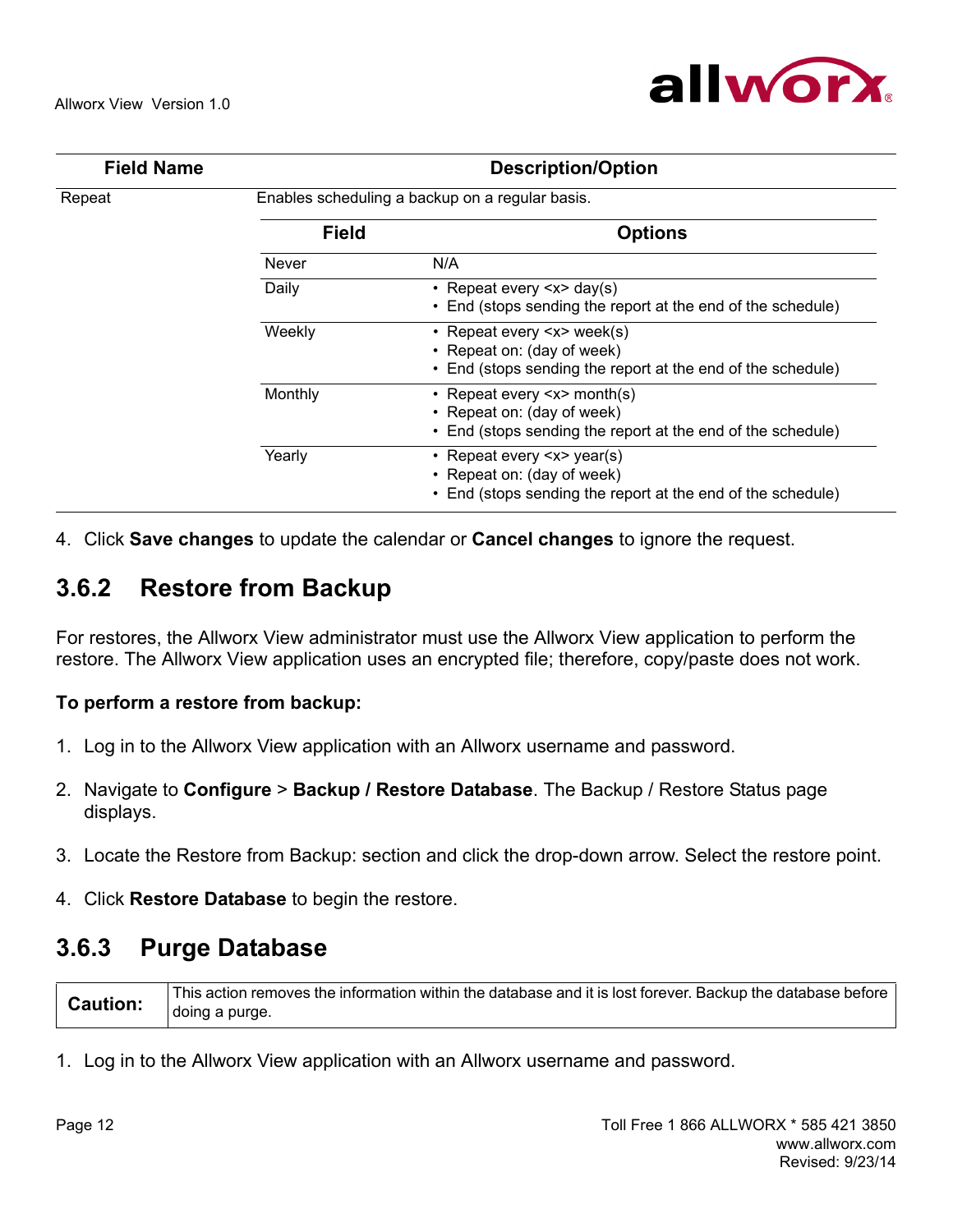

- 2. Navigate to **Configure** > **Backup / Restore Database**. The Backup / Restore Status page displays.
- 3. Locate the Purge Database: section. Enter the information:

| <b>Field Name</b>                                                                      | <b>Description/Action</b>                                                                                                                                                |  |  |
|----------------------------------------------------------------------------------------|--------------------------------------------------------------------------------------------------------------------------------------------------------------------------|--|--|
| <b>Start Date</b>                                                                      | Identifies the first day of the purge range.<br>1. Click the calendar icon to open the calendar and select a day.<br>2. Click the timer icon and select a time to begin. |  |  |
| End Date                                                                               | Identifies the last day of the purge range.<br>1. Click the calendar icon to open the calendar and select a day.<br>2. Click the timer icon and select a time to begin.  |  |  |
| Purge Call Data<br>Purge Queue Event Data<br><b>Agent Event Data</b><br>Purge All Data | Identifies the data to purge. Check the option box to select.                                                                                                            |  |  |

### 4. Click **Purge Database** to begin.

## <span id="page-18-0"></span>**3.7 User Settings**

The User Settings page displays users and the level of access, active user, and administrator settings. Administrators can adjust the settings as necessary to meet requirements. The Allworx View application displays a red triangle by changed values to indicate an unsaved change.

Allworx view administrators only:

Click **Change View Administrator Password** to update the View Admin user account password.

Click **Edit System Default** to update the Agent Status Period.

#### **To manage the User Settings:**

- 1. Log in to the Allworx View application with an Allworx username and password.
- 2. Navigate to **Configure** > **User Settings**. The User Settings page displays.
- 3. Locate the user line in the table.

| <b>Column Name</b> | <b>Description</b><br><b>Description</b> |
|--------------------|------------------------------------------|
| .                  |                                          |

User Name Identifies the user.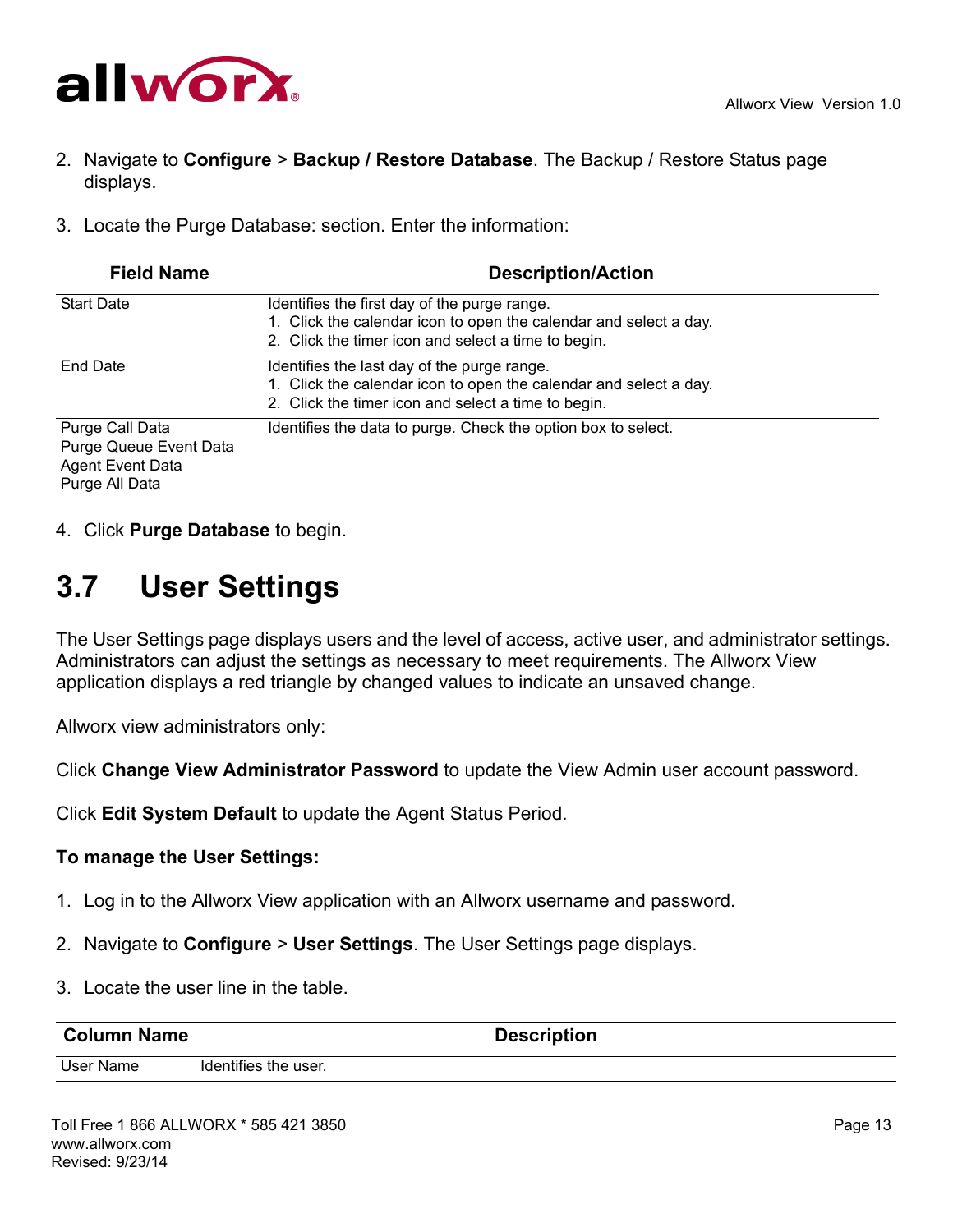

| <b>Column Name</b> | <b>Description</b>                                                                                                                                      |
|--------------------|---------------------------------------------------------------------------------------------------------------------------------------------------------|
| <b>View Access</b> | Identifies whether the user is able to see the Allworx View application. Click in the field to access the<br>check box to enable or disable the access. |
| <b>CDR Access</b>  | Identifies whether the user is able to access active calls widget on a dashboard or Call Life Cycle or<br>Call Details report.                          |
| <b>Active User</b> | Identifies if the user is currently active on the Allworx Server.                                                                                       |
| Administrator      | Identifies if the user has administrative permissions.                                                                                                  |

For advanced information, click the arrow left of the username.

| <b>Column Name</b> | <b>Description</b>                                                                                                                                                                                                                                                                                                                                                                                                                                                                     |  |
|--------------------|----------------------------------------------------------------------------------------------------------------------------------------------------------------------------------------------------------------------------------------------------------------------------------------------------------------------------------------------------------------------------------------------------------------------------------------------------------------------------------------|--|
| <b>Add Queue</b>   | Enables the user to have access to dashboards and reports for other ACD queues without being a<br>supervisor or agent.<br>1. Click Add Queue The Add Queue to User dialog box opens.<br>2. Click the Select Server drop-down arrow and click on the server name.<br>3. Click the Select Queue drop-down arrow and click on a queue name.<br>4. Click Add Queue to confirm or Cancel to ignore the request.<br>5. Click Save changes to confirm or Cancel changes to ignore the change. |  |
| Queue Name         | Identifies the user-assigned queues.                                                                                                                                                                                                                                                                                                                                                                                                                                                   |  |
| Agent              | Identifies if the user takes calls from the queue                                                                                                                                                                                                                                                                                                                                                                                                                                      |  |
| Monitor            | Identifies the queue the user can access from the Allworx View application. Click the true or false field<br>to select or deselect the option.                                                                                                                                                                                                                                                                                                                                         |  |
| Supervisor         | Identifies if the user has queue supervisor permissions.                                                                                                                                                                                                                                                                                                                                                                                                                               |  |

4. Click **Save changes** to update the information or **Cancel changes** to ignore the request.

## <span id="page-19-0"></span>**3.8 Contacts**

Administrators can add, update, or delete contacts for email and SMS notifications.

### **To manage contacts:**

- 1. Log in to the Allworx View application with an Allworx username and password.
- 2. Navigate to **Configure** > **Contacts**. The Contacts page displays.

| <b>Option</b> | <b>Description</b>                                                                                                                          |
|---------------|---------------------------------------------------------------------------------------------------------------------------------------------|
| Add a contact | 1. Locate the Add New Contact section and enter the user First Name, Last Name, and Email.<br>2. Click Add Contact to save the information. |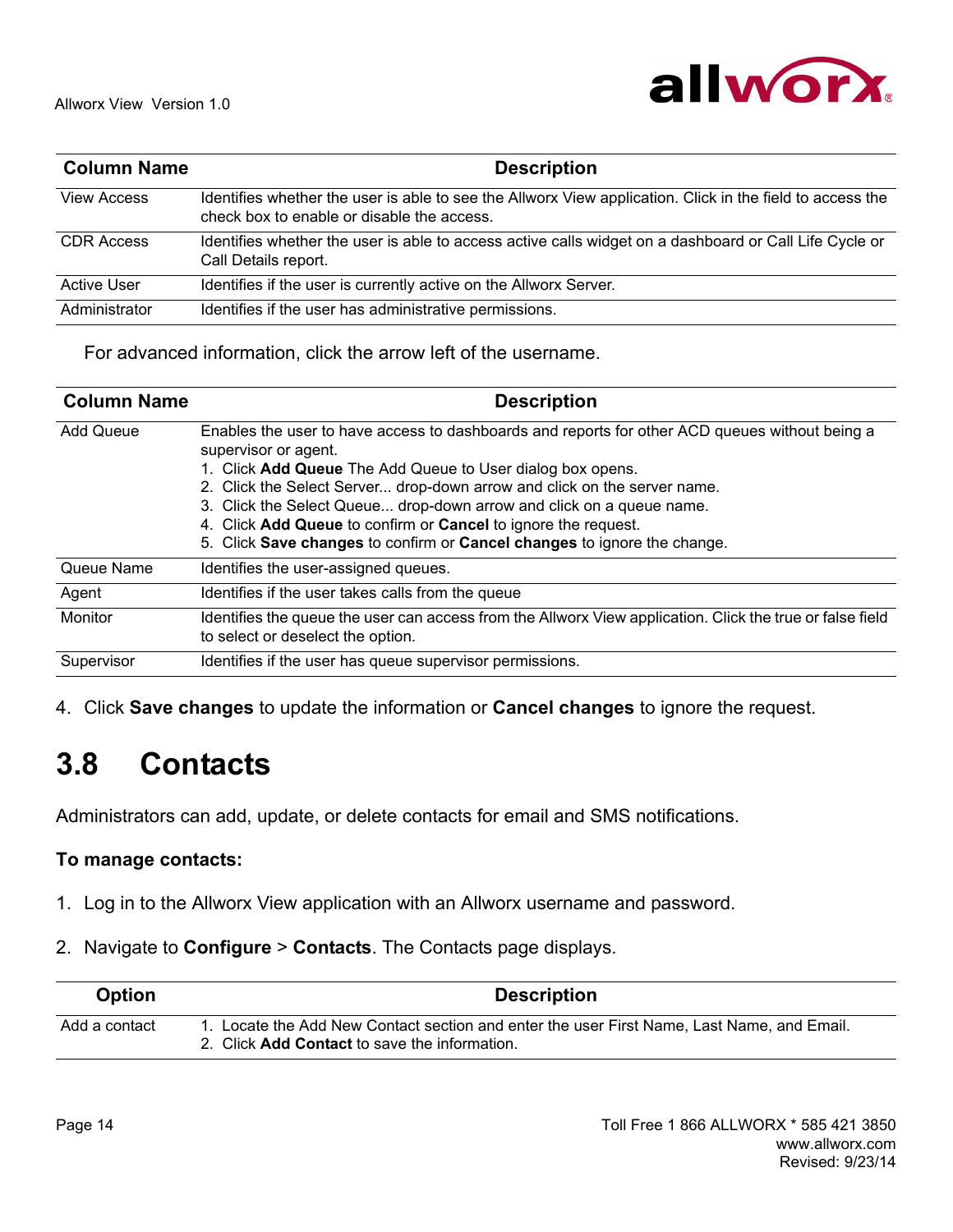

| <b>Option</b>    | <b>Description</b>                                                                                                                                                                                                                |
|------------------|-----------------------------------------------------------------------------------------------------------------------------------------------------------------------------------------------------------------------------------|
| Update a contact | 1. Locate the Contact List section and locate the user.<br>2. Click in the field and update the information.<br>3. Click Save changes to update the information or Cancel changes to restore the previously saved<br>information. |
|                  | Remove a contact Locate the Contact List section, locate the user, and then click Delete.                                                                                                                                         |

## **3.9 Reports Schedule**

Administrators can specify dates and times to begin generating reports. The Allworx View application displays a red triangle by changed values to indicate unsaved changes.

### **To manage scheduled reports:**

- 1. Log in to the Allworx View application with an Allworx username and password.
- 2. Navigate to **Configure** > **Reports Schedule**. The User Settings page displays.

| <b>Field Name</b>                 | <b>Description/Option</b>                                                                                                                                                                                                                                                                                                                              |  |  |
|-----------------------------------|--------------------------------------------------------------------------------------------------------------------------------------------------------------------------------------------------------------------------------------------------------------------------------------------------------------------------------------------------------|--|--|
| Snap events to slot<br>boundaries | Moves or adds a schedule report, and the event snaps to the lines which occur:<br>• Every day on month calendar<br>• Every 30 minutes on week calendar<br>• Every 30 minutes on day calendar<br>When unselected, these events to do not align directly with those predefined units or lines on the<br>calendar.<br>Check the box to enable or disable. |  |  |
| Today Left/Right<br>Arrows        | Highlights the current day on the displayed calendar. Clicking the left and right arrows adjusts the<br>displayed calendar to the previous or next day, month, or decade from the calendar currently<br>shown, respectively.                                                                                                                           |  |  |
| Calendar Icon                     | Displays the current month and year selection. Clicking the calendar heading enables adjusting<br>the display from the current month to years and then decades. Clicking the left and right arrows<br>adjusts the displayed calendar to the previous or next month from the calendar currently shown,<br>respectively.                                 |  |  |
| <b>Calendar View</b>              | Adjusts the calendar display. The Day and Week view enable the administrator to select a time to<br>begin the backup. Otherwise, the backup starts at<br>• Day<br>• Week<br>• Month                                                                                                                                                                    |  |  |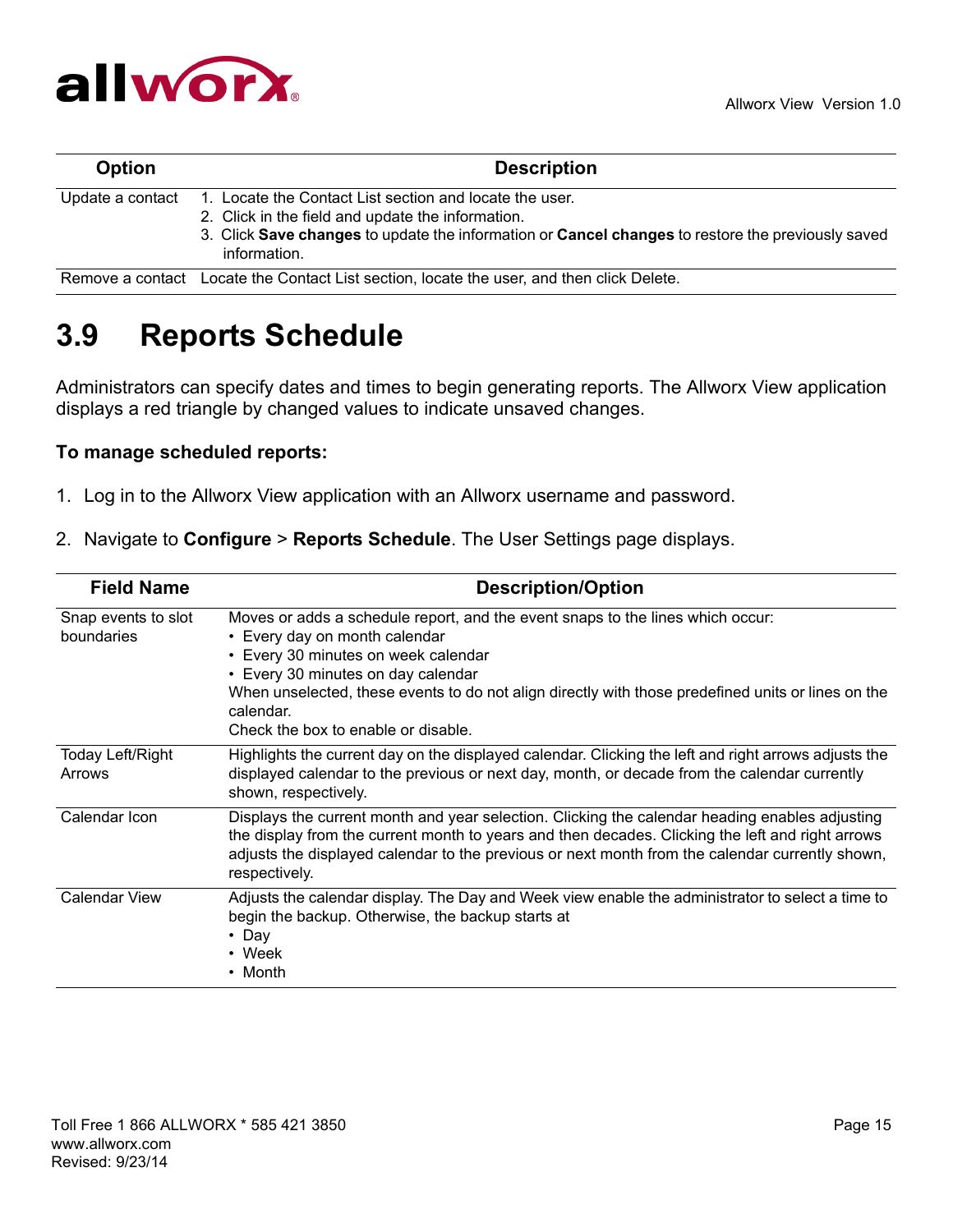

3. Double-click a day, and then a time on the displayed calendar or double-click an existing event. The Event dialog box opens. Enter or adjust the required information.

| <b>Field Name</b>                      | <b>Description/Option</b>                                                                                                                                       |                                                             |  |
|----------------------------------------|-----------------------------------------------------------------------------------------------------------------------------------------------------------------|-------------------------------------------------------------|--|
| <b>Title</b>                           | Enter a meaningful description of the scheduled event in the field provided.                                                                                    |                                                             |  |
| <b>Start</b>                           | Displays the Start date and time of the report. Click the calendar or clock icon to select the<br>date and time, respectively.                                  |                                                             |  |
| Repeat                                 | Enables scheduling a backup on a regular basis.                                                                                                                 |                                                             |  |
|                                        | <b>Field</b>                                                                                                                                                    | <b>Options</b>                                              |  |
|                                        | Never                                                                                                                                                           | N/A                                                         |  |
|                                        | Daily                                                                                                                                                           | • Repeat every $\langle x \rangle$ day(s)                   |  |
|                                        |                                                                                                                                                                 | • End (stops sending the report at the end of the schedule) |  |
|                                        | Weekly                                                                                                                                                          | • Repeat every <x> week(s)</x>                              |  |
|                                        |                                                                                                                                                                 | • Repeat on: (day of week)                                  |  |
|                                        |                                                                                                                                                                 | • End (stops sending the report at the end of the schedule) |  |
|                                        | Monthly                                                                                                                                                         | • Repeat every <x> month(s)</x>                             |  |
|                                        |                                                                                                                                                                 | • Repeat on: (day of week)                                  |  |
|                                        |                                                                                                                                                                 | • End (stops sending the report at the end of the schedule) |  |
|                                        | Yearly                                                                                                                                                          | • Repeat every $\langle x \rangle$ year(s)                  |  |
|                                        |                                                                                                                                                                 | • Repeat on: (day of week)                                  |  |
|                                        |                                                                                                                                                                 | • End (stops sending the report at the end of the schedule) |  |
| <b>Report Name</b>                     | Enter a descriptive title of the report in the field provided.                                                                                                  |                                                             |  |
| Recipients                             | The list of contacts created in "Contacts" on page 14 displays. Click the drop-down arrow and<br>select the recipient from the list. Repeat for each recipient. |                                                             |  |
| <b>CSV Report</b><br><b>PDF Report</b> | Select the report type output. Check the box for each type of report type.                                                                                      |                                                             |  |

4. Click **Save** to update the information or **Cancel** to ignore the request.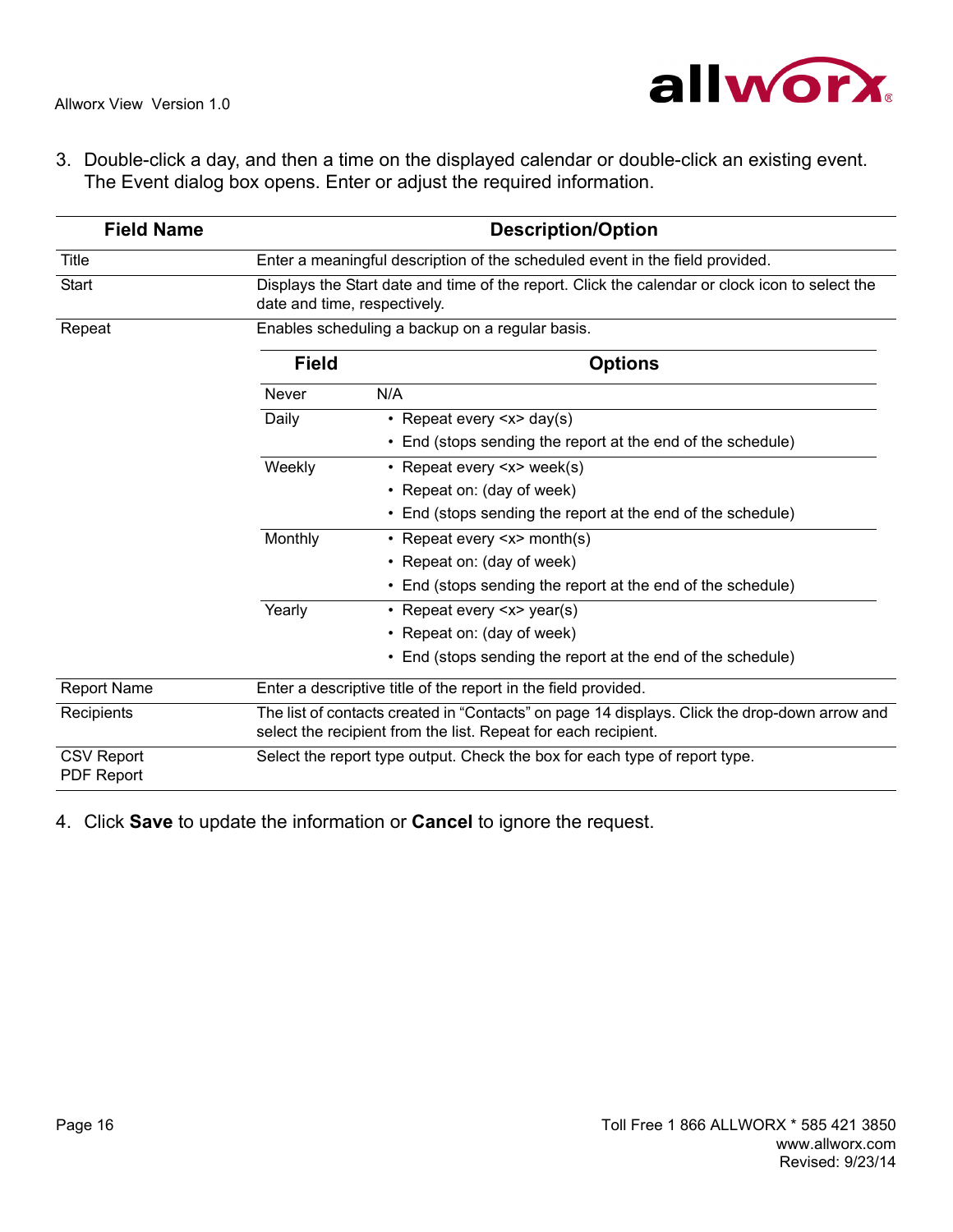

# **4 Reports**

The Reports feature enables specifying and managing information based on a set of criteria. For reports containing Agent Summary and Agent Matrix data, the user must be an agent assigned to an ACD queue (Fairness, Linear Priority, Sequential Round Robin) not a Call Queue (Ring All). For reports containing queue summary and matrix data, the data contains information for both ACD and Call Queues. See the Allworx Queuing and Automatic Call Distribution Guide for more information about queues and agents.

## **4.1 Permissions**

The Allworx View application determines user access based on log in credentials. Any user is able to create and share a report with other users. However, to see queue information, the user must be a queue supervisor or a queue agent.

## **4.2 Report Configuration Overview**

There are filters and operators available in the Allworx View reporting section to locate and return discrete sets of information within a large database across different filtering items. Operators are dependent upon the filter value type. EXAMPLE: "scope = Inbound" AND "Abandoned = True" to find all abandoned inbound calls.

Each filter is a separate query modifier. Currently, use entire strings to match against available values. The using the operator "Contains" produces a discrete set of information matching a substring or value to query the database.

Use multiple filters together to create a query which uses AND to make the query return a further filtered set with each additional filter applied. There is currently no mechanism to alter this with the choice of AND/OR logic or group terms with parenthesis. Return information must match 100% of user-entered text fields - including capitalization, spelling, and use of null.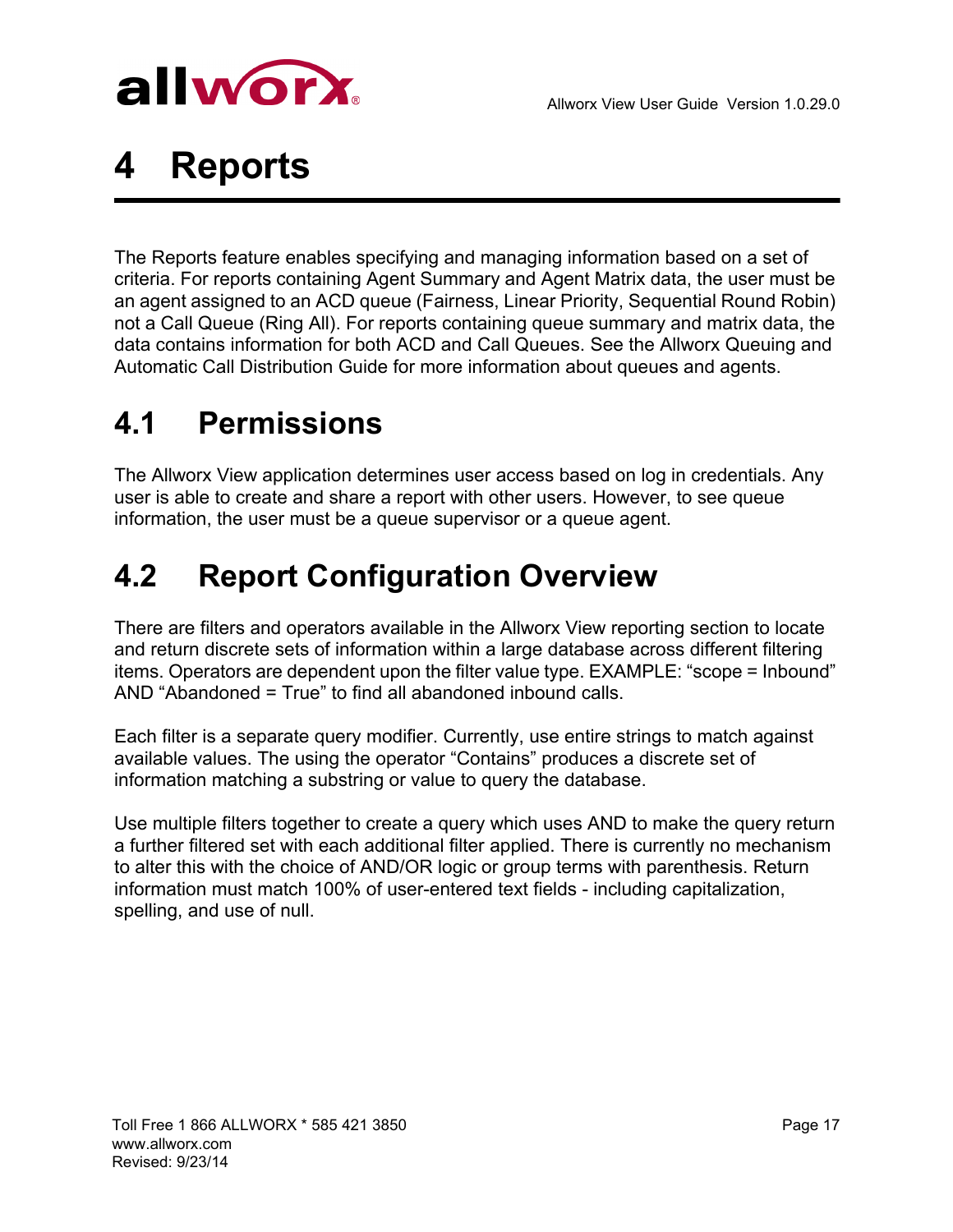

### <span id="page-23-0"></span>**4.2.1 Filter Descriptions**

| <b>Filter Name</b>             | <b>Description</b>                                                                                                                                                                                                                                                                                                         |  |
|--------------------------------|----------------------------------------------------------------------------------------------------------------------------------------------------------------------------------------------------------------------------------------------------------------------------------------------------------------------------|--|
| Abandoned                      | A call ended by the caller while the call is not in an active state. There are<br>two possible values:<br>1. True - call was ended by the caller during a state which it was not equal to<br>Active.<br>2. False - call was not ended by the caller during a state which it was not<br>equal to Active.                    |  |
| <b>Call Duration</b>           | Length of time in total of the call.                                                                                                                                                                                                                                                                                       |  |
| <b>Called Name</b>             | Caller ID name for the number called (callee)                                                                                                                                                                                                                                                                              |  |
| <b>Called Number</b>           | Caller ID number for the number called (callee)                                                                                                                                                                                                                                                                            |  |
| <b>Caller Name</b>             | Caller ID name provided to the Allworx server for the call.                                                                                                                                                                                                                                                                |  |
| <b>Caller Number</b>           | Caller ID number provided to the Allworx server for the call.                                                                                                                                                                                                                                                              |  |
| <b>Destination Description</b> | Name associated with the destination device.                                                                                                                                                                                                                                                                               |  |
| <b>Destination Device</b>      | MAC Address or outside line specification of the device receiving the call.                                                                                                                                                                                                                                                |  |
| <b>DNIS Name</b>               | Dialed Number Identification Service name specified in the Allworx server<br>for the number dialed. If there is no DNIS value specified for a DID number,<br>the Allworx server enters the Caller ID for the number dialed.                                                                                                |  |
| <b>DNIS Number</b>             | Dialed Number Identification Service number specified in the Allworx server<br>for the number dialed. If there is no DNIS number value specified for a DID<br>number, the Allworx server enters Caller ID for the number dialed.                                                                                           |  |
| <b>DTMF</b>                    | Dual Tone Multi-Frequency - digits entered during a call.                                                                                                                                                                                                                                                                  |  |
| <b>PIN</b>                     | Codes used in a call. Visibility to this information is limited to Allworx View<br>System Administrators.                                                                                                                                                                                                                  |  |
| Queue                          | Allworx ACD or ring-all queue in the Allworx server.                                                                                                                                                                                                                                                                       |  |
| Scope                          | There are three possible values:<br>1. Internal - placing and receiving calls internally to the Allworx system.<br>2. Incoming - placing calls from outside the Allworx system to an internal<br>extension.<br>3. Outgoing - placing calls internal to the Allworx system to an endpoint<br>outside of the Allworx System. |  |
| Site Name                      | The Allworx server site name - most useful to filter multi-site calls.                                                                                                                                                                                                                                                     |  |
| <b>Source Description</b>      | Description associated with the source device.                                                                                                                                                                                                                                                                             |  |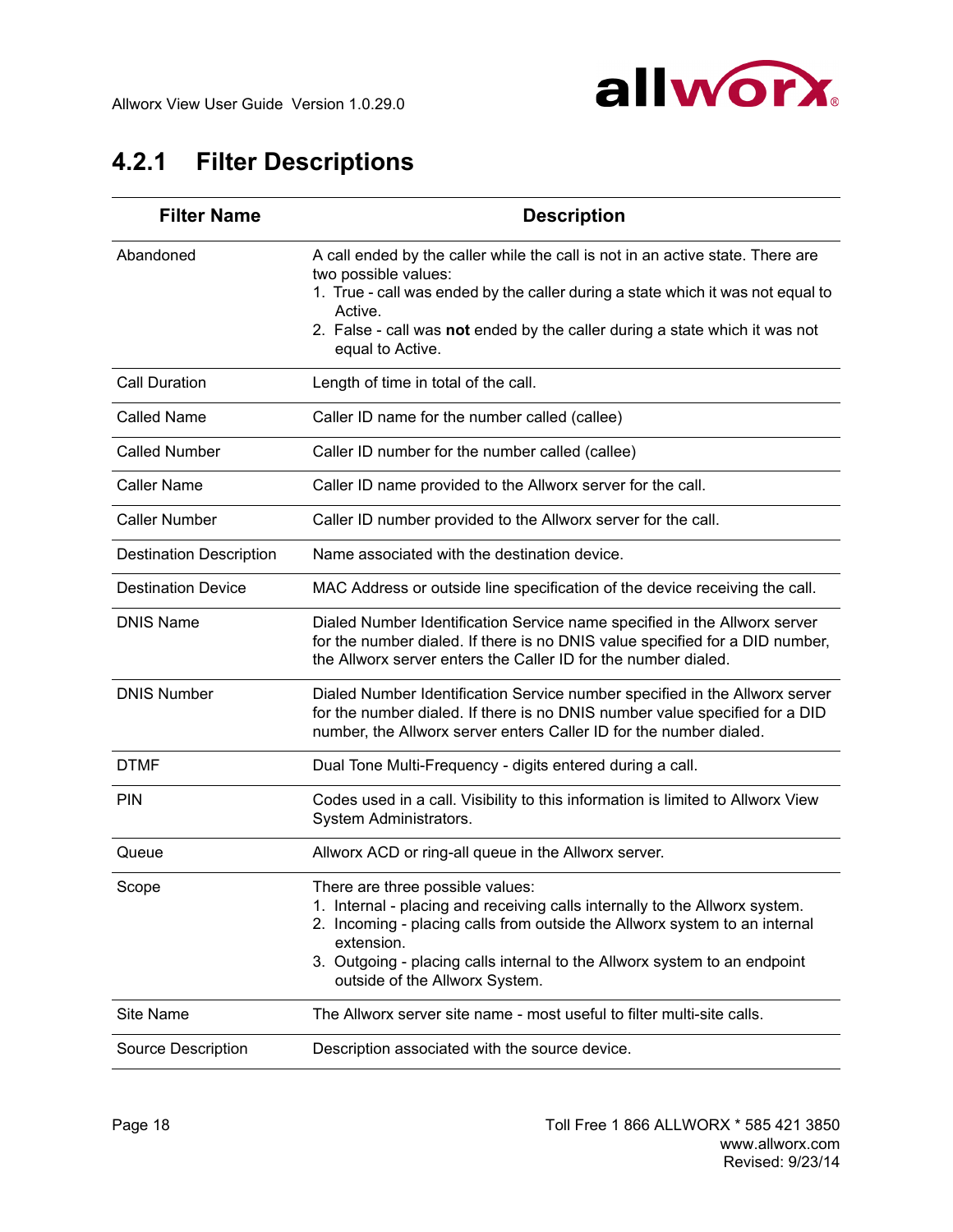

| <b>Filter Name</b> | <b>Description</b>                                                                                                                                                                                                                                                                                      |  |  |
|--------------------|---------------------------------------------------------------------------------------------------------------------------------------------------------------------------------------------------------------------------------------------------------------------------------------------------------|--|--|
| Source Device      | MAC Address or outside line specification of the device placing the call.                                                                                                                                                                                                                               |  |  |
| <b>State</b>       | Current status of the call during the call leg. There are eight possible values:<br>1. Trying - attempting to connect.<br>2. Ringing - the connected call is ringing at the end point.<br>3. Active - call is active at both endpoints.<br>4. Complete - call has completed on the specified end point. |  |  |
| Terminator         | Call participant that ends the call.                                                                                                                                                                                                                                                                    |  |  |

### <span id="page-24-0"></span>**4.2.2 Operator Descriptions**

| <b>Operator</b>   | <b>Description</b>                                                                                        | <b>Field Type</b>                                                          |
|-------------------|-----------------------------------------------------------------------------------------------------------|----------------------------------------------------------------------------|
| $=$               | Match all call requires that equal the values entered in<br>the numeric text field.                       | • Numeric text field<br>• Allworx server queue list<br>• String text field |
| $\geq$            | Match all call requires that are greater than the entered<br>values.                                      | • Numeric text field                                                       |
| $\prec$           | Match all call requires that are less than the entered<br>values entered.                                 | • Numeric text field                                                       |
| >=                | Match all call requires that are greater than or equal to<br>the entered values.                          | • Numeric text field                                                       |
| $\leq$            | Match all call requires that are less than or equal to the<br>entered values.                             | Numeric text field                                                         |
| $\leftrightarrow$ | Match all call records that do not equal the values<br>entered in the text field.                         | • Allworx server queue list.<br>String text field                          |
| Contains          | Match all call records containing values entered in the<br>field. The match is explicit.                  | • String text field                                                        |
| Does not contain  | Match all call records which do not contain values<br>entered into the text field. The match is explicit. | String text field.                                                         |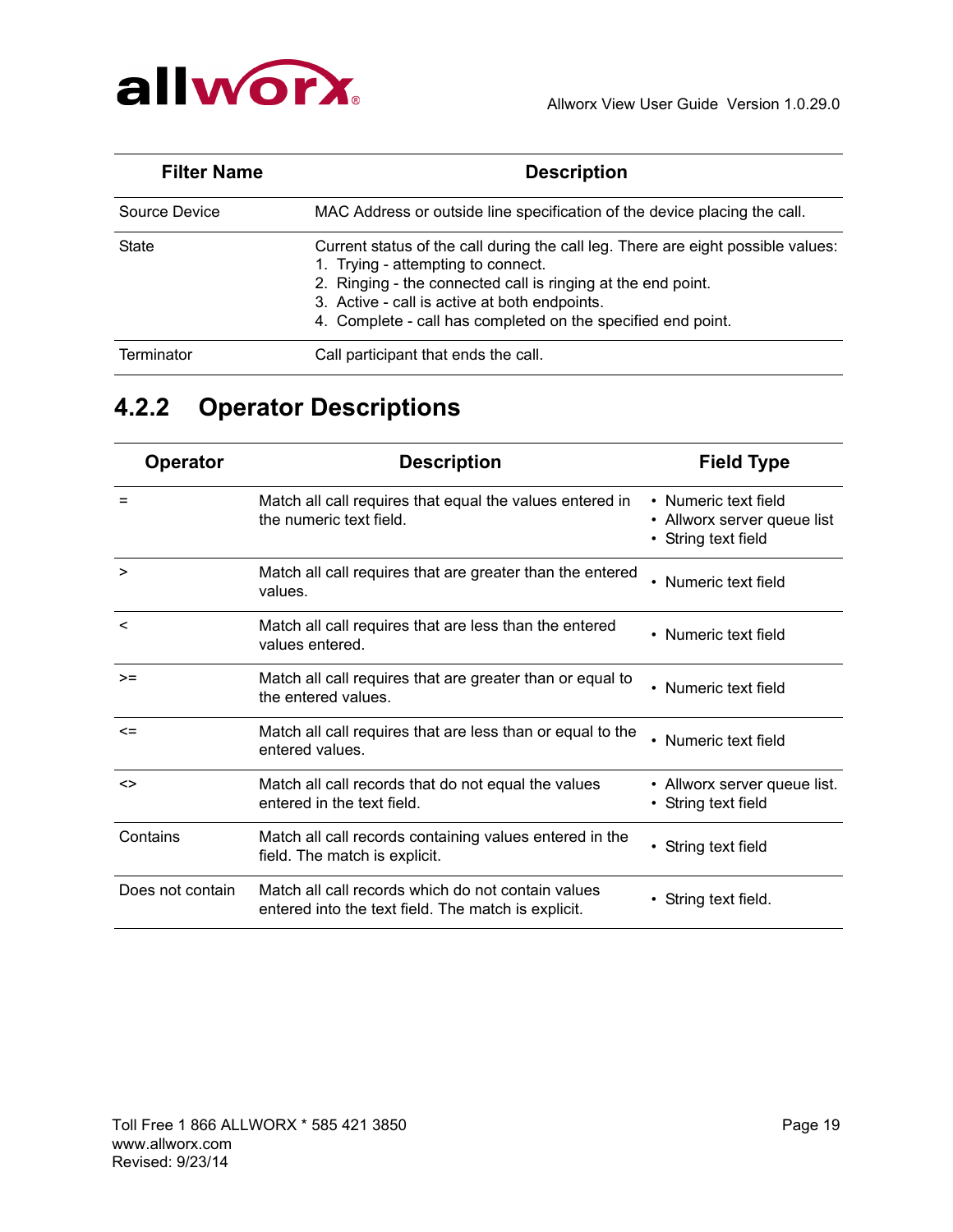

### <span id="page-25-0"></span>**4.2.3 Range Descriptions**

| <b>Operator</b> | <b>Description</b>                                                                            |
|-----------------|-----------------------------------------------------------------------------------------------|
| Fixed           | Matches all criteria in a user-specified start and end date/time.                             |
| Today           | Matches all criteria from 12:00 AM to 11:59 PM of the current day.                            |
| Yesterday       | Matches all criteria from 12:00 AM to 11:59 PM of the previous day.                           |
| This Week       | Matches all criteria from 12:00 AM Sunday to 11:59 PM Saturday of the current week.           |
| Last Week       | Matches all criteria from 12:00 AM Sunday to 11:59 PM Saturday of the previous week.          |
| This Month      | Matches all criteria from the first through the end of the current month.                     |
| Last Month      | Matches all criteria from the first through the end of the previous month.                    |
| This Hour       | Matches all criteria from the minute :00 through the current time.                            |
| Last Hour       | Matches all criteria from the minute :00 through the minute :59 for the previous hour.        |
|                 | Past 60 Minutes Matches all criteria from the current minute back to the previous 59 minutes. |
| Past 24 Hours   | Matches all criteria from the current hour back to the previous 23 hours.                     |

## **4.3 Manage Reports**

The Manage Reports option displays a list available reports to sort, edit, or delete.

### **To manage the existing reports:**

- 1. Log in to the Allworx View application with an Allworx username and password.
- 2. Navigate to **Reports** > **Manage Reports** and select an option:

| <b>Option</b>                | <b>Description/Action</b>                                                                                                                                 |
|------------------------------|-----------------------------------------------------------------------------------------------------------------------------------------------------------|
|                              | Show Reports by type: Report type filter. Click the drop-down arrow and select all to view all reports or<br>select a specific report type from the list. |
| <column heading=""></column> | Click to sort the reports by ascending or descending order of that data.                                                                                  |
| Edit                         | Enables changing the Report Name and the Shared status. Click Update to save<br>the changes or Cancel to ignore the request.                              |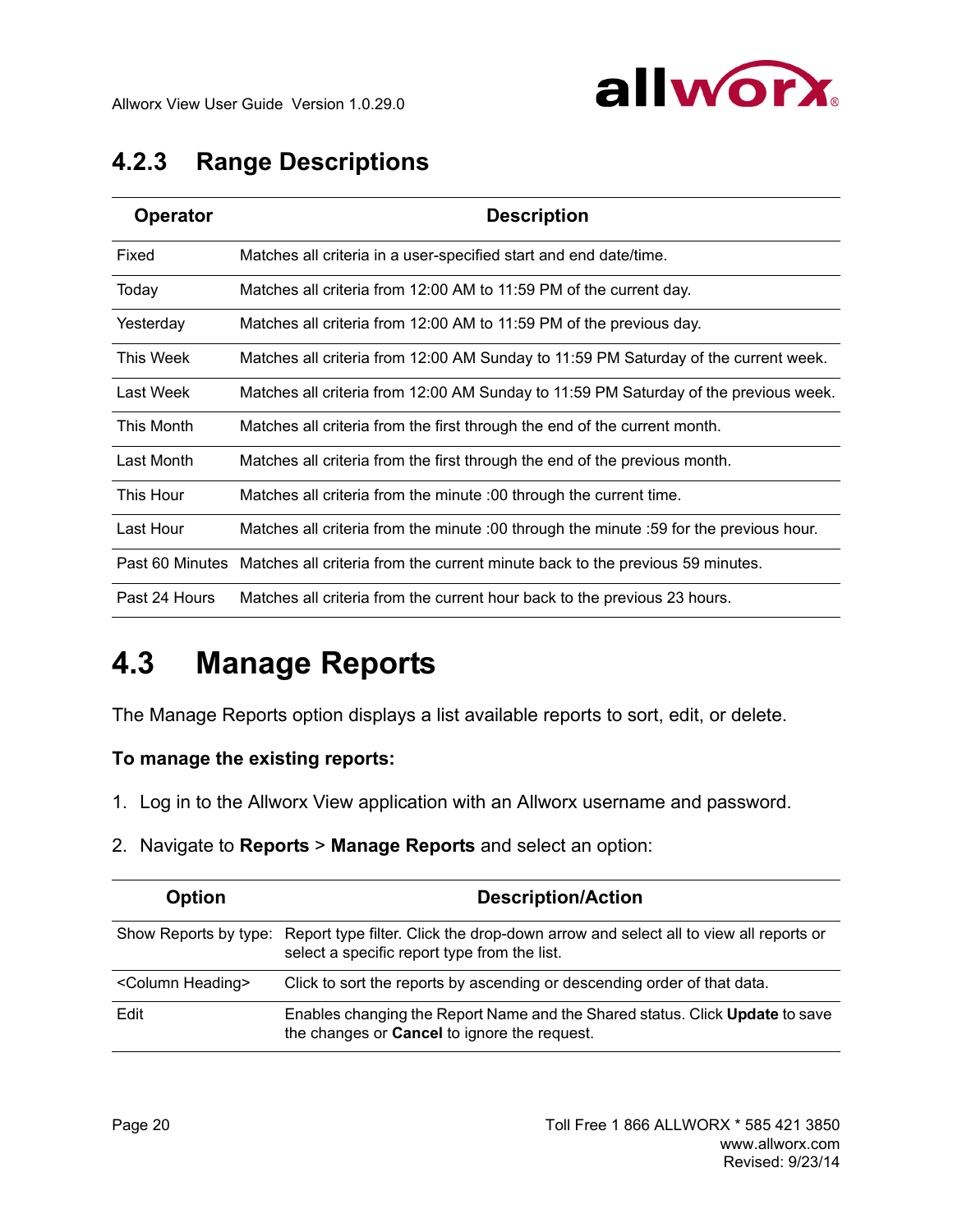

| <b>Option</b> | <b>Description/Action</b>                                                                 |
|---------------|-------------------------------------------------------------------------------------------|
| Delete        | Removes the report from the list. Click OK to confirm or Cancel to ignore the<br>request. |

## **4.4 Call Detail Report**

The Call Detail option enables users to configure or run a report specific to each call or set of calls matching the query details and filters.

### **4.4.1 Call Detail Report Management**

### **To manage a Call Detail Report:**

- 1. Log in to the Allworx View application with an Allworx username and password.
- 2. Navigate to **Reports** > **Call Detail** and select an option:

| <b>Option</b>         | <b>Description/Action</b>                                                                                             |
|-----------------------|-----------------------------------------------------------------------------------------------------------------------|
| Call Detail           | Configure a new Call Detail report. See "Call Detail Query Configuration" on<br>page 22 for more settings information |
| My Reports            | Select an existing report configuration not shared with other users.                                                  |
| <b>Shared Reports</b> | Select an existing report configuration to share with other users.                                                    |

#### 3. Manage the report, click:

| <b>Option</b>                     | <b>Description/Action</b>                                                                                                                                                                                                                           |
|-----------------------------------|-----------------------------------------------------------------------------------------------------------------------------------------------------------------------------------------------------------------------------------------------------|
| Hide Details / Show<br>Details    | Remove or display the Query Details on the web page, respectively.                                                                                                                                                                                  |
| <b>Run Query</b>                  | Generate the Call Detail Report. The web page displays the report with the<br>findings that meet the required criteria. Click any line in the report to open a new<br>web page with additional details.                                             |
| Save Query                        | Keep the report configuration to run at another time. Enter a report name in the<br>field provided. Check the Share this report box to display the report in <b>Shared</b><br>Reports. Leave the box unchecked to display the report in My Reports. |
| <report item="" line=""></report> | Opens the Call Life Cycle report.                                                                                                                                                                                                                   |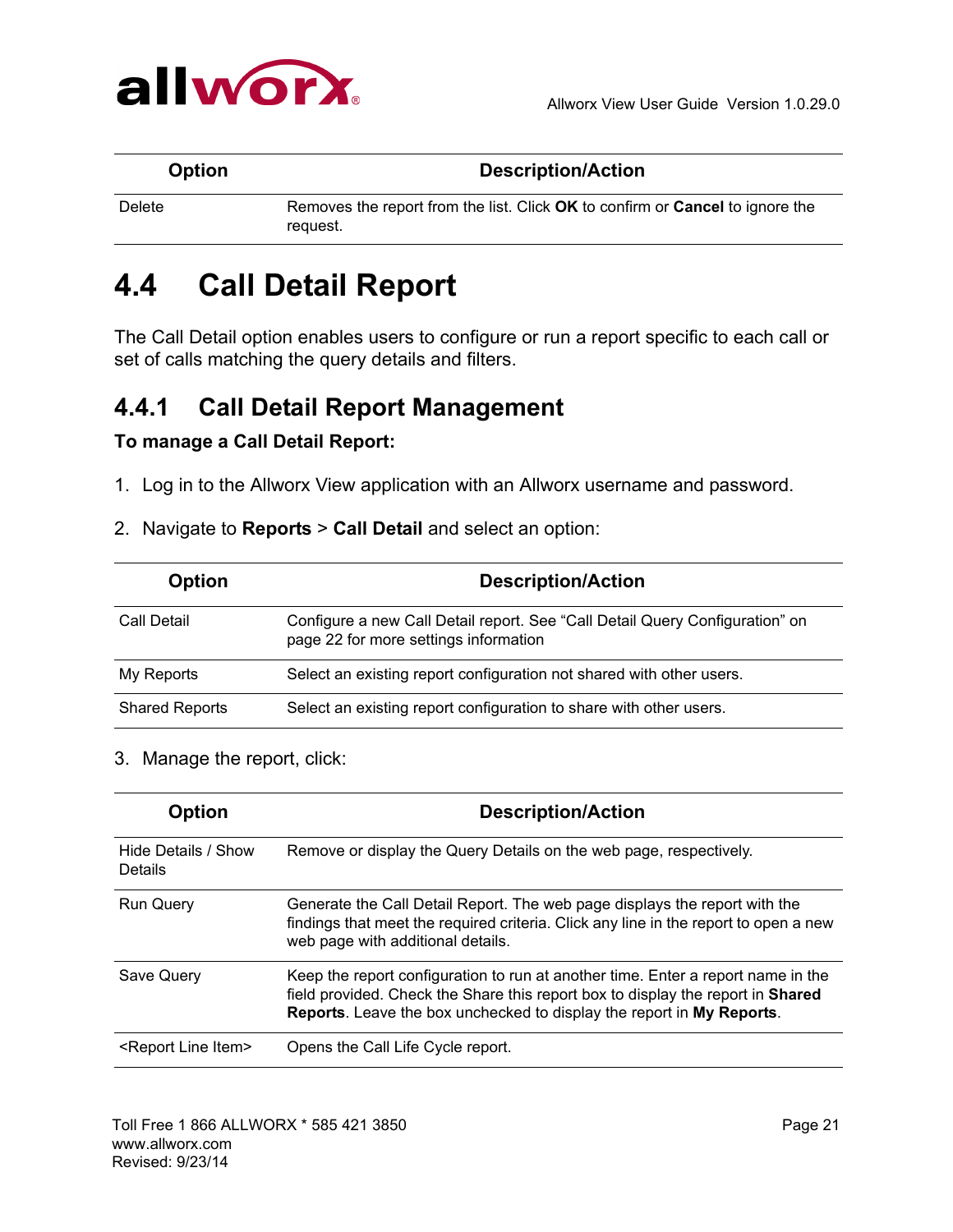

Select an option to manage the data.

| <b>Option</b>         | <b>Description/Action</b>                                                                                                                                                               |
|-----------------------|-----------------------------------------------------------------------------------------------------------------------------------------------------------------------------------------|
| <b>Output format:</b> |                                                                                                                                                                                         |
| Export to PDF         | Save the report in a PDF format. Users can select to Open with Adobe Reader<br>(default), select another available program, or save the file on the device.                             |
| Export to CSV         | Save the report in a CSV format. Users can select to Open with Microsoft Office<br>Excel (default), select another available program, or save the file on the device.                   |
|                       | * <b>NOTE:</b> When selecting the Export to CSV option, the numeric calculations are more precise for values<br>such as averages and percentages than displayed within the application. |

### **Query Results:**

Click a column heading to sort the report by ascending or descending order of that data.

### <span id="page-27-0"></span>**4.4.2 Call Detail Query Configuration**

| <b>Option</b>   | <b>Description/Action</b>                                                                                             |
|-----------------|-----------------------------------------------------------------------------------------------------------------------|
| Query:          |                                                                                                                       |
| Select a range: | Click the drop-down arrow and select an available range. See "Range Descriptions"<br>on page 20 for more information. |
|                 | Filters: (this section is optional)                                                                                   |
| Select Item:    | Click the drop-down arrow and select: a filter. See See "Filter Descriptions" on page 18<br>for more information.     |
| Operator:       | Click the drop-down arrow and select an operator. See See "Operator Descriptions" on<br>page 19 for more information. |
| Value:          | Enter the required query information in the field provided.                                                           |

#### **Show These Fields:**

Check or uncheck the available check boxes to include or exclude the information from the report. Users must select at least one field.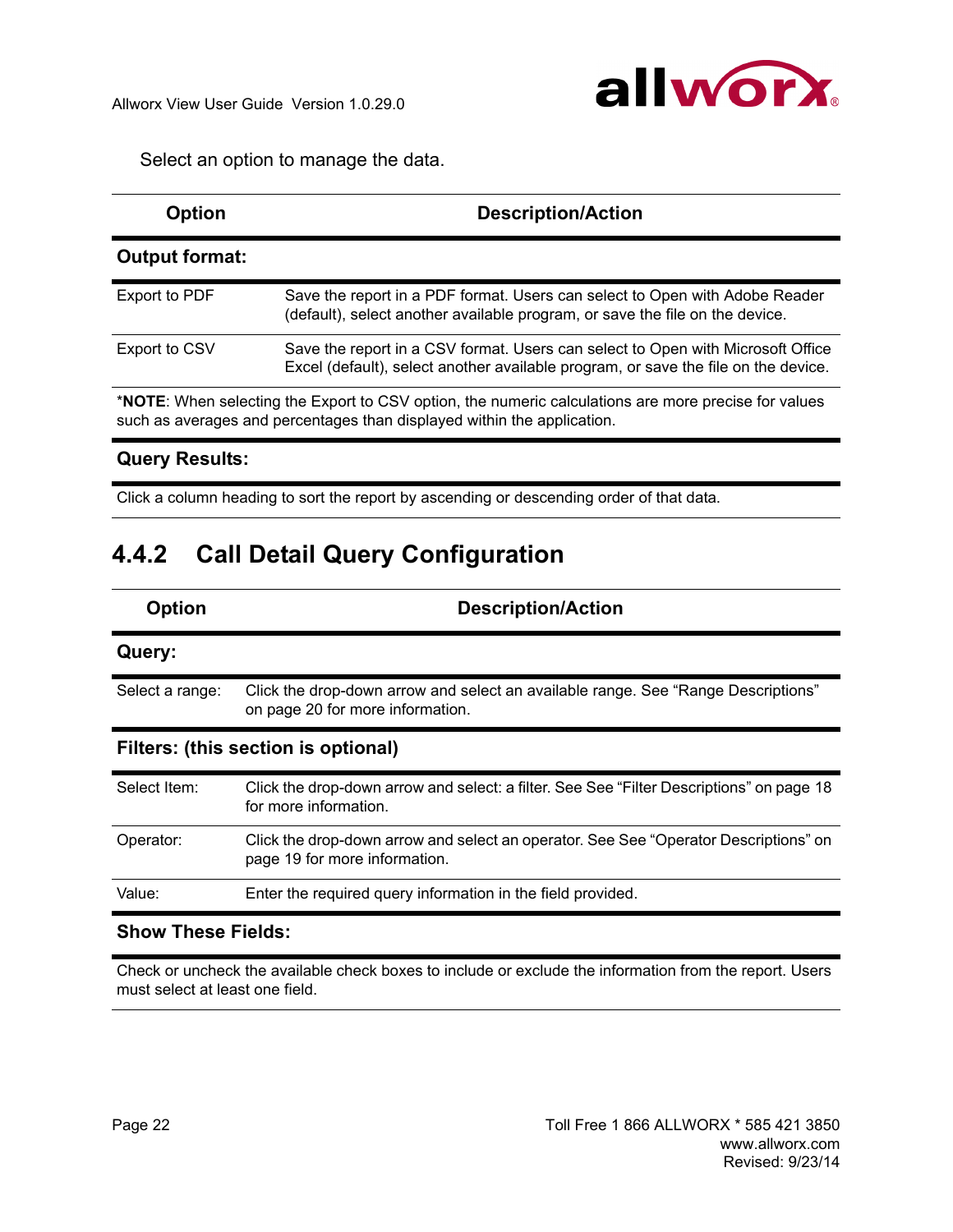

## **4.5 Call Totals Report and Call Totals Matrix**

The Call Totals report enables any Allworx user to configure or run a report or matrix specific to each call or set of calls matching the query details and filters.

### **4.5.1 Call Totals Report Matrix Management**

### **To manage a Call Totals Report or Call Totals Matrix:**

- 1. Log in to the Allworx View application with an Allworx username and password.
- 2. Navigate to **Reports** > **Call Totals** and select an option:

| <b>Option</b>         | <b>Description/Action</b>                                                                                                         |
|-----------------------|-----------------------------------------------------------------------------------------------------------------------------------|
| Call Totals           | Configure a new Call Total report. See "Call Totals Report Query Configuration"<br>on page 25 for more settings information.      |
| Call Totals Matrix    | Setup a new Call Matrix report configuration. See "Call Totals Matrix<br>Configuration" on page 26 for more settings information. |
| My Reports            | Select an existing report configuration not shared with other users.                                                              |
| <b>Shared Reports</b> | Select an existing report configuration to share with other users.                                                                |

#### 3. Manage the report, click:

| <b>Option</b>                         | <b>Description/Action</b>                                                                                                                                                                                                                    |
|---------------------------------------|----------------------------------------------------------------------------------------------------------------------------------------------------------------------------------------------------------------------------------------------|
| Hide Details / Show<br><b>Details</b> | Remove or display the Query Details on the web page, respectively.                                                                                                                                                                           |
| <b>Run Query</b>                      | Generate the Call Detail Report. The web page displays the report with the<br>findings that meet the required criteria.                                                                                                                      |
| Save Query                            | Keep the report configuration to run at another time. Enter a report name in the<br>field provided. Check the Share this report box to display the report in Shared<br>Reports. Leave the box unchecked to display the report in My Reports. |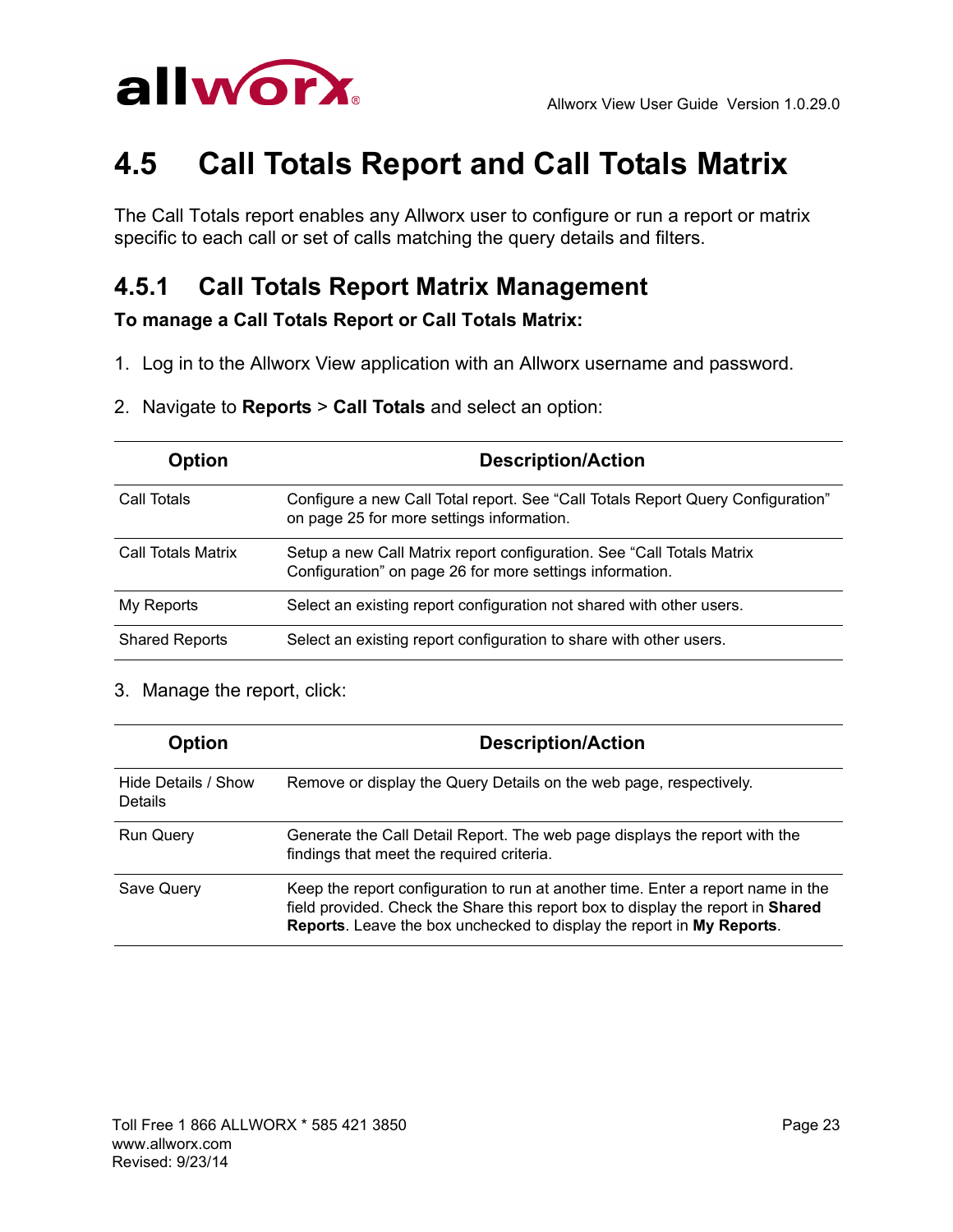

The report displays on the web page. Select an option to manage the data.

| <b>Option</b>         | <b>Description/Action</b>                                                                                                                                                       |
|-----------------------|---------------------------------------------------------------------------------------------------------------------------------------------------------------------------------|
| <b>Output Format:</b> |                                                                                                                                                                                 |
| Export to PDF         | Save the report in a PDF format. Users can select to Open with Adobe Reader<br>(default), select another available program, or save the file on the device.                     |
| Export to CSV         | Save the report in a CSV format. Users can select to Open with Microsoft Office<br>Excel (default), select another available program, or save the file on the device.           |
|                       | *NOTE: When selecting the Export to CSV option, the numeric calculations are more precise for values<br>such as averages and percentages than displayed within the application. |
| A. <b>B. I</b>        |                                                                                                                                                                                 |

### **Query Results:**

Click a column heading to sort the report or matrix by ascending or descending order of that data.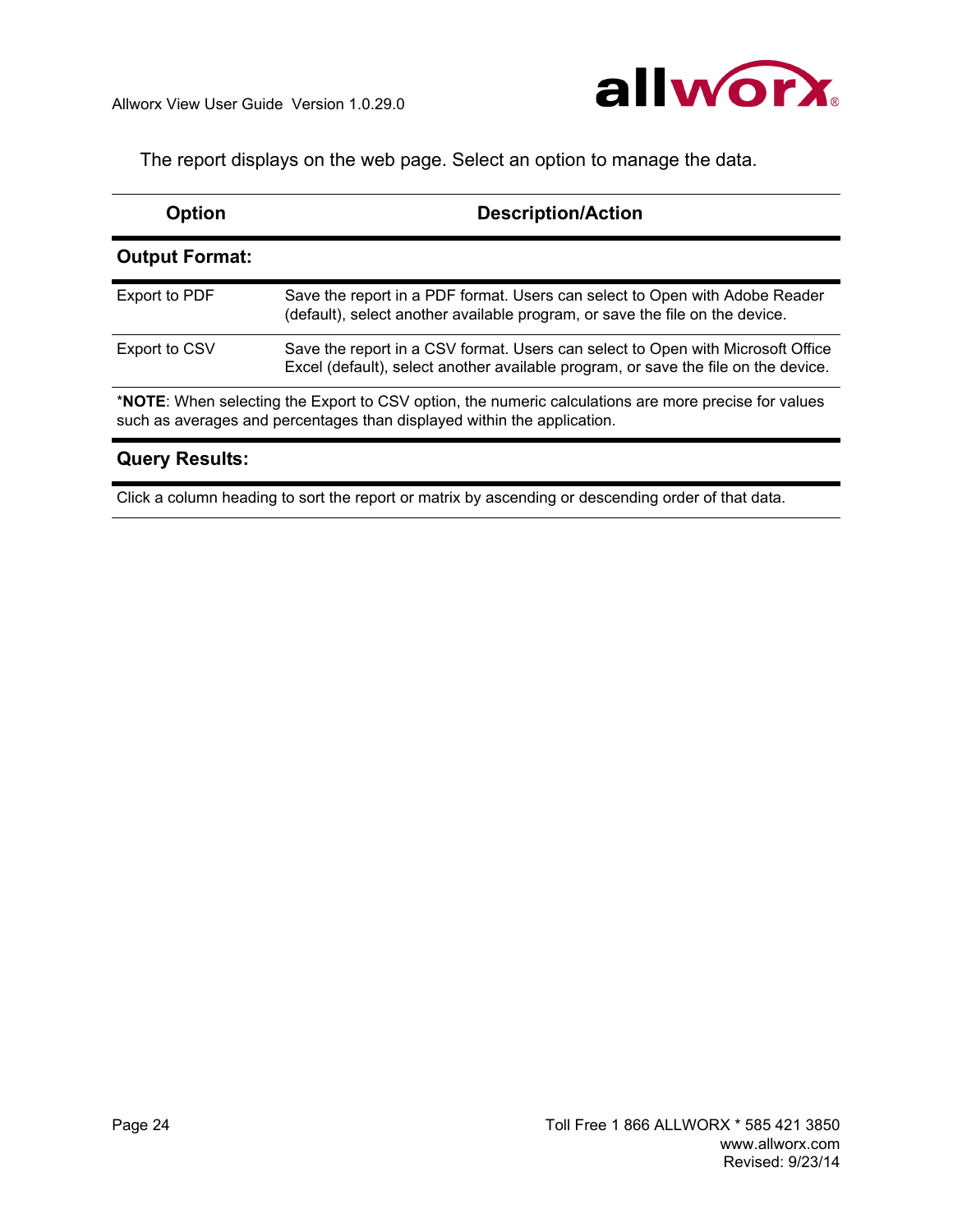

### <span id="page-30-0"></span>**4.5.2 Call Totals Report Query Configuration**

| <b>Option</b>                       | <b>Description/Action</b>                                                                                                              |
|-------------------------------------|----------------------------------------------------------------------------------------------------------------------------------------|
| Query:                              |                                                                                                                                        |
| Select the Report<br>Type:          | Click the drop-down arrow and select a range. Options include:<br>• Call Volume by Hour • Call Volume by Day<br>• Call Volume by Month |
| Select a Range:                     | Click the drop-down arrow and select an available range. See "Range<br>Descriptions" on page 20 for more information.                  |
| Filters: (this section is optional) |                                                                                                                                        |
| Select Item:                        | Click the drop-down arrow and select: a filter. See See "Filter Descriptions" on<br>page 18 for more information.                      |
| Operator:                           | Click the drop-down arrow and select an operator. See See "Operator<br>Descriptions" on page 19 for more information.                  |
| Value:                              | Enter the required query information in the field provided.                                                                            |
| <b>Show These Fields:</b>           |                                                                                                                                        |

Check or uncheck the available check boxes to include or exclude the information from the report. Users must select at least one field.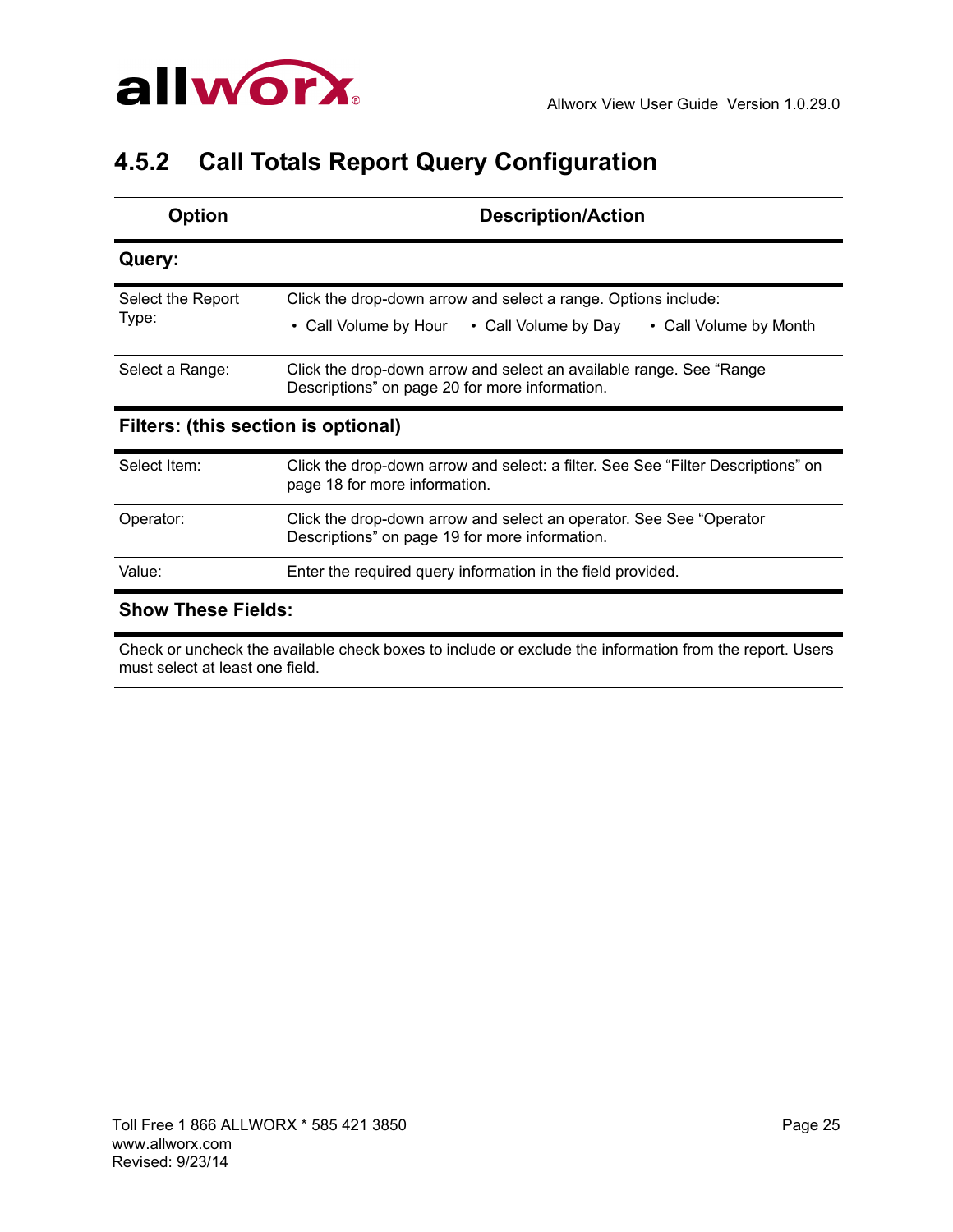

### <span id="page-31-0"></span>**4.5.3 Call Totals Matrix Configuration**

| <b>Option</b>      | <b>Description/Action</b>                                                                                                                                                                                                                                                              |
|--------------------|----------------------------------------------------------------------------------------------------------------------------------------------------------------------------------------------------------------------------------------------------------------------------------------|
| Query:             |                                                                                                                                                                                                                                                                                        |
| Select a Range:    | Click the drop-down arrow and select an available range. See "Range<br>Descriptions" on page 20 for more information.                                                                                                                                                                  |
| Group By: (Y-Axis) | The options selected in the Select a Range query determine the availability of<br>the options available in Group By: (Y-Axis). Therefore, not all options identified<br>below display with each range selection. Click the drop-down arrow and select a<br>range. Options include:     |
|                    | $\cdot$ Hour<br>• Month<br>• Every 15 Minutes<br>• Week                                                                                                                                                                                                                                |
|                    | • Every 30 Minutes<br>• Day of Week<br>$\cdot$ Day<br>٠                                                                                                                                                                                                                                |
| Group By: (X-Axis) | The options selected in the Group By: (Y-Axis) query determine the availability of<br>the options available in Group By: (X-Axis). Therefore, not all options identified<br>below display with each range selection. Click the drop-down arrow and select a<br>range. Options include: |
|                    | • Every 15 Minutes<br>$\cdot$ Month<br>$\cdot$ Hour<br>• Week                                                                                                                                                                                                                          |
|                    | • Every 30 Minutes<br>• Day of Week<br>$\cdot$ Day<br>٠                                                                                                                                                                                                                                |

### **Select a Field: (this section is optional)**

Check or uncheck the available check boxes to include or exclude the information from the report. Users must select at least one field.

## **4.6 Lines in Use Report and Lines in Use Matrix**

The Lines in Use option enables users to configure or run a report or matrix specific to all outgoing lines matching the query details and filters.

### **4.6.1 Lines in Use Report and Matrix Management**

### **To manage a Lines in Use Report or Lines in Use Matrix:**

1. Log in to the Allworx View application with an Allworx username and password.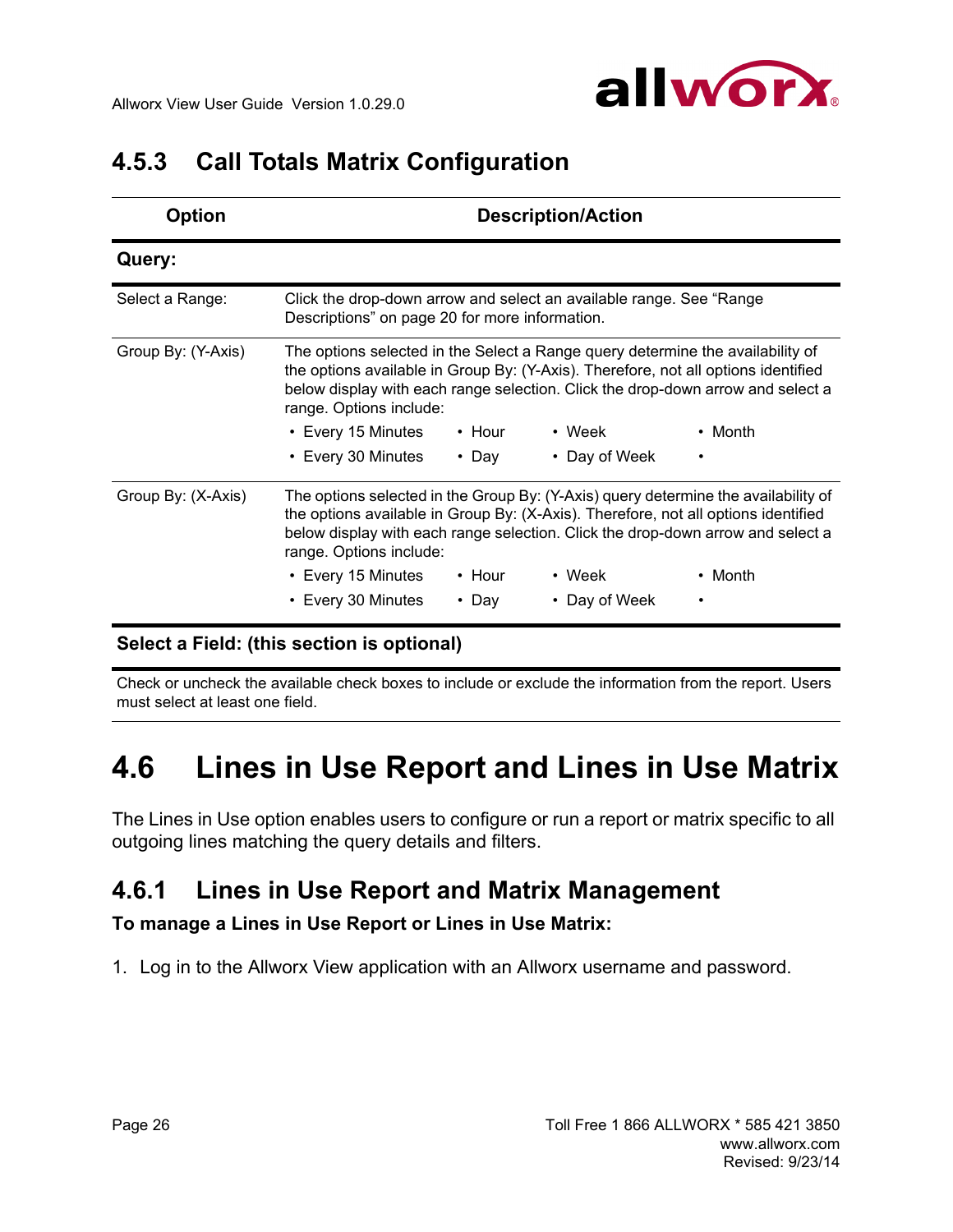

#### 2. Navigate to **Reports** > **Lines in Use** and select an option:

| <b>Option</b>         | <b>Description/Action</b>                                                                                                                            |
|-----------------------|------------------------------------------------------------------------------------------------------------------------------------------------------|
| Lines in Use          | Setup a new Lines in Use report configuration. See "Lines in Use Report Query<br>Configuration" on page 28 for more information about the settings.  |
| Lines in Use Matrix   | Setup a new Lines in Use Matrix report configuration. See "Lines in Use Matrix<br>Configuration" on page 28 for more information about the settings. |
| My Reports            | Select an existing report configuration not shared with other users.                                                                                 |
| <b>Shared Reports</b> | Select an existing report configuration to share with other users.                                                                                   |

#### 3. Manage the report, click:

| <b>Option</b>                         | <b>Description/Action</b>                                                                                                                                                                                                                    |
|---------------------------------------|----------------------------------------------------------------------------------------------------------------------------------------------------------------------------------------------------------------------------------------------|
| Hide Details / Show<br><b>Details</b> | Remove or display the Query Details on the web page, respectively.                                                                                                                                                                           |
| <b>Run Query</b>                      | Generate the Call Detail Report. The web page displays the report with the<br>findings that meet the required criteria.                                                                                                                      |
| Save Query                            | Keep the report configuration to run at another time. Enter a report name in the<br>field provided. Check the Share this report box to display the report in Shared<br>Reports. Leave the box unchecked to display the report in My Reports. |

The report displays on the web page. Select an option to manage the data.

| <b>Option</b>         | <b>Description/Action</b>                                                                                                                                                       |
|-----------------------|---------------------------------------------------------------------------------------------------------------------------------------------------------------------------------|
| <b>Output format:</b> |                                                                                                                                                                                 |
| Export to PDF         | Save the report in a PDF format. Users can select to Open with Adobe Reader<br>(default), select another available program, or save the file on the device.                     |
| Export to CSV         | Save the report in a CSV format. Users can select to Open with Microsoft Office<br>Excel (default), select another available program, or save the file on the device.           |
|                       | *NOTE: When selecting the Export to CSV option, the numeric calculations are more precise for values<br>such as averages and percentages than displayed within the application. |

#### **Query Results:**

Click a column heading to sort the report by ascending or descending order of that data.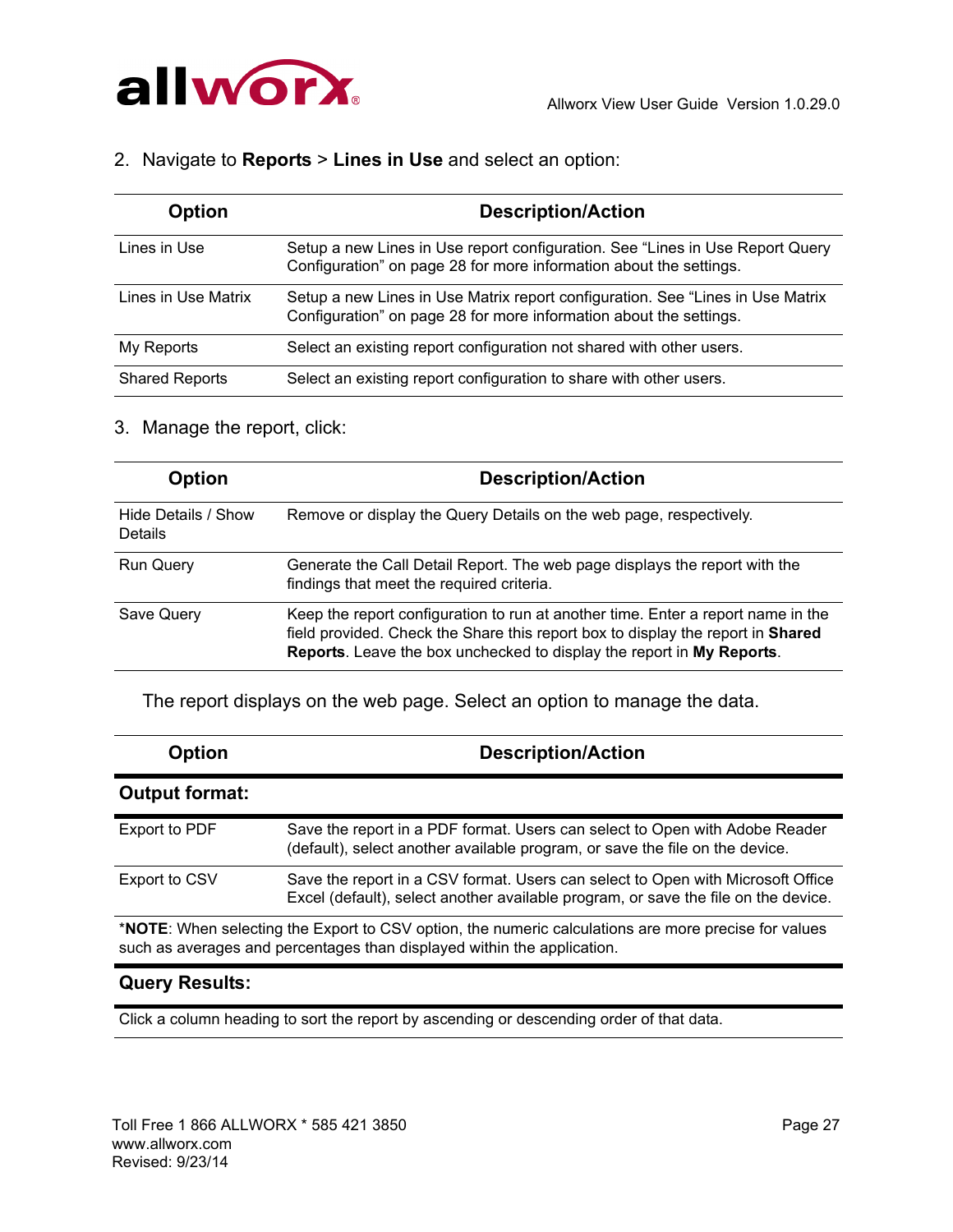

### <span id="page-33-0"></span>**4.6.2 Lines in Use Report Query Configuration**

| <b>Option</b>       |                                                                                                                                                                                                                                                                                                                                                                                                              | <b>Description/Action</b> |                                                                                     |
|---------------------|--------------------------------------------------------------------------------------------------------------------------------------------------------------------------------------------------------------------------------------------------------------------------------------------------------------------------------------------------------------------------------------------------------------|---------------------------|-------------------------------------------------------------------------------------|
| Query:              |                                                                                                                                                                                                                                                                                                                                                                                                              |                           |                                                                                     |
| Select Server:      | Click the drop-down arrow and select an available server.                                                                                                                                                                                                                                                                                                                                                    |                           |                                                                                     |
| Select Line Groups: |                                                                                                                                                                                                                                                                                                                                                                                                              |                           | Select available line group or groups from the multiple selection box.              |
| Select a Range      | Descriptions" on page 20 for more information.                                                                                                                                                                                                                                                                                                                                                               |                           | Click the drop-down arrow and select an available range. See "Range                 |
| Group By            | Displays the percentage of use a line had during the period; this is not a count<br>value of number of calls received on that line. The options selected in the Select<br>a Range query determine the availability of the options available in Group By.<br>Therefore, not all options identified below display with each range selection.<br>Click the drop-down arrow and select a group. Options include: |                           |                                                                                     |
|                     | • Every 15 Minutes                                                                                                                                                                                                                                                                                                                                                                                           | $\cdot$ Day               | • Entire Range                                                                      |
|                     | • Every 30 Minutes                                                                                                                                                                                                                                                                                                                                                                                           | • Day of Week             | • Every Second (lines in use only)                                                  |
|                     | $\cdot$ Hour                                                                                                                                                                                                                                                                                                                                                                                                 | • Month                   | • Every Minute (lines in use only)                                                  |
|                     | value is less than 1.                                                                                                                                                                                                                                                                                                                                                                                        |                           | <b>NOTE:</b> The Allworx View application rounds down the percentage values, if the |
| Line Details:       | the box to enable or disable, respectively.                                                                                                                                                                                                                                                                                                                                                                  |                           | Displays the information for each line connected to the server. Check or uncheck    |

#### **Show Maximum or Average:**

Displays the usage information for each line connected to the server.

### <span id="page-33-1"></span>**4.6.3 Lines in Use Matrix Configuration**

| <b>Option</b>       | <b>Description/Action</b>                                                                                              |  |
|---------------------|------------------------------------------------------------------------------------------------------------------------|--|
| Query:              |                                                                                                                        |  |
| Select Server:      | Click the drop-down arrow and select an available server.                                                              |  |
| Select Line Groups: | Select available line group or groups from the multiple selection box.                                                 |  |
| Select a Range:     | Click the drop-down arrow and select an available range. See "Range"<br>Descriptions" on page 20 for more information. |  |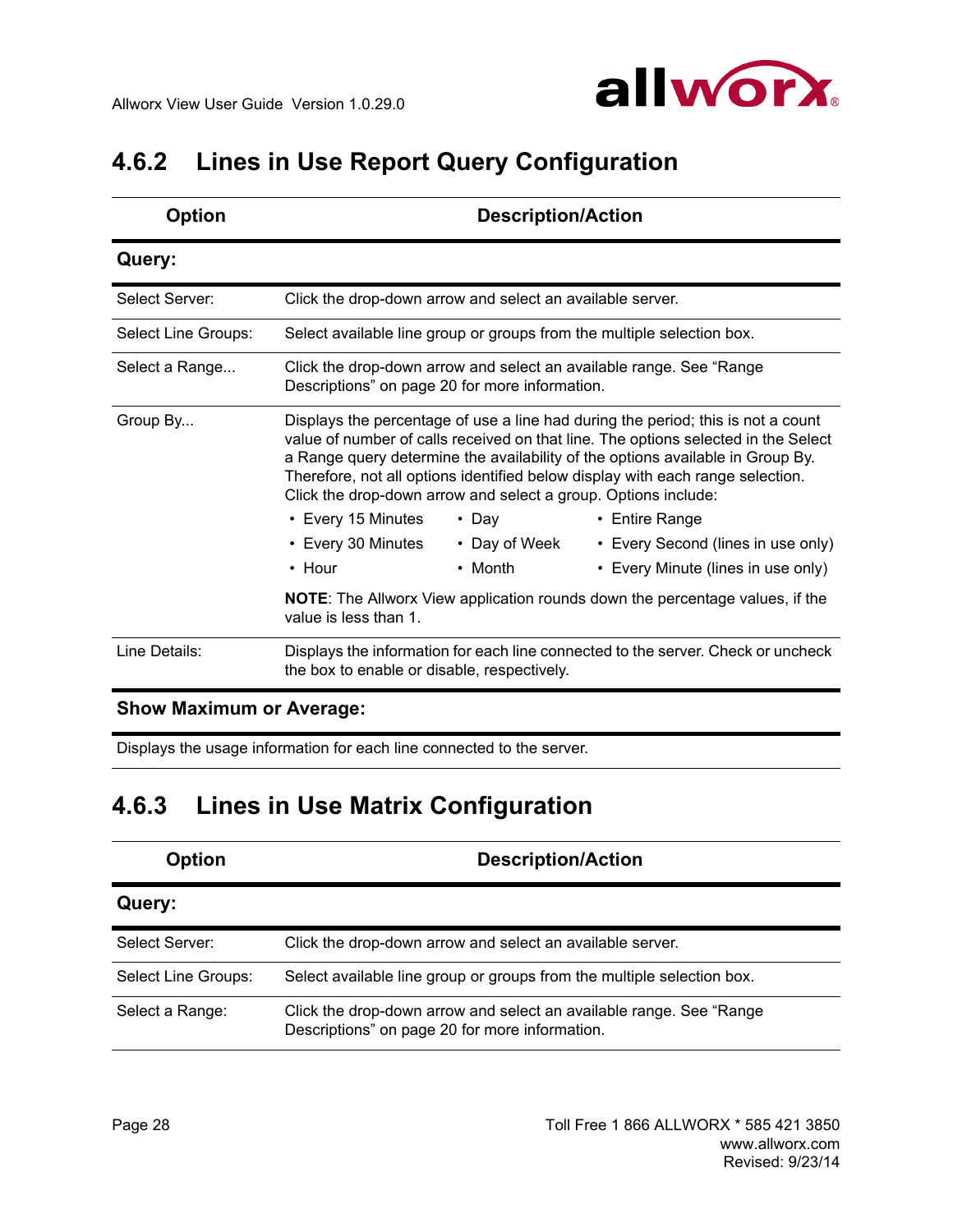

| <b>Option</b>      |                                                                                                                                                                                                                                                                                        |              | <b>Description/Action</b> |           |
|--------------------|----------------------------------------------------------------------------------------------------------------------------------------------------------------------------------------------------------------------------------------------------------------------------------------|--------------|---------------------------|-----------|
| Group By: (Y-Axis) | The options selected in the Select a Range query determine the availability of<br>the options available in Group By: (Y-Axis). Therefore, not all options identified<br>below display with each range selection. Click the drop-down arrow and select a<br>range. Options include:     |              |                           |           |
|                    | • Every 15 Minutes                                                                                                                                                                                                                                                                     | $\cdot$ Hour | • Week                    | • Month   |
|                    | • Every 30 Minutes                                                                                                                                                                                                                                                                     | $\cdot$ Day  | • Day of Week             | $\bullet$ |
| Group By: (X-Axis) | The options selected in the Group By: (Y-Axis) query determine the availability of<br>the options available in Group By: (X-Axis). Therefore, not all options identified<br>below display with each range selection. Click the drop-down arrow and select a<br>range. Options include: |              |                           |           |
|                    | • Every 15 Minutes                                                                                                                                                                                                                                                                     | $\cdot$ Hour | • Week                    | • Month   |
|                    | • Every 30 Minutes                                                                                                                                                                                                                                                                     | • Dav        | Day of Week<br>٠          | $\bullet$ |

**Show Maximum or Average:**

Displays the usage information for each line connected to the server.

## **4.7 Queue Summary Report and Matrix**

The Queue Summary option enables queue supervisors or queue agents to configure or run a report or matrix specific to all queue activity matching the query details and filters.

### **4.7.1 Queue Summary Report and Matrix Management**

**To manage a Queue Summary Report or Queue Summary Matrix:**

- 1. Log in to the Allworx View application with an Allworx username and password.
- 2. Navigate to **Reports** > **Queue** and select an option:

| <b>Option</b>           | <b>Description/Action</b>                                                                                                                     |
|-------------------------|-----------------------------------------------------------------------------------------------------------------------------------------------|
| Queue Summary           | Setup a new Queue Summary report configuration. See "Queue Summary<br>Report Query Configuration" on page 31 for more settings information.   |
| Queue Summary<br>Matrix | Setup a new Queue Summary Matrix report configuration. See "Queue"<br>Summary Matrix Configuration" on page 31 for more settings information. |
| My Reports              | Select an existing report configuration not shared with other users.                                                                          |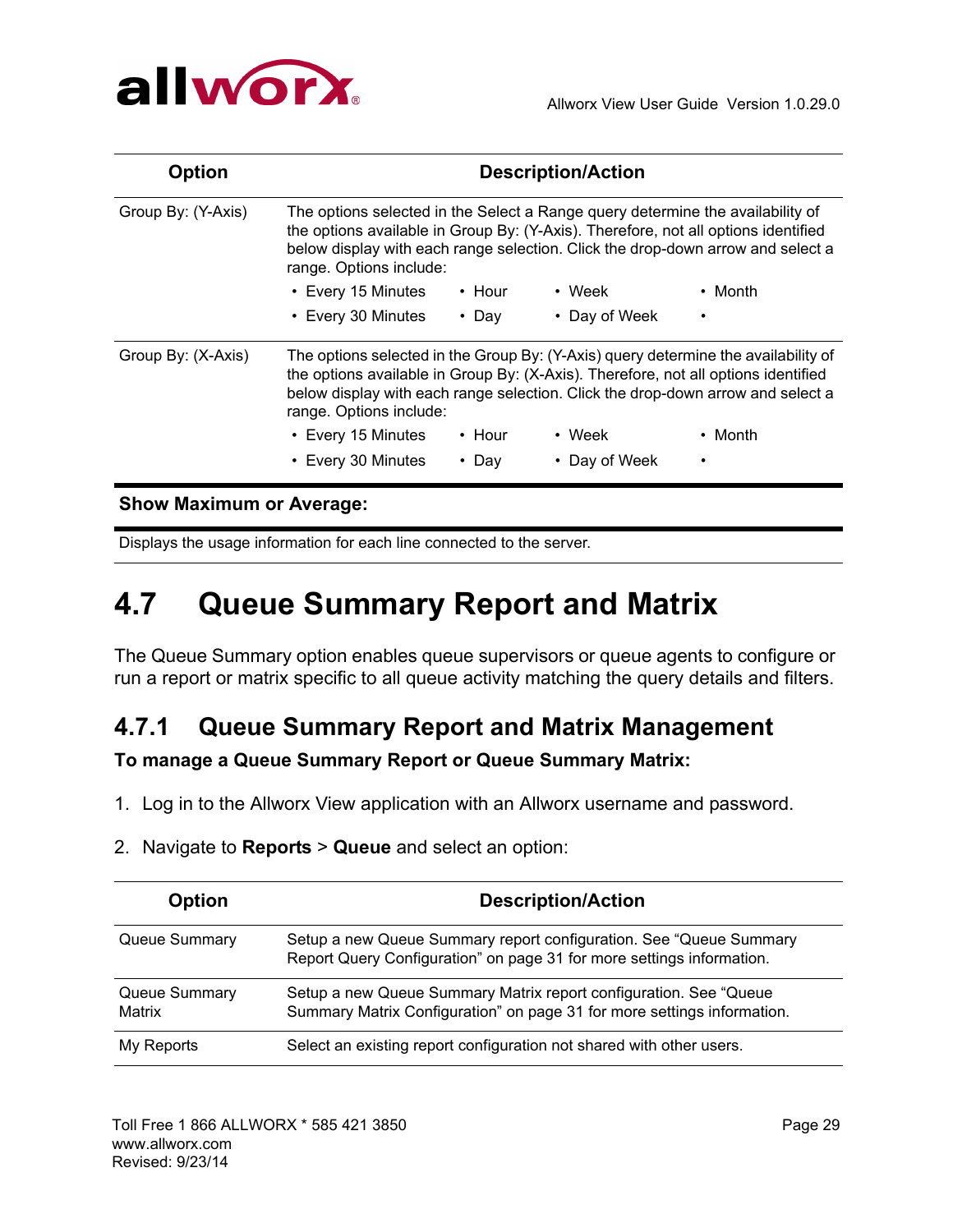

| ιπ |  |
|----|--|
|    |  |

**Option Description/Action** 

Shared Reports Select an existing report configuration to share with other users.

#### 3. Manage the report, click:

| <b>Option</b>                         | <b>Description/Action</b>                                                                                                                                                                                                                    |
|---------------------------------------|----------------------------------------------------------------------------------------------------------------------------------------------------------------------------------------------------------------------------------------------|
| Hide Details / Show<br><b>Details</b> | Remove or display the Query Details on the web page, respectively.                                                                                                                                                                           |
| <b>Run Query</b>                      | Generate the Call Detail Report. The web page displays the report with the<br>findings that meet the required criteria.                                                                                                                      |
| Save Query                            | Keep the report configuration to run at another time. Enter a report name in the<br>field provided. Check the Share this report box to display the report in Shared<br>Reports. Leave the box unchecked to display the report in My Reports. |

The report displays on the web page. Select an option to manage the data.

| <b>Option</b>            | <b>Description/Action</b>                                                                                                                                                               |  |
|--------------------------|-----------------------------------------------------------------------------------------------------------------------------------------------------------------------------------------|--|
| <b>Output format:</b>    |                                                                                                                                                                                         |  |
| Export to PDF            | Save the report in a PDF format. Users can select to Open with Adobe Reader<br>(default), select another available program, or save the file on the device.                             |  |
| Export to CSV            | Save the report in a CSV format. Users can select to Open with Microsoft Office<br>Excel (default), select another available program, or save the file on the device.                   |  |
|                          | * <b>NOTE:</b> When selecting the Export to CSV option, the numeric calculations are more precise for values<br>such as averages and percentages than displayed within the application. |  |
| <b>Outside: Deputies</b> |                                                                                                                                                                                         |  |

#### **Query Results:**

Click a column heading to sort the report by ascending or descending order of that data.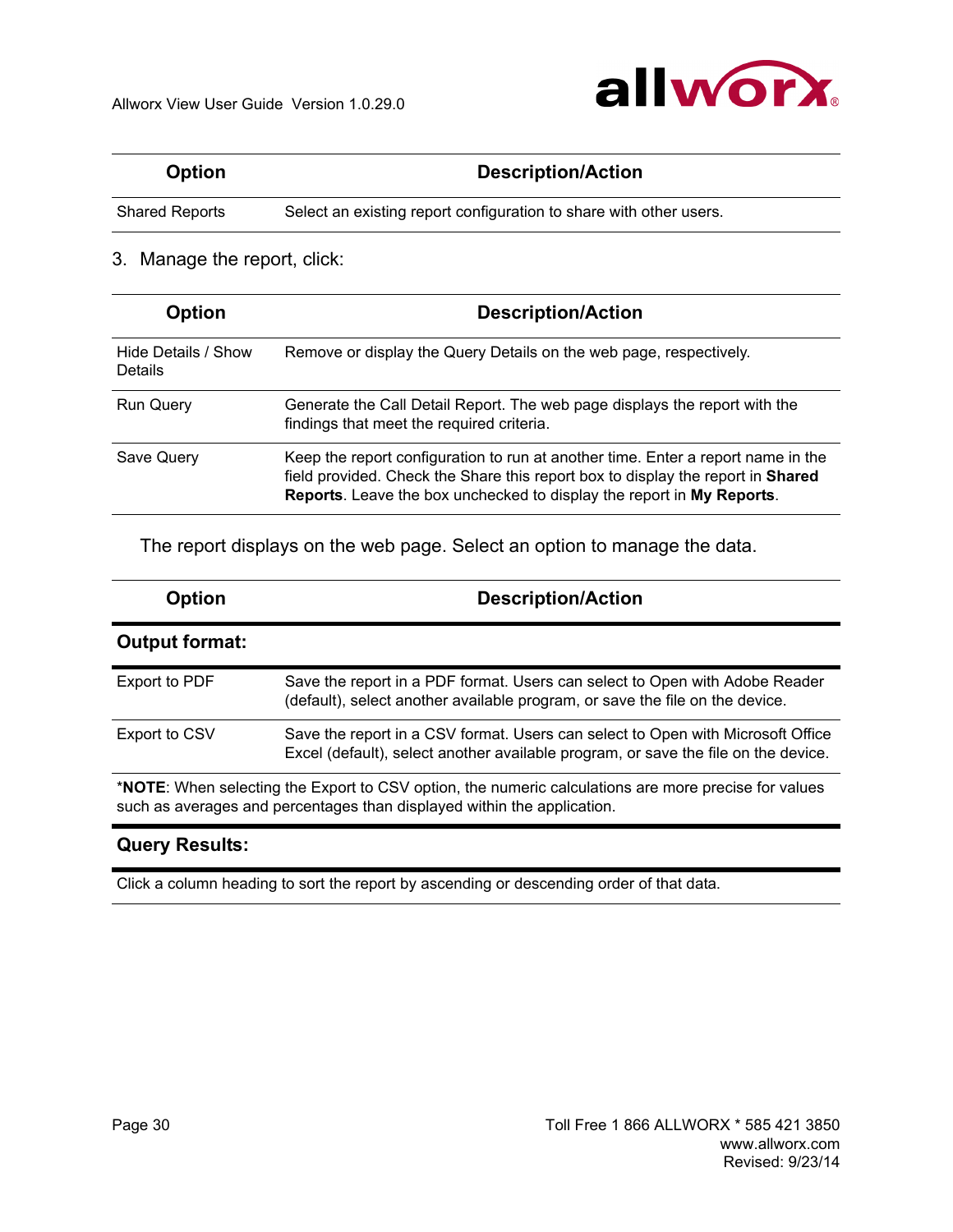

### <span id="page-36-0"></span>**4.7.2 Queue Summary Report Query Configuration**

| Option          | <b>Description/Action</b>                                                                                                                                                                                                                                                                                                                                                                                |
|-----------------|----------------------------------------------------------------------------------------------------------------------------------------------------------------------------------------------------------------------------------------------------------------------------------------------------------------------------------------------------------------------------------------------------------|
| Query:          |                                                                                                                                                                                                                                                                                                                                                                                                          |
| Select Server:  | Click the drop-down arrow and select an available server.                                                                                                                                                                                                                                                                                                                                                |
| Select a Queue: | Click the drop-down arrow and select an available queue.                                                                                                                                                                                                                                                                                                                                                 |
| Select a Range  | Click the drop-down arrow and select an available range. See "Range"<br>Descriptions" on page 20 for more information.                                                                                                                                                                                                                                                                                   |
| Group By        | Displays the percentage of use a line had during the period; this is not a count<br>value of number of calls received on that line. The options selected in the Select<br>a Range query determine the availability of the options available in Group By.<br>Click the drop-down arrow and select a group. Options include:<br>• Every 15 Minutes • Every 30 Minutes • Hour • Day<br>$\cdot$ Entire Range |

#### **Show These Fields:**

Check or uncheck the available check boxes to include or exclude the information from the report. Users must select at least one field.

### <span id="page-36-1"></span>**4.7.3 Queue Summary Matrix Configuration**

| Option              | <b>Description/Action</b>                                                                                                                                                                                                                                                                                                                     |
|---------------------|-----------------------------------------------------------------------------------------------------------------------------------------------------------------------------------------------------------------------------------------------------------------------------------------------------------------------------------------------|
| Query:              |                                                                                                                                                                                                                                                                                                                                               |
| Select Server:      | Click the drop-down arrow and select an available server.                                                                                                                                                                                                                                                                                     |
| Select Line Groups: | Click the drop-down arrow and select an available server.                                                                                                                                                                                                                                                                                     |
| Select a Range:     | Click the drop-down arrow and select an available range. See "Range<br>Descriptions" on page 20 for more information.                                                                                                                                                                                                                         |
| Group By: (Y-Axis)  | The options selected in the Select a Range query determine the availability of<br>the options available in Group By: (Y-Axis). Therefore, not all options identified<br>below display with each range selection. Click the drop-down arrow and select a<br>range. Options include:<br>• Every 15 Minutes<br>$\cdot$ Hour<br>• Week<br>• Month |
|                     | Every 30 Minutes<br>Day of Week<br>Dav<br>$\bullet$<br>$\bullet$<br>$\bullet$<br>٠                                                                                                                                                                                                                                                            |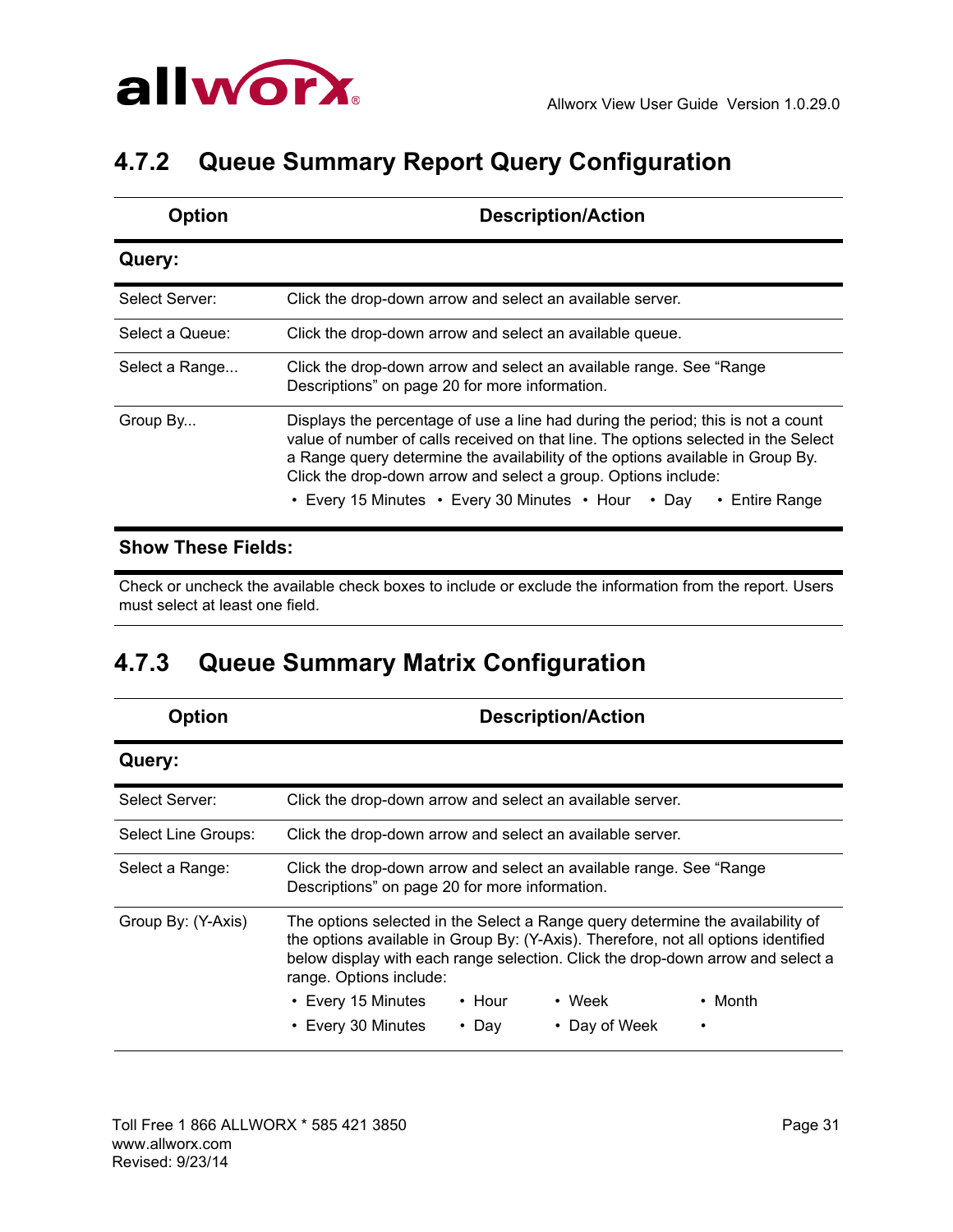

| <b>Option</b>      |                                                                                                                                                                                                                                                                                        |              | <b>Description/Action</b> |           |
|--------------------|----------------------------------------------------------------------------------------------------------------------------------------------------------------------------------------------------------------------------------------------------------------------------------------|--------------|---------------------------|-----------|
| Group By: (X-Axis) | The options selected in the Group By: (Y-Axis) query determine the availability of<br>the options available in Group By: (X-Axis). Therefore, not all options identified<br>below display with each range selection. Click the drop-down arrow and select a<br>range. Options include: |              |                           |           |
|                    | • Every 15 Minutes                                                                                                                                                                                                                                                                     | $\cdot$ Hour | • Week                    | • Month   |
|                    | • Every 30 Minutes                                                                                                                                                                                                                                                                     | • Day        | • Day of Week             | $\bullet$ |

### **Show These Fields:**

Check or uncheck the available check boxes to include or exclude the information from the report. Users must select at least one field.

## **4.8 Agent Summary Report, Agent Summary Matrix, and Agent History Report**

The Agent Summary/Agent History option enables users to configure or run a report or matrix specific to agent activity matching the query details and filters.

### **4.8.1 Report and Matrix Management**

### **To manage a Report or Summary Matrix:**

- 1. Log in to the Allworx View application with an Allworx username and password.
- 2. Navigate to **Reports** > **Agent** and select an option:

| <b>Option</b>         | <b>Description/Action</b>                                                                                                                                          |
|-----------------------|--------------------------------------------------------------------------------------------------------------------------------------------------------------------|
| <b>Agent Summary</b>  | Setup a new Agent Summary report configuration. See "Agent Summary Report<br>Query Configuration" on page 34 for more settings information.                        |
|                       | Agent Summary Matrix Setup a new Agent Summary Matrix report configuration. See "Agent Summary"<br>Matrix Configuration" on page 34 for more settings information. |
| <b>Agent History</b>  | Set up a new Agent History report configuration. See "Agent History Report<br>Query Configuration" on page 35 for more settings information.                       |
| My Reports            | Select an existing report configuration not shared with other users.                                                                                               |
| <b>Shared Reports</b> | Select an existing report configuration to share with other users.                                                                                                 |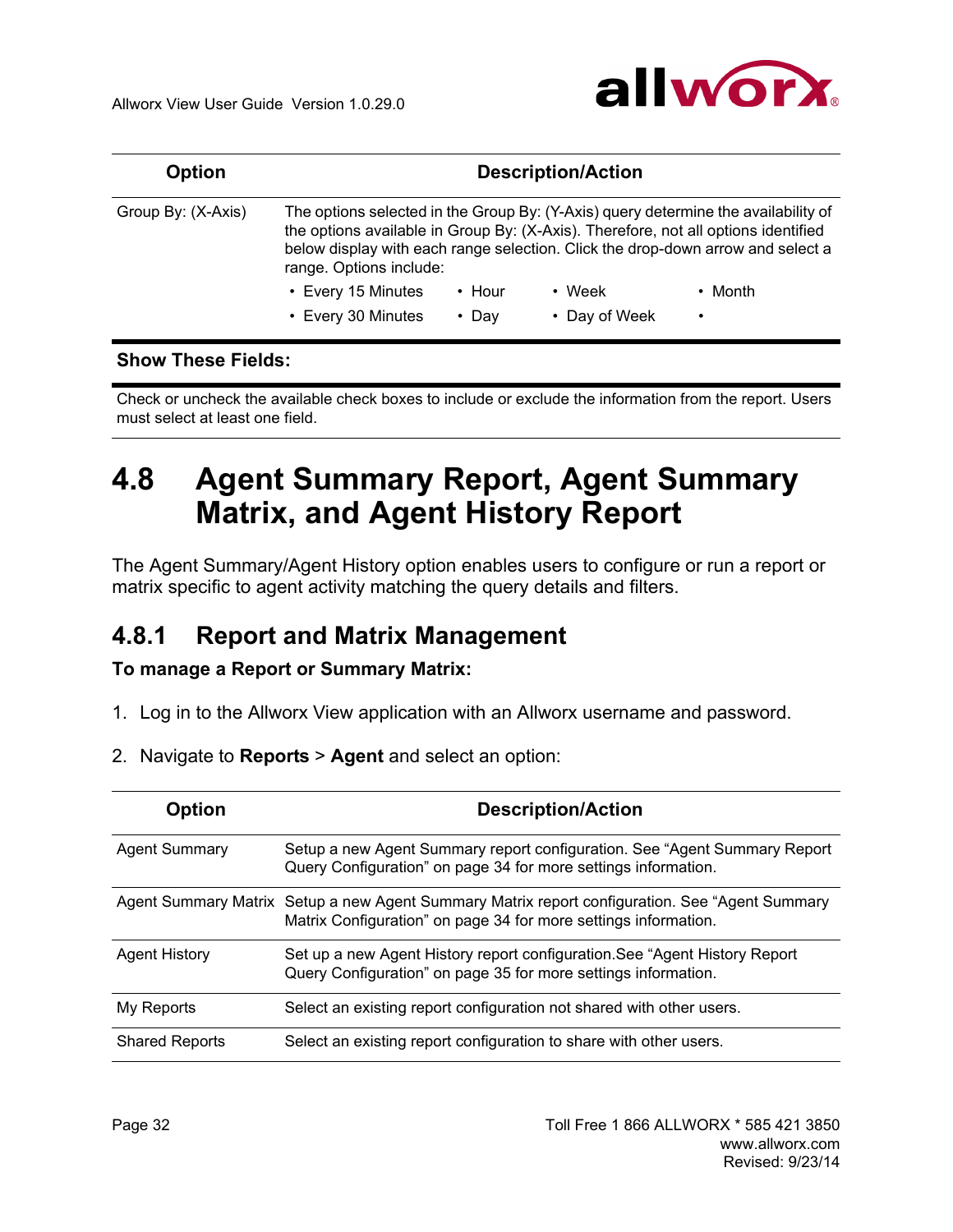

### 3. Manage the report, click:

| <b>Option</b>                         | <b>Description/Action</b>                                                                                                                                                                                                                    |
|---------------------------------------|----------------------------------------------------------------------------------------------------------------------------------------------------------------------------------------------------------------------------------------------|
| Hide Details / Show<br><b>Details</b> | Remove or display the Query Details on the web page, respectively.                                                                                                                                                                           |
| <b>Run Query</b>                      | Generate the Call Detail Report. The web page displays the report with the<br>findings that meet the required criteria.                                                                                                                      |
| Save Query                            | Keep the report configuration to run at another time. Enter a report name in the<br>field provided. Check the Share this report box to display the report in Shared<br>Reports. Leave the box unchecked to display the report in My Reports. |

The report displays on the web page. To output the report into another format, click:

| <b>Option</b> | <b>Description/Action</b>                                                                                                                                             |
|---------------|-----------------------------------------------------------------------------------------------------------------------------------------------------------------------|
| Export to PDF | Save the report in a PDF format. Users can select to Open with Adobe Reader<br>(default), select another available program, or save the file on the device.           |
| Export to CSV | Save the report in a CSV format. Users can select to Open with Microsoft Office<br>Excel (default), select another available program, or save the file on the device. |
|               | * <b>NOTE:</b> When selecting the Export to CSV option, the numeric calculations are more precise for values                                                          |

such as averages and percentages than displayed within the application.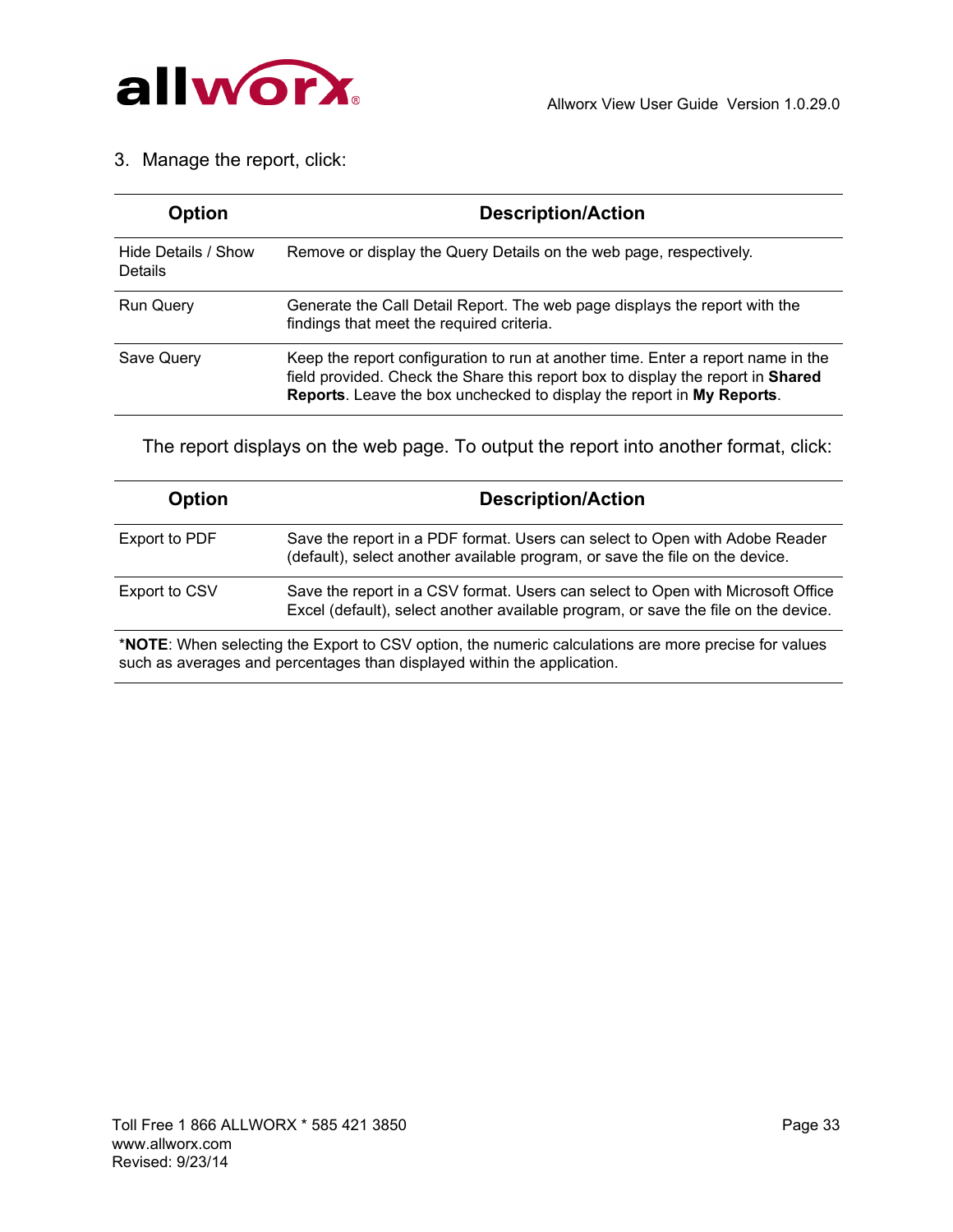

### <span id="page-39-0"></span>**4.8.2 Agent Summary Report Query Configuration**

| Option         | <b>Description/Action</b>                                                                                                                                                                                                                                                                                                                                                                                |  |  |
|----------------|----------------------------------------------------------------------------------------------------------------------------------------------------------------------------------------------------------------------------------------------------------------------------------------------------------------------------------------------------------------------------------------------------------|--|--|
| Query:         |                                                                                                                                                                                                                                                                                                                                                                                                          |  |  |
| Select Server: | Click the drop-down arrow and select an available server.                                                                                                                                                                                                                                                                                                                                                |  |  |
| Select Agent:  | Click the drop-down arrow and select an available agent.                                                                                                                                                                                                                                                                                                                                                 |  |  |
| Select a Range | Click the drop-down arrow and select an available range. See "Range"<br>Descriptions" on page 20 for more information.                                                                                                                                                                                                                                                                                   |  |  |
| Group By       | Displays the percentage of use a line had during the period; this is not a count<br>value of number of calls received on that line. The options selected in the Select<br>a Range query determine the availability of the options available in Group By.<br>Click the drop-down arrow and select a group. Options include:<br>• Every 15 Minutes • Every 30 Minutes • Hour • Day<br>$\cdot$ Entire Range |  |  |

#### **Show These Fields:**

Check or uncheck the available check boxes to include or exclude the information from the report. Users must select at least one field.

### <span id="page-39-1"></span>**4.8.3 Agent Summary Matrix Configuration**

| <b>Option</b>      | <b>Description/Action</b>                                                                                                                                                                                                                                                          |  |  |
|--------------------|------------------------------------------------------------------------------------------------------------------------------------------------------------------------------------------------------------------------------------------------------------------------------------|--|--|
| Query:             |                                                                                                                                                                                                                                                                                    |  |  |
| Select Server:     | Click the drop-down arrow and select an available server.                                                                                                                                                                                                                          |  |  |
| Select Agent:      | Select available agent or agents from the multiple selection box.                                                                                                                                                                                                                  |  |  |
| Select a Range:    | Click the drop-down arrow and select an available range. See "Range<br>Descriptions" on page 20 for more information.                                                                                                                                                              |  |  |
| Group By: (Y-Axis) | The options selected in the Select a Range query determine the availability of<br>the options available in Group By: (Y-Axis). Therefore, not all options identified<br>below display with each range selection. Click the drop-down arrow and select a<br>range. Options include: |  |  |
|                    | • Every 15 Minutes<br>$\cdot$ Hour<br>• Week<br>• Month                                                                                                                                                                                                                            |  |  |
|                    | • Every 30 Minutes<br>• Day of Week<br>• Day<br>٠                                                                                                                                                                                                                                  |  |  |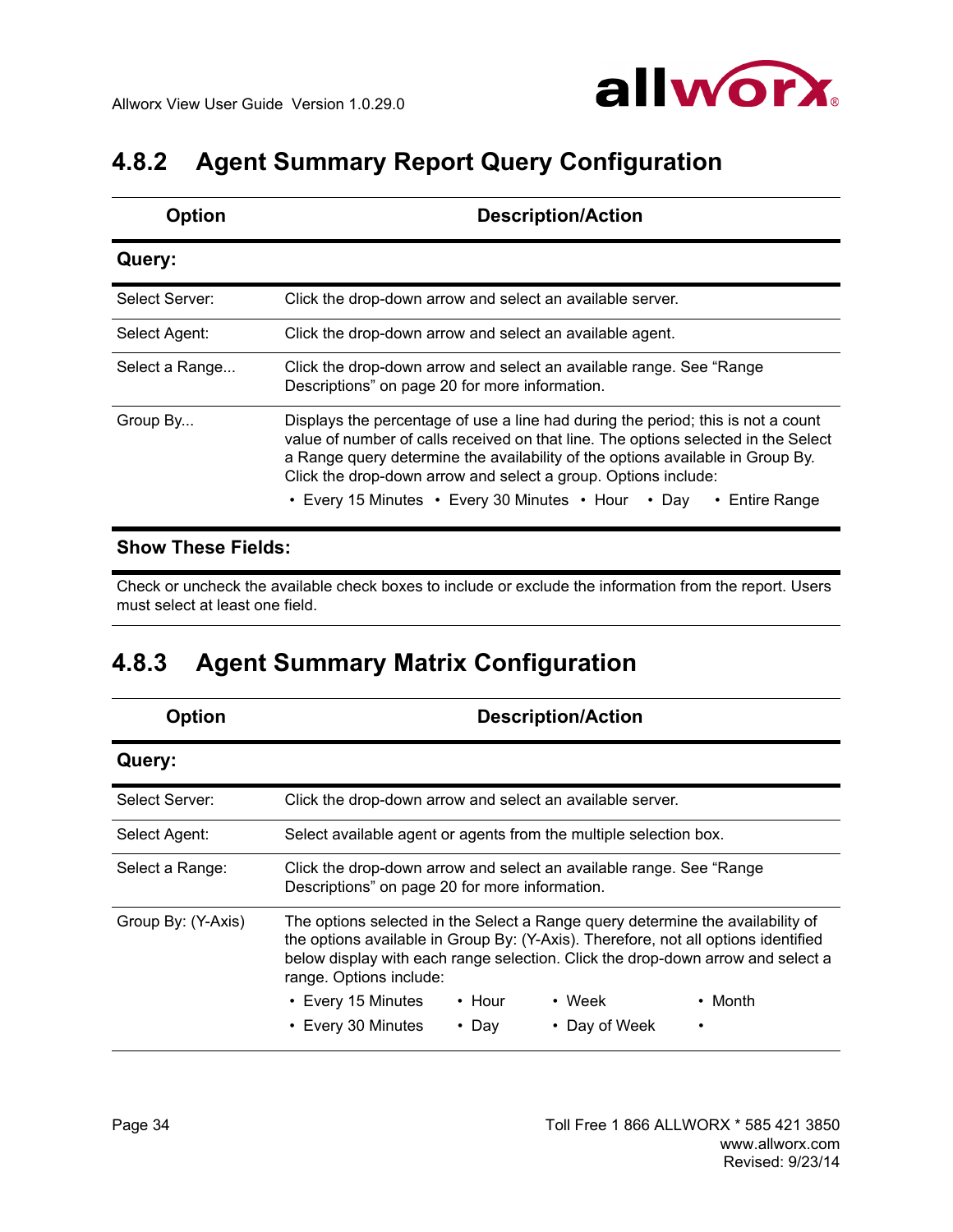

| <b>Option</b>      |                                                                                                                                                                                                                                                                                        |                             | <b>Description/Action</b> |                            |
|--------------------|----------------------------------------------------------------------------------------------------------------------------------------------------------------------------------------------------------------------------------------------------------------------------------------|-----------------------------|---------------------------|----------------------------|
| Group By: (X-Axis) | The options selected in the Group By: (Y-Axis) query determine the availability of<br>the options available in Group By: (X-Axis). Therefore, not all options identified<br>below display with each range selection. Click the drop-down arrow and select a<br>range. Options include: |                             |                           |                            |
|                    | • Every 15 Minutes<br>• Every 30 Minutes                                                                                                                                                                                                                                               | $\cdot$ Hour<br>$\cdot$ Day | • Week<br>• Day of Week   | $\cdot$ Month<br>$\bullet$ |
|                    |                                                                                                                                                                                                                                                                                        |                             |                           |                            |

#### **Show These Fields:**

Check or uncheck the available check boxes to include or exclude the information from the report. Users must select at least one field.

### <span id="page-40-0"></span>**4.8.4 Agent History Report Query Configuration**

| <b>Option</b>    | <b>Description/Action</b>                                                                                              |  |
|------------------|------------------------------------------------------------------------------------------------------------------------|--|
| Query:           |                                                                                                                        |  |
| Select Server:   | Click the drop-down arrow and select an available server.                                                              |  |
| Select an Agent: | Click the drop-down arrow and select an available agent.                                                               |  |
| Select a Range:  | Click the drop-down arrow and select an available range. See "Range"<br>Descriptions" on page 20 for more information. |  |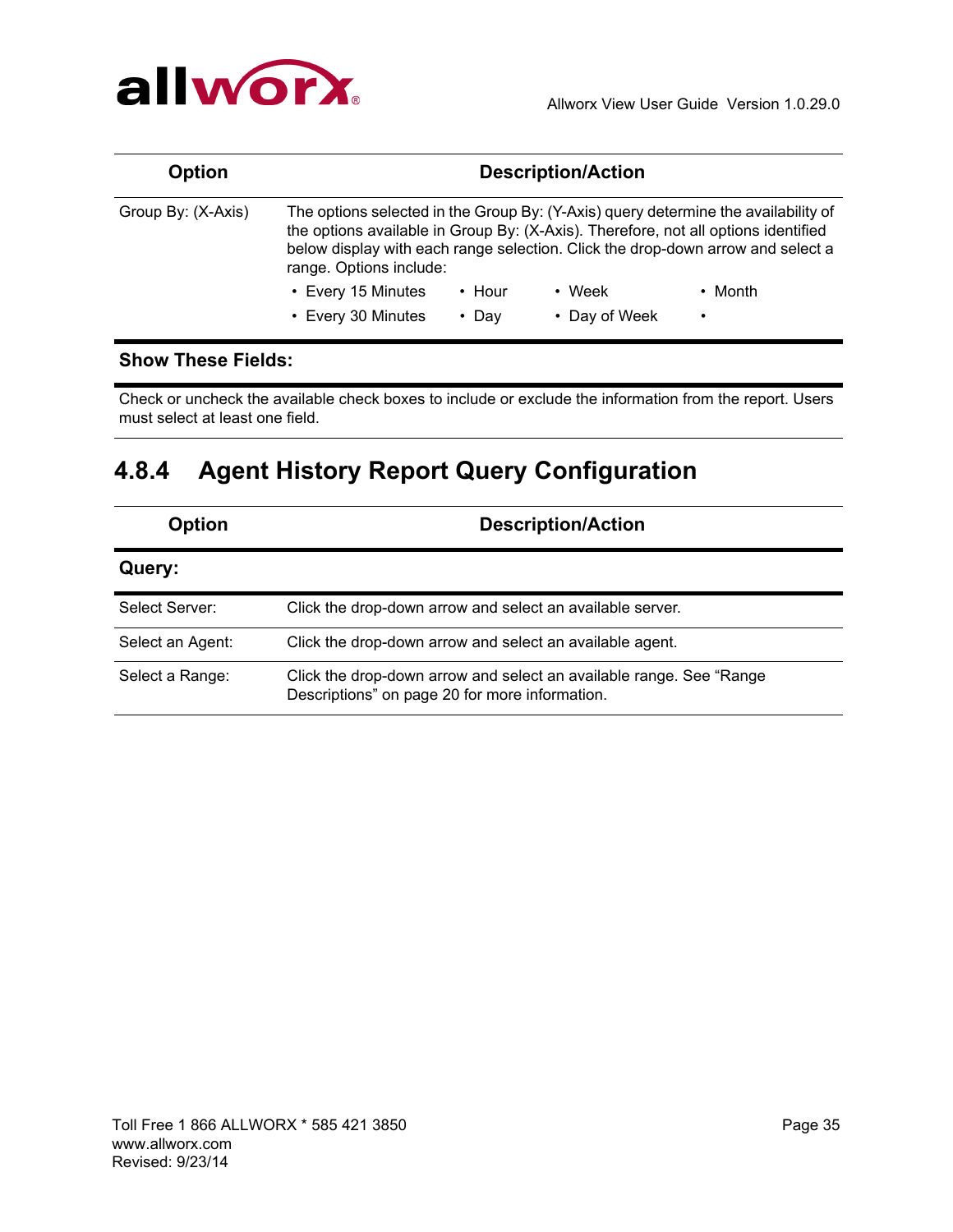Allworx View User Guide Version 1.0.29.0

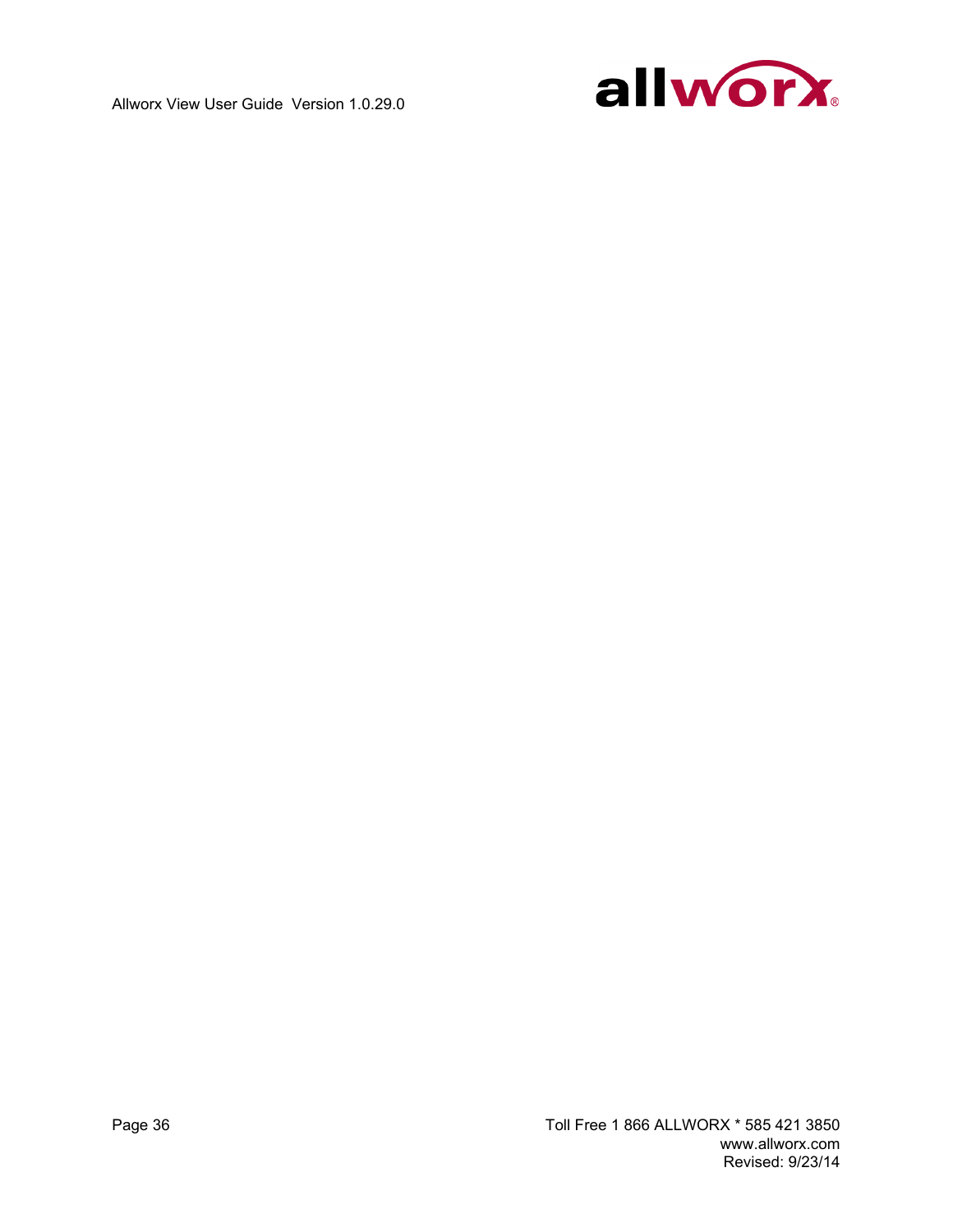

# **5 Dashboards**

The dashboard is the main controller of the Allworx View application. Users can manage (setup) or select from a list of dashboards as a home screen.

## **5.1 Permissions**

The Allworx View application determines user access based on the log in credentials. Any Allworx user is able to create and share a dashboard with other users. However, to see queue information, the user must be a queue supervisor or a queue agent.

## **5.2 Manage Dashboards**

The Manage Dashboard feature enables users to manage dashboards. To set dashboard as the home screen, click the radio button in the Home column associated with the dashboard.

### **To add, edit, or delete a dashboard:**

1. Log in to the Allworx View application with an Allworx username and password.

### 2. Navigate to **Dashboards** > **Manage Dashboards**.

| Option                          | <b>Description/Action</b>                                                                                                                                                                                                                  |
|---------------------------------|--------------------------------------------------------------------------------------------------------------------------------------------------------------------------------------------------------------------------------------------|
| Add Dashboard                   | Create and setup a new dashboard. The Add a new Dashboard dialog box displays.<br>1. Enter a dashboard name and description.<br>2. Click Save to create the new dashboard or Cancel to ignore the request.                                 |
| <dashboard name=""></dashboard> | Displays a saved dashboard. To customize the dashboard contents:.<br>1. Click the dashboard name and a new option displays in the feature selection area - Edit<br>Dashboard.<br>2. Click Edit Dashboard to manage the dashboard settings. |
| Edit                            | Enables the user to update the Dashboard Name and Description in the fields provided. When<br>complete, click Update to save the changes or Cancel to ignore the request. Requires no further<br>action.                                   |
| <b>Delete</b>                   | Enables the user to remove the dashboard from the server. Click OK to remove the dashboard or<br>Cancel to ignore the request. Requires no further action.                                                                                 |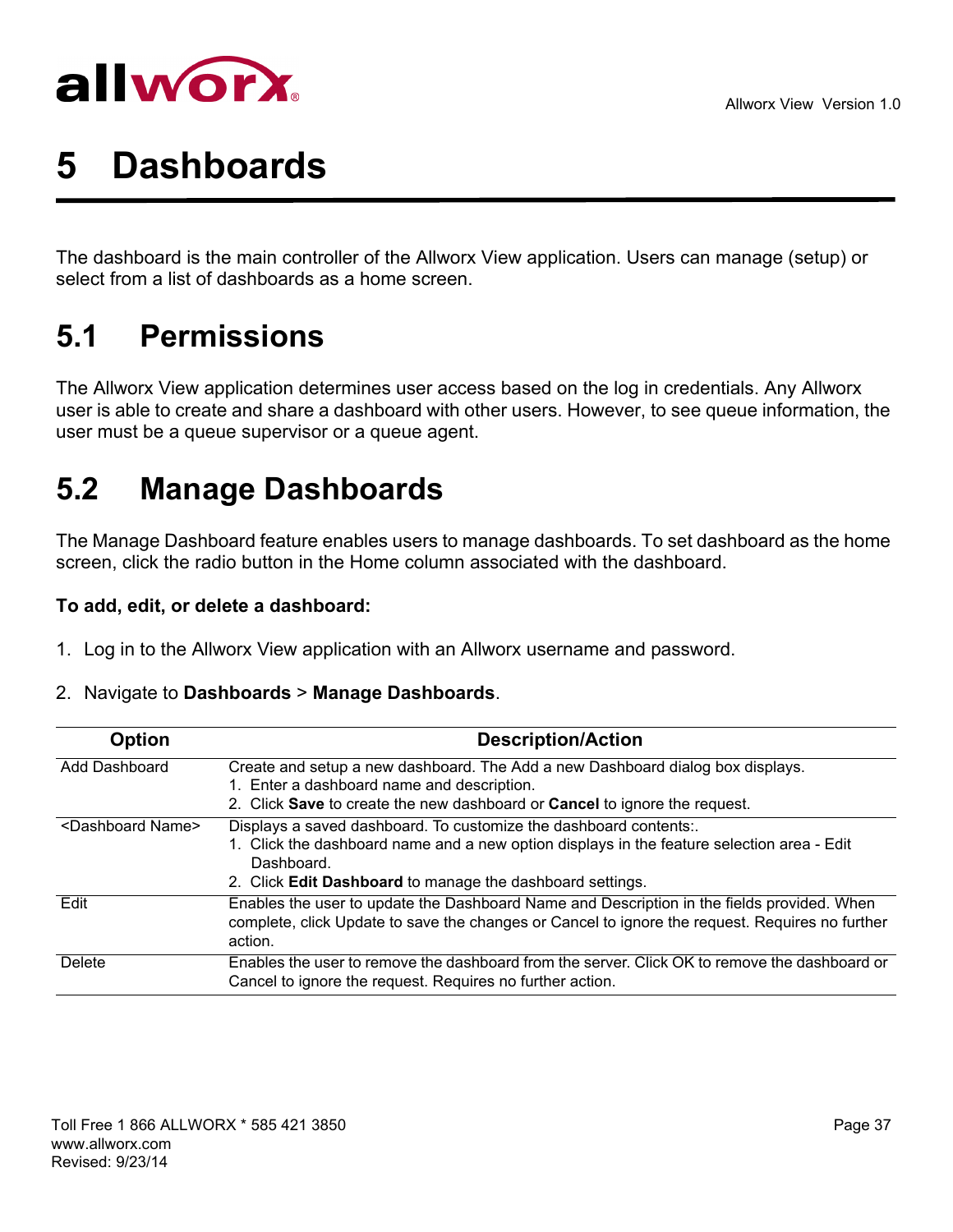Allworx View Version 1.0



## **5.3 Viewing and Editing a Dashboard**

A dashboard is a customizable display of live information on calls, queues, and agents. When editing a dashboard, each dashboard item is a widget, and the Allworx View application places the widgets in scrollable areas on the display. The fault size of widgets and scrollable areas is designed to neatly fill a typical HD screen (1080p, 16:9 aspect ratio) with one Marquee area and up to three separate scrollable areas. Fill any area with the preferred widgets, and if all the widgets do not fit in the selected screen space, the area automatically begins to scroll periodically.

While editing a dashboard, additional controls display over each widget, to change the presentation order (by clicking on the up/down or left/right buttons), or change the widget contents (by clicking on the Configure button), or delete the widget (by clicking on the trash can icon).

- 1. Log in to the Allworx View application with an Allworx username and password.
- 2. Locate the feature options and click **Edit Dashboard**.
- 3. Enter or update the information using the drop-down arrows. See ["Statistics and Calculations" on](#page-44-0)  [page 39](#page-44-0) for more information. Use the gray up/down arrows to display or hide information, and the red left/right or up/down arrows to adjust the information order.
- 4. Repeat as necessary for Scrollable Areas Two and Three.
- 5. Click:

| <b>Option</b> | <b>Description/Action</b>                                                 |
|---------------|---------------------------------------------------------------------------|
| Cancel        | Ignores the configuration changes.                                        |
| Preview       | See the changes without affecting the current configuration.              |
| Save As       | Save the configuration with a new name; keeps the original configuration. |
| Save          | Update the current configuration.                                         |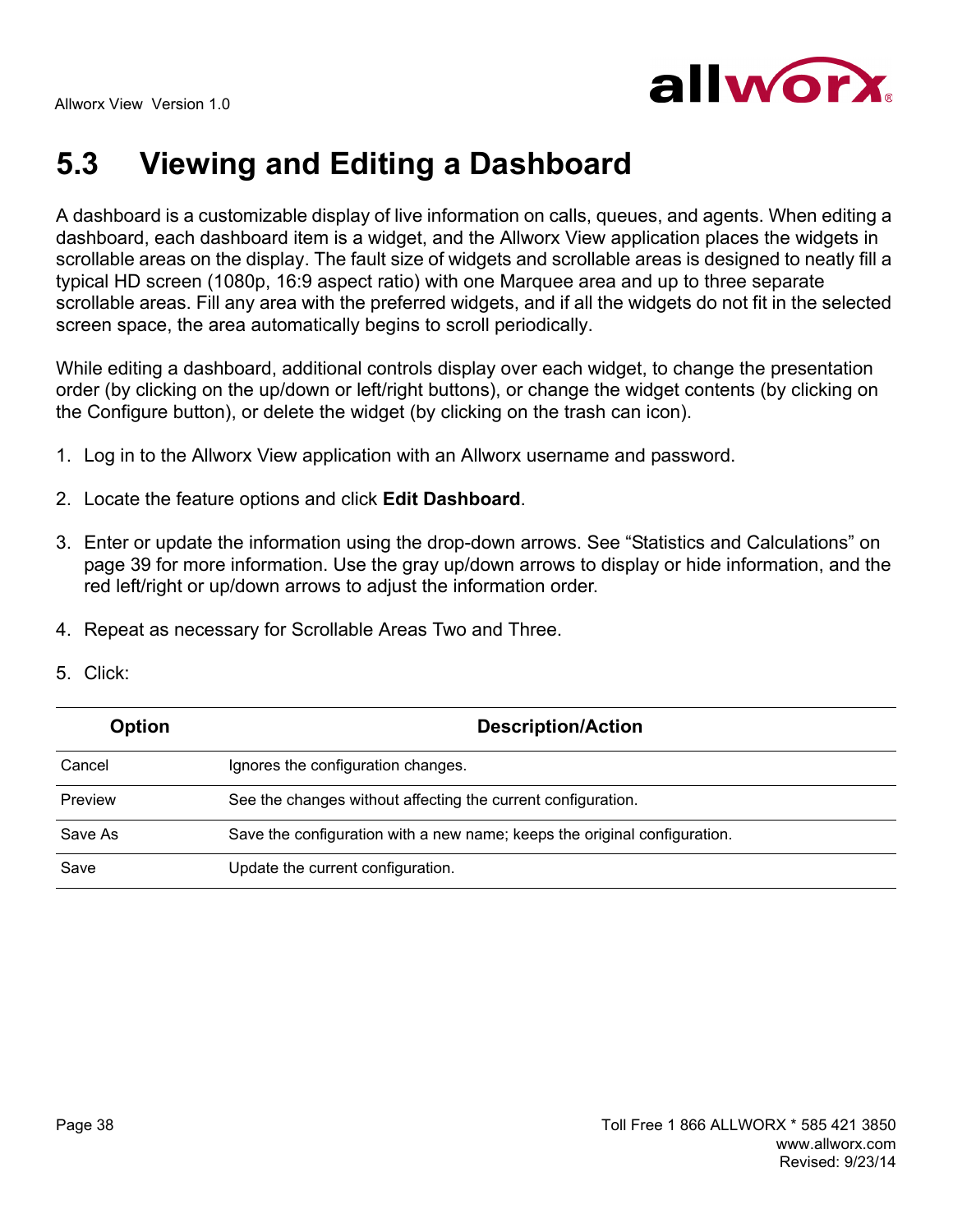

## <span id="page-44-0"></span>**5.4 Statistics and Calculations**

### **5.4.1 Agent Statistics**

| <b>Term</b>               | <b>Definition</b>                                                                                                                                                                                                                                                                                                                                                     |
|---------------------------|-----------------------------------------------------------------------------------------------------------------------------------------------------------------------------------------------------------------------------------------------------------------------------------------------------------------------------------------------------------------------|
| <b>Status Period</b>      | Interval of time (ending with the current time) used to compute Queue and Agent statistics. For<br>example: if set to 30 minutes (default), then the statistics include the most recent 30 minutes of<br>activity. Administrators can configure this period for each Queue or globally for Agents.                                                                    |
| <b>Status</b>             | Current status of the Agent. One of LOGGED OUT, IDLE, BUSY, ON CALL, WRAP UP. Agents<br>with a wrap-up status do not show as busy status.                                                                                                                                                                                                                             |
| <b>Busy Reason</b>        | Specific reason if the Agent Status is BUSY. It is undefined if the Agent is not BUSY.                                                                                                                                                                                                                                                                                |
| <b>Caller Number</b>      | The phone number of the caller when the Agent is ON CALL. Otherwise it is undefined.                                                                                                                                                                                                                                                                                  |
| <b>Calls Missed</b>       | The number of missed calls of an Agent during the Status Period. Also known as RONA (roll-over<br>no answer).<br>A missed call is a call not answered in the number of rings set for the queue to set an agent<br>status to "busy - missed call". This setting is found in Phone System > Call Queues / ACD ><br>Maximum Rings before an agent is set to unavailable. |
| Time In Status            | The period of time an Agent has been in the current Status.                                                                                                                                                                                                                                                                                                           |
| Length of Call            | The period of time an Agent has been servicing a call while ON CALL, Otherwise it is undefined.                                                                                                                                                                                                                                                                       |
| Average Time to<br>Answer | The average time to answer all the calls during the Status Period.                                                                                                                                                                                                                                                                                                    |
| <b>Calls Serviced</b>     | The number of calls answered during the Status Period.                                                                                                                                                                                                                                                                                                                |
| Average Service Time      | The average number of seconds an Agent spends servicing the calls answered during the Status<br>Period.                                                                                                                                                                                                                                                               |
| Occupancy                 | The percentage of time an Agent was either ON CALL or in WRAP UP during the Status Period.                                                                                                                                                                                                                                                                            |
| Station                   | The station the Agent logged in to service calls.                                                                                                                                                                                                                                                                                                                     |
| Logged In Queues          | The number of Queues to which an Agent is currently logged in.                                                                                                                                                                                                                                                                                                        |
| <b>Agent Extension</b>    | The extension the Agent is using to service calls.                                                                                                                                                                                                                                                                                                                    |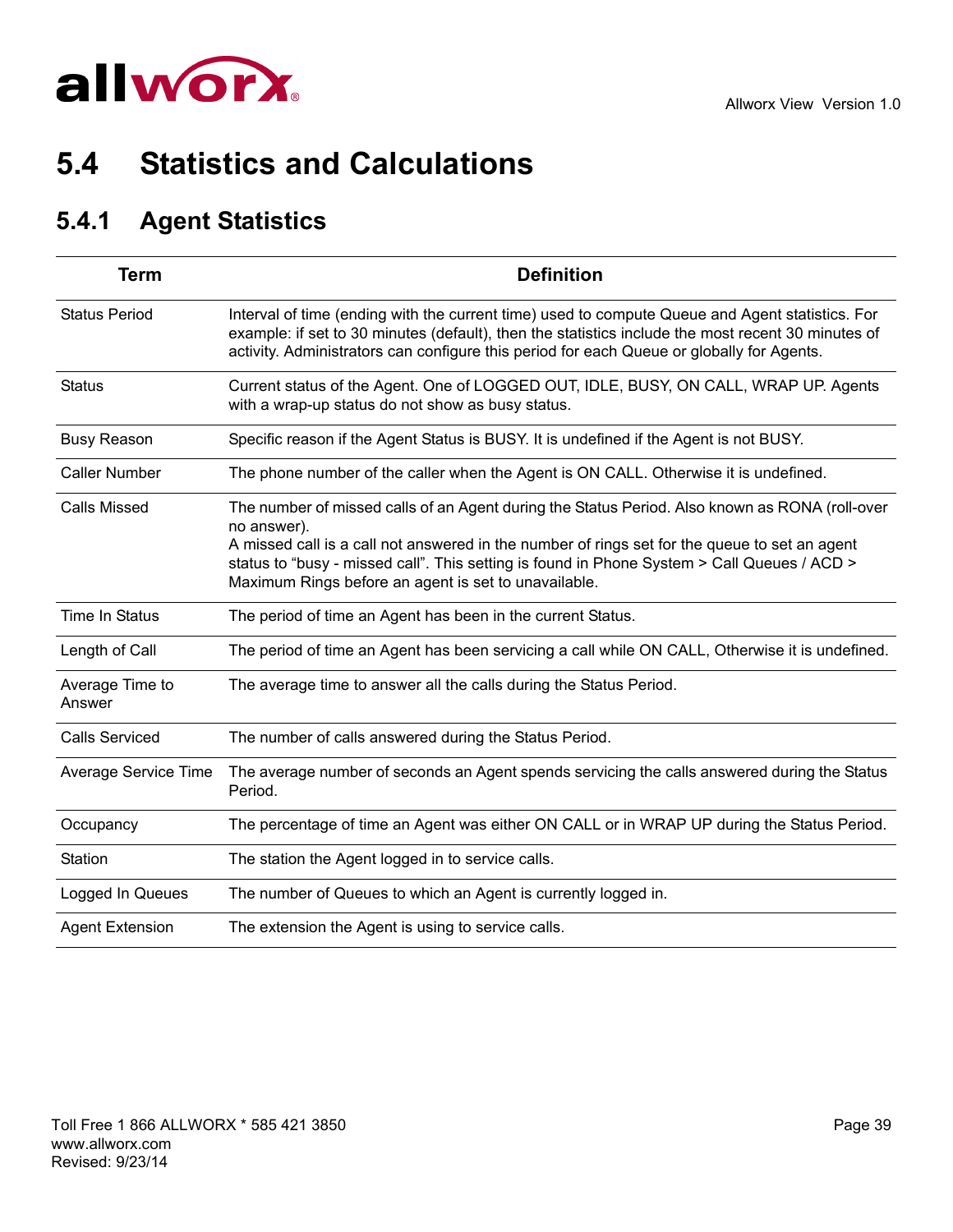

### **5.4.2 Queue Statistics**

| <b>Term</b>                   | <b>Definition</b>                                                                                                                                                                                                                                                                                  |
|-------------------------------|----------------------------------------------------------------------------------------------------------------------------------------------------------------------------------------------------------------------------------------------------------------------------------------------------|
| <b>Status Period</b>          | Interval of time (ending with the current time) used to compute Queue and Agent statistics. For<br>example: if set to 30 minutes (default), then the statistics include the most recent 30 minutes of<br>activity. Administrators can configure this period for each Queue or globally for Agents. |
| <b>Calls Arriving</b>         | The total number of calls arriving in the queue during the status period.                                                                                                                                                                                                                          |
| <b>Current Queue Depth</b>    | The number of calls currently waiting in the queue.                                                                                                                                                                                                                                                |
| <b>Maximum Queue</b><br>Depth | The highest number of calls waiting in the queue at any point in time during the Status Period.                                                                                                                                                                                                    |
| Call Abandon Rate             | A call when the caller hangs up while the call is not in an active state.                                                                                                                                                                                                                          |
| Talk Time Average             | The average number of seconds of talk time for calls answered from the Queue for all call<br>answered during the Status Period.                                                                                                                                                                    |
| <b>Agents in Busy Status</b>  | The number of agents currently logged in to the queue that are in a Busy status.                                                                                                                                                                                                                   |
| <b>Total Agents in Queue</b>  | The number of agents currently logged in to the queue.                                                                                                                                                                                                                                             |
| <b>Calls Serviced</b>         | The number of calls answered from the queue during the Status Period.                                                                                                                                                                                                                              |
| Average Queue Depth           | The average of Current Queue Depth during the Status Period.                                                                                                                                                                                                                                       |
| Service Level                 | The percentage of calls arriving answered in less than or equal to the value of the queue Wait<br>Average alarm Lower Threshold during the Status Period.                                                                                                                                          |
| Speed of Answer               | The average time to answer (seconds) for calls serviced during the status period.                                                                                                                                                                                                                  |
| Average Wait Time             | The average number of seconds callers are waiting during the Status Period.                                                                                                                                                                                                                        |
| <b>Maximum Wait Time</b>      | The application maintains this value over the status period and does not reset the value when<br>there are no calls in the queue.                                                                                                                                                                  |
| <b>Available Agents</b>       | The number of idle agents currently logged in to the queue.                                                                                                                                                                                                                                        |
| Agents on Call                | The number of agents currently logged in to the queue servicing a call.                                                                                                                                                                                                                            |
| Longest Wait                  | The period of time the oldest waiting call is in the queue.                                                                                                                                                                                                                                        |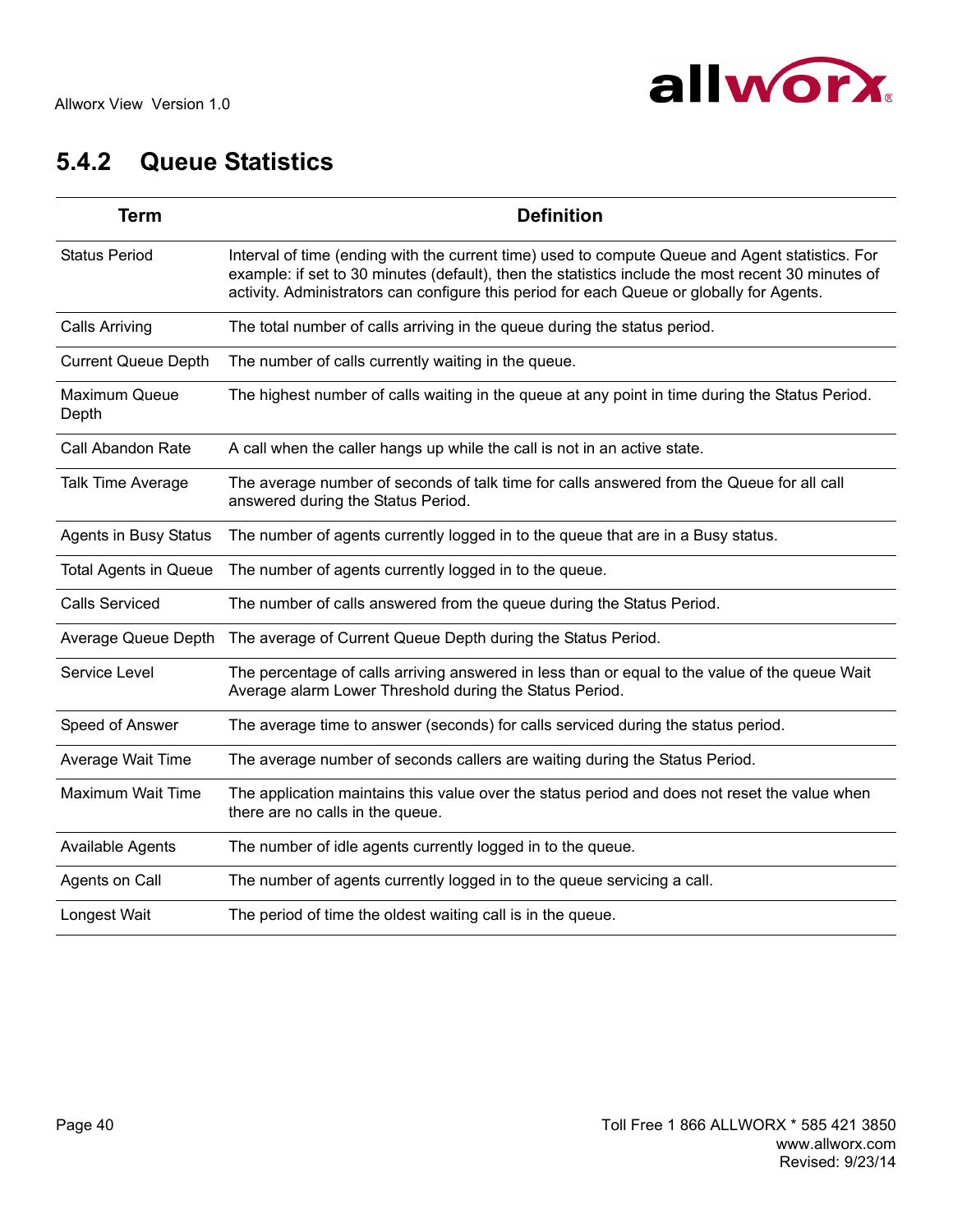

## **5.5 Dashboard Settings**

Use these dashboard settings when adding or updating a dashboard.

| <b>Option</b>               | <b>Description/Action</b>                                                                                                                                                                                                                                                                                                                                                                                                                                                                                                                                                                                                                                     |                                                             |                                                                                                                                                |  |
|-----------------------------|---------------------------------------------------------------------------------------------------------------------------------------------------------------------------------------------------------------------------------------------------------------------------------------------------------------------------------------------------------------------------------------------------------------------------------------------------------------------------------------------------------------------------------------------------------------------------------------------------------------------------------------------------------------|-------------------------------------------------------------|------------------------------------------------------------------------------------------------------------------------------------------------|--|
| <b>Marquee Area</b>         |                                                                                                                                                                                                                                                                                                                                                                                                                                                                                                                                                                                                                                                               |                                                             |                                                                                                                                                |  |
| Add a widget to the Marquee | Users can add Marquees to display/scroll within the application.<br>Click the drop-down arrow to select:<br>• Marquee<br>1. Click the drop-down arrow and select an available Allworx server connected to the<br>Allworx View server.<br>3. Check or uncheck the boxes to select options to display or hide.<br>• Calls Arriving<br>• Calls Serviced<br>• Queue Depth Average<br>• Queue Depth Maximum<br>4. Click Save to update the information or Cancel to restore the previously saved<br>information.<br>• Message<br>1. Type a message to display in the Marquee.<br>2. Click Save to update the information or Cancel to restore the previously saved | • Service Level<br>• Speed of Answer<br>• Talk Time Average | 2. Click the drop-down arrow and select an available Queue associated with the server.<br>• Wait Time<br>• Wait Maximum<br>• Call Abandon Rate |  |
|                             | information.                                                                                                                                                                                                                                                                                                                                                                                                                                                                                                                                                                                                                                                  |                                                             |                                                                                                                                                |  |
| <b>Scrolling Cycle</b>      | Identifies the amount of time (in seconds) for each Marquee widget to to display before<br>moving to the next Marquee widget. Enter a minimum value of 05.                                                                                                                                                                                                                                                                                                                                                                                                                                                                                                    |                                                             |                                                                                                                                                |  |
| Configure                   | Enables editing the current line information/configuration. Click Save to update the<br>information or Cancel to restore the previously saved information.                                                                                                                                                                                                                                                                                                                                                                                                                                                                                                    |                                                             |                                                                                                                                                |  |
|                             | Removes the line from the marquee.                                                                                                                                                                                                                                                                                                                                                                                                                                                                                                                                                                                                                            |                                                             |                                                                                                                                                |  |

### **Scrollable Area <one, two, or three>**

| Add a widget to this area | Click the drop-down arrow to select:. |                  |                      |
|---------------------------|---------------------------------------|------------------|----------------------|
|                           | • Agent Summary                       | • Queue Summary  | • Active Calls       |
|                           | • Agent Detail                        | • Queue Detail   | • System Information |
|                           | • List of Agents                      | • List of Queues |                      |
|                           |                                       |                  |                      |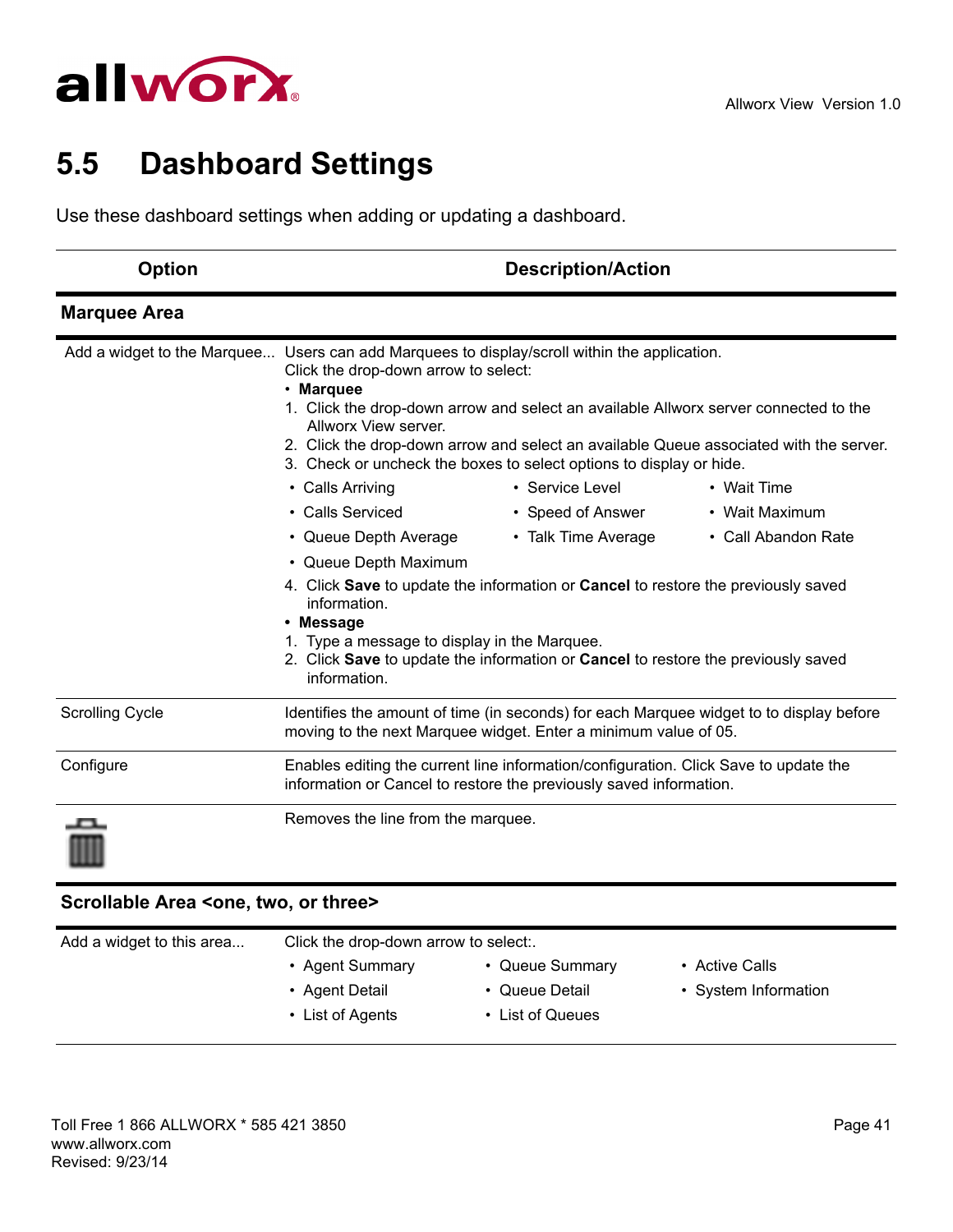

| <b>Option</b>                                                                                                                                                                                                                                                                                                                              | <b>Description/Action</b>                                                                                                                                        |  |  |
|--------------------------------------------------------------------------------------------------------------------------------------------------------------------------------------------------------------------------------------------------------------------------------------------------------------------------------------------|------------------------------------------------------------------------------------------------------------------------------------------------------------------|--|--|
| • Agent Summary displays<br>the selected information in a                                                                                                                                                                                                                                                                                  | 1. Click the drop-down arrow and select an available Allworx server connected to the<br>Allworx View server.                                                     |  |  |
| single column.                                                                                                                                                                                                                                                                                                                             | 2. Click the drop-down arrow and select an Agent associated with the server.<br>3. Check or uncheck the boxes to select options to display (maximum 10) or hide. |  |  |
| • Agent Detail displays the<br>selected information in two-<br>columns.                                                                                                                                                                                                                                                                    | • Agent Status<br>• Length of Call<br>• Occupancy                                                                                                                |  |  |
|                                                                                                                                                                                                                                                                                                                                            | • Busy Reason<br>• Average Time to Answer<br>• Station                                                                                                           |  |  |
|                                                                                                                                                                                                                                                                                                                                            | • Call Number<br>• Calls Serviced<br>• Logged in Queues                                                                                                          |  |  |
| • Agent List displays the<br>selected information in a<br>linear format. The Running<br>Service Time option is not<br>available in this format.                                                                                                                                                                                            | • Calls Missed<br>• Average Handle Time<br>• Agent Extension                                                                                                     |  |  |
|                                                                                                                                                                                                                                                                                                                                            | • Status Time<br>• Running Service Time                                                                                                                          |  |  |
|                                                                                                                                                                                                                                                                                                                                            | 4. Click Save to update the information or Cancel to restore the previously saved<br>information.                                                                |  |  |
| • Queue Summary displays<br>the selected information in a<br>single column.                                                                                                                                                                                                                                                                | 1. Click the drop-down arrow and select an available Allworx server connected to the<br>Allworx View server.                                                     |  |  |
|                                                                                                                                                                                                                                                                                                                                            | 2. Click the drop-down arrow and select an Agent associated with the server.<br>3. Check or uncheck the boxes to select options to display (maximum 10) or hide. |  |  |
| • Queue Detail displays the                                                                                                                                                                                                                                                                                                                | • Calls Arriving<br>• Call Abandon Rate<br>• Agents in Busy Status                                                                                               |  |  |
| selected information in two-<br>columns.                                                                                                                                                                                                                                                                                                   | • Calls Serviced<br>• Speed of Answer<br>• Agents On Call                                                                                                        |  |  |
|                                                                                                                                                                                                                                                                                                                                            | • Current Queue Depth<br>• Talk Time Average<br>• Total Agents in Queue                                                                                          |  |  |
| • Queue List displays the                                                                                                                                                                                                                                                                                                                  | • Average Queue Depth<br>• Longest Wait<br>• Average Wait Time                                                                                                   |  |  |
| selected information in a<br>linear format. The Longest<br>Wait option is not available in<br>this format.                                                                                                                                                                                                                                 | • Maximum Queue Depth<br>• Maximum Wait Time                                                                                                                     |  |  |
|                                                                                                                                                                                                                                                                                                                                            | • Service Level<br>• Available Agents                                                                                                                            |  |  |
|                                                                                                                                                                                                                                                                                                                                            | 4. Click Save to update the information or Cancel to restore the previously saved<br>information.                                                                |  |  |
| • Active Calls displays the<br>selected information from all<br>servers (i.e., multi-site has 99<br>services, the Scrollable Area<br>displays calls from all 99<br>servers). This option is<br>available only to users with<br>Allworx View administrative<br>permissions. To enable the<br>permission, see "User<br>Settings" on page 13. | 1. Check or uncheck the boxes to select options to display.<br>• Caller Number<br>• State<br>• Type<br>• Time<br>• Recipient                                     |  |  |
|                                                                                                                                                                                                                                                                                                                                            | $\cdot$ Caller<br>• Recipient Number                                                                                                                             |  |  |
|                                                                                                                                                                                                                                                                                                                                            | 2. Click Save to update the information or Cancel to restore the previously saved<br>information.                                                                |  |  |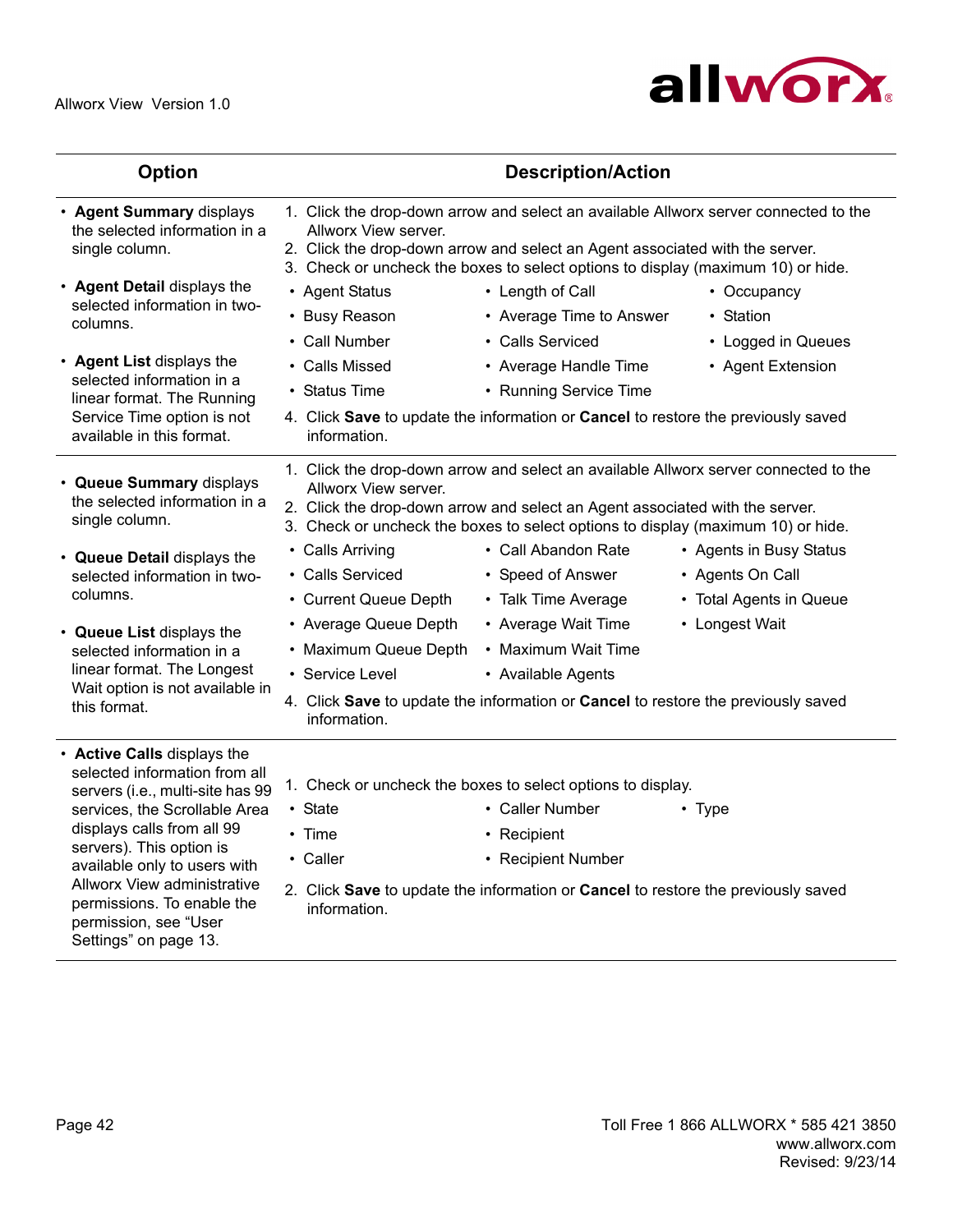

| <b>Option</b>                                                                                                                                                                         | <b>Description/Action</b>                                                                                                      |                                                                                                                                                                                          |                                         |  |
|---------------------------------------------------------------------------------------------------------------------------------------------------------------------------------------|--------------------------------------------------------------------------------------------------------------------------------|------------------------------------------------------------------------------------------------------------------------------------------------------------------------------------------|-----------------------------------------|--|
| • System Information<br>displays the selected<br>information from all servers<br>(i.e., multi-site has 99<br>services, the Scrollable Area<br>displays calls from all 99<br>servers). | • Site Name<br>• Server Model<br>information.                                                                                  | 1. Check or uncheck the boxes to select options to display.<br>• Software Version<br>• Lines in use<br>2. Click Save to update the information or Cancel to restore the previously saved | • Number of Users<br>• Number of Queues |  |
| Screen area size                                                                                                                                                                      | Click the drop-down arrow and select an option from the list.<br>• 1/3 Screen (Default)<br>$\cdot$ 2/3 Screen<br>• Full Screen |                                                                                                                                                                                          |                                         |  |
| <b>Scrolling Cycle</b>                                                                                                                                                                | Enter a a minimum value of 1                                                                                                   |                                                                                                                                                                                          |                                         |  |

## **5.6 Dashboard**

Clicking this option provides a drop-down list of configured dashboards. Select a dashboard to make it active on the viewing screen.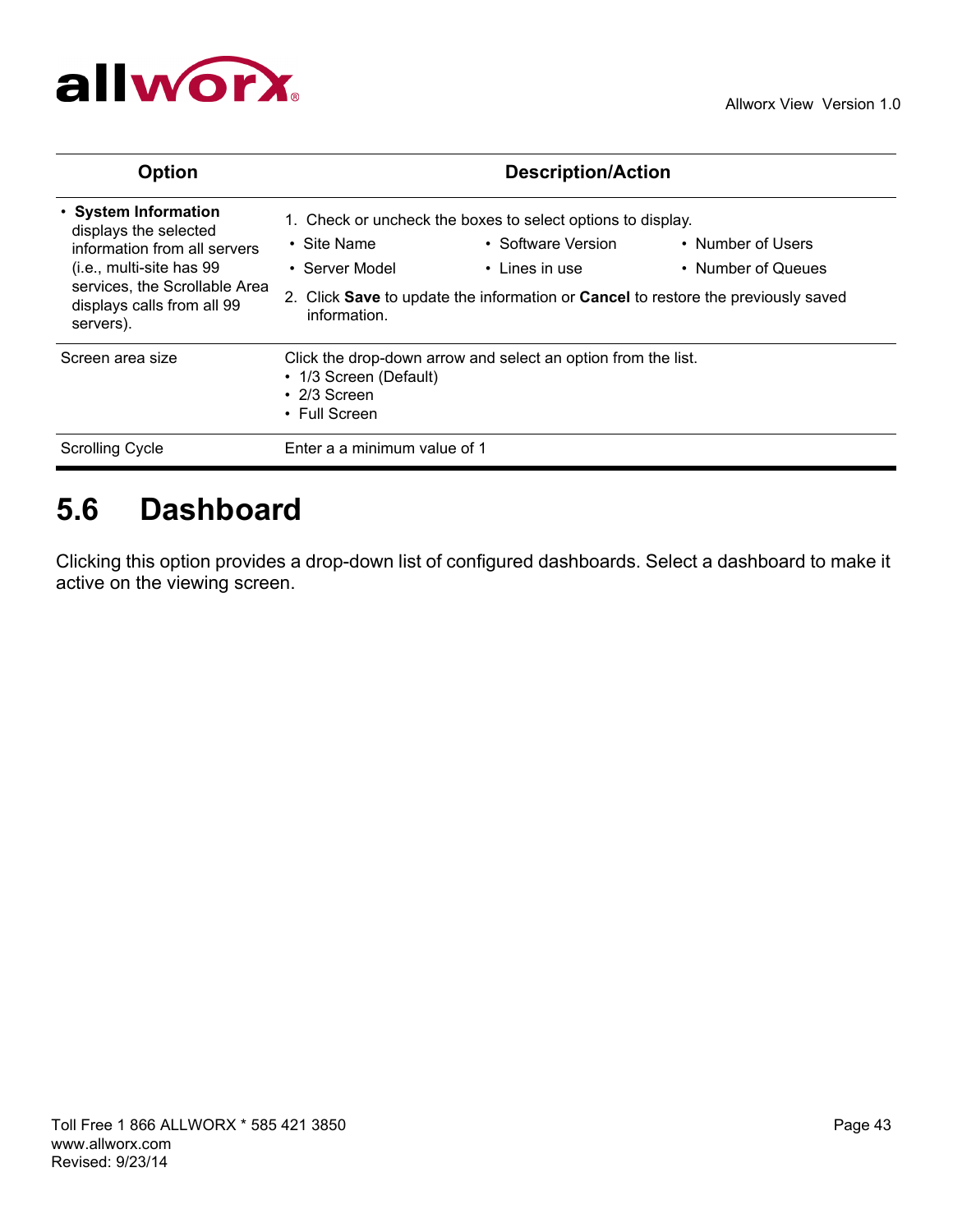Allworx View Version 1.0